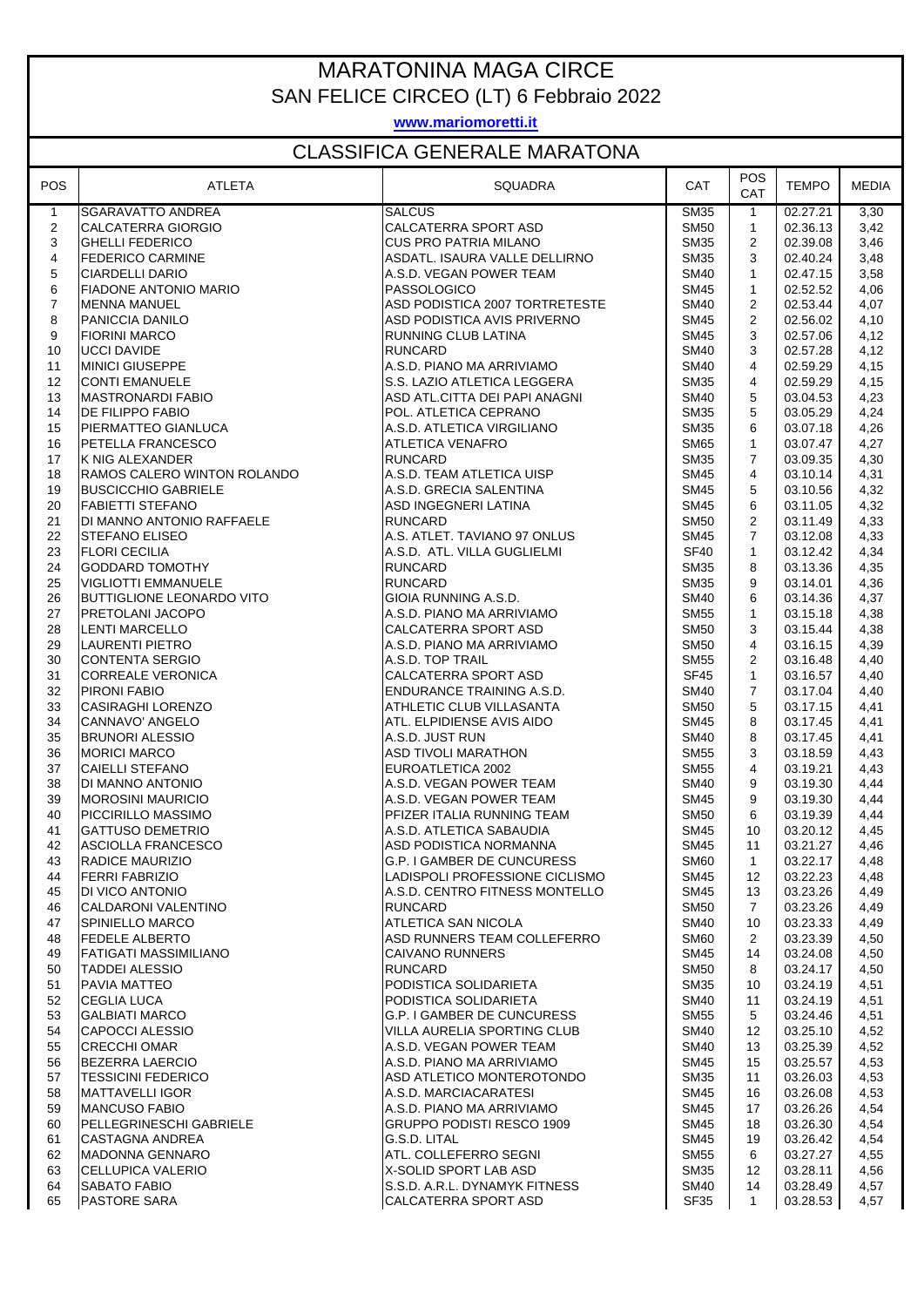| 66         |                                                                                                                                                                                                                                                  | ASD MAGIC RUNNERS TAGLIACOZZO                                                                                                                           | <b>SM40</b>                | 15             | 03.29.10             | 4,57         |
|------------|--------------------------------------------------------------------------------------------------------------------------------------------------------------------------------------------------------------------------------------------------|---------------------------------------------------------------------------------------------------------------------------------------------------------|----------------------------|----------------|----------------------|--------------|
| 67         | FELICISSIMO SANDRO<br>COIANIZ ALESSANDRO<br>ILARDO ROBERTO<br>DI COCCO ANDREA<br>PIERNO SAVERIO<br>GAROFALO ANDREA<br>TOSELLI ENZO<br>LORATI ELENA GIOVANNA<br>PETRUZZELLIS LEONARDO<br>PERILLO SALVATORE<br>FIAMBERTI ROBERTO<br>GIULIANO ROMEO | A.S.D. PIANO MA ARRIVIAMO                                                                                                                               | <b>SM55</b>                | $\overline{7}$ | 03.29.21             | 4,58         |
| 68         |                                                                                                                                                                                                                                                  | A.S.D. PIANO MA ARRIVIAMO                                                                                                                               | <b>SM40</b>                | 16             | 03.29.23             | 4,58         |
| 69         |                                                                                                                                                                                                                                                  | LBM SPORT TEAM                                                                                                                                          | <b>SM50</b>                | 9              | 03.29.23             | 4,58         |
| 70         |                                                                                                                                                                                                                                                  | BARLETTA SPORTIVA<br>A.P.D. ULTRARUNNING RAGUSA                                                                                                         | <b>SM55</b>                | 8              | 03.29.41             | 4,58         |
| 71         |                                                                                                                                                                                                                                                  |                                                                                                                                                         | <b>SM40</b>                | 17             | 03.33.06             | 5,03         |
| 72         |                                                                                                                                                                                                                                                  | ATL. ANZIO                                                                                                                                              | <b>SM70</b>                | $\mathbf{1}$   | 03.33.51             | 5,04         |
| 73         |                                                                                                                                                                                                                                                  | A.S.D. PIANO MA ARRIVIAMO                                                                                                                               | <b>SF55</b>                | $\mathbf{1}$   | 03.34.17             | 5,05         |
| 74         |                                                                                                                                                                                                                                                  | AMATORI ATL. ACQUAVIVA                                                                                                                                  | SM <sub>60</sub>           | 3              | 03.35.00             | 5,06         |
| 75         |                                                                                                                                                                                                                                                  | A.S.D. ESERCITO G.S. GARIBALDI                                                                                                                          | <b>SM45</b>                | 20             | 03.35.33             | 5,07         |
| 76         |                                                                                                                                                                                                                                                  | POL. TEAM BRIANZA LISSONE                                                                                                                               | <b>SM40</b>                | 18             | 03.35.46             | 5,07         |
| 77         | <b>GIULIANO ROMEO</b>                                                                                                                                                                                                                            | PODISTICA SOLIDARIETA                                                                                                                                   | <b>SM45</b>                | 21             | 03.36.00             | 5,07         |
| 78         | <b>SANNA FRANCESCA</b>                                                                                                                                                                                                                           | 992 RUNNING ASD                                                                                                                                         | SF40                       | 2              | 03.36.46             | 5,08         |
| 79         | MACCARONE MARCELLO SALVATORE                                                                                                                                                                                                                     | <b>ASD RUN LIFE</b>                                                                                                                                     | <b>SM50</b>                | 10             | 03.37.24             | 5,09         |
| 80         | CHIAPPINI STEFANO                                                                                                                                                                                                                                | <b>FARATLETICA</b>                                                                                                                                      | SM35                       | 13             | 03.37.31             | 5,09         |
| 81         | SCIORTINO ALESSANDRO                                                                                                                                                                                                                             | LBM SPORT TEAM                                                                                                                                          | <b>SM50</b>                | 11             | 03.37.45             | 5,10         |
| 82         | ROCCHI ALESSIO                                                                                                                                                                                                                                   | ASD ATLETICA SANTA MARINELLA                                                                                                                            | <b>SM45</b>                | 22             | 03.38.09             | 5,10         |
| 83         | DE ANGELIS CRISTINA                                                                                                                                                                                                                              | <b>GRUPPO MARCIATORI SIMBRUINI</b>                                                                                                                      | SF45                       | $\overline{2}$ | 03.38.12             | 5,10         |
| 84         | <b>ARCI ANDREA</b>                                                                                                                                                                                                                               | <b>GRUPPO MARCIATORI SIMBRUINI</b>                                                                                                                      | <b>SM45</b>                | 23             | 03.38.13             | 5,10         |
| 85         | DI GREGORIO CLAUDIO UMBERTO                                                                                                                                                                                                                      | ASD LIBERI PODISTI ABRUZZESI                                                                                                                            | <b>SM50</b>                | 12             | 03.38.18             | 5,10         |
| 86         | <b>CRUDO ANTONELLO</b>                                                                                                                                                                                                                           | PODISTICA SOLIDARIETA                                                                                                                                   | <b>SM50</b>                | 13             | 03.38.54             | 5,11         |
| 87         | <b>CORBO DAVIDE</b>                                                                                                                                                                                                                              | ASD TIVOLI MARATHON<br>RUNCARD<br>ATLETICA AVIANO<br>CALCATERRA SPORT ASD                                                                               | <b>SM55</b>                | 9              | 03.39.14             | 5,12         |
| 88         | PERNASELCI SAMUELE<br>BATTISTI DANIELA<br>ICARI OMAGNO ANDREA                                                                                                                                                                                    |                                                                                                                                                         | <b>SM35</b>                | 14             | 03.40.58             | 5,14         |
| 89         |                                                                                                                                                                                                                                                  |                                                                                                                                                         | SF40                       | 3              | 03.41.04             | 5,14         |
| 90         | CARLOMAGNO ANDREA                                                                                                                                                                                                                                |                                                                                                                                                         | <b>SM50</b>                | 14             | 03.42.31             | 5,16         |
| 91         | <b>PANNONE FABIO</b>                                                                                                                                                                                                                             | POL. CIOCIARA ANTONIO FAVA<br>NUOVA PODISTICA LATINA                                                                                                    | <b>SM55</b>                | 10             | 03.42.36             | 5,17         |
| 92         | <b>RONCONI EMANUELE</b>                                                                                                                                                                                                                          |                                                                                                                                                         | <b>SM50</b>                | 15             | 03.42.53             | 5,17         |
| 93         | MARIN SEBASTIAN MIHAI                                                                                                                                                                                                                            | A.S.D. PODISTICA VEIO                                                                                                                                   | <b>SM40</b>                | 19             | 03.42.54             | 5,17         |
| 94         | <b>MARCELLI SABRINA</b>                                                                                                                                                                                                                          | A.S.D. PODISTICA VEIO                                                                                                                                   | <b>SF50</b>                | $\mathbf{1}$   | 03.42.54             | 5,17         |
| 95         | <b>SANNA FRANCESCO</b>                                                                                                                                                                                                                           | 992 RUNNING ASD                                                                                                                                         | SM45                       | 24             | 03.42.57             | 5,17         |
| 96         | <b>PARADISI EMILIANO</b>                                                                                                                                                                                                                         | LBM SPORT TEAM                                                                                                                                          | <b>SM50</b>                | 16             | 03.43.24             | 5,18         |
| 97         | DEL PAPA FABRIZIO                                                                                                                                                                                                                                | A.S.D. PIANO MA ARRIVIAMO                                                                                                                               | <b>SM50</b>                | 17             | 03.43.30             | 5,18         |
| 98         | <b>CIRELLI FELICE</b>                                                                                                                                                                                                                            | A.S.D. PIANO MA ARRIVIAMO                                                                                                                               | <b>SM45</b>                | 25             | 03.43.35             | 5,18         |
| 99         | <b>MECOZZI MARCO</b>                                                                                                                                                                                                                             | ASD PORTO SAN GIORGIO RUNNERS                                                                                                                           | <b>SM40</b>                | 20             | 03.43.42             | 5,18         |
| 100        | <b>RUSSO GIOVANNI</b>                                                                                                                                                                                                                            | A.S.D. NAPOLI NORD MARATHON                                                                                                                             | <b>SM50</b>                | 18             | 03.44.26             | 5,19         |
| 101        | MOSCARELLI RICCARDO                                                                                                                                                                                                                              | <b>RUNCARD</b>                                                                                                                                          | <b>SM35</b>                | 15             | 03.44.37             | 5,19         |
| 102        | <b>FONDERICO MASSIMILIANO</b>                                                                                                                                                                                                                    | A.S.D. NAPOLI NORD MARATHON                                                                                                                             | <b>SM50</b>                | 19             | 03.45.45             | 5,21         |
| 103        | <b>MARTINELLI ALESSIO</b>                                                                                                                                                                                                                        | ALCOLATA 20.12 S.S.D.R.L.<br>ATL. CIBENO<br>ATLETICOM ASD<br>RUN & SMILE ASD<br>RUN & SMILE ASD<br>GENZANO MARATHON A.S.D.<br>A.S.D. TEAM ATLETICA UISP | <b>SM40</b>                | 21             | 03.46.22             | 5,22         |
| 104        | <b>IACOMINO MICHELE</b>                                                                                                                                                                                                                          |                                                                                                                                                         | <b>SM35</b>                | 16             | 03.47.30             | 5,24         |
| 105        | <b>NANNI SIMONE</b>                                                                                                                                                                                                                              |                                                                                                                                                         | <b>SM40</b>                | 22             | 03.47.56             | 5,24         |
| 106        | PEZZATINI CLAUDIA                                                                                                                                                                                                                                |                                                                                                                                                         | <b>SF45</b>                | 3              | 03.48.24             | 5,25         |
| 107        | <b>CORTESE MAURIZIO</b>                                                                                                                                                                                                                          |                                                                                                                                                         | <b>SM55</b>                | 11             | 03.48.24             | 5,25         |
| 108        | <b>PIRANI MASSIMO</b>                                                                                                                                                                                                                            |                                                                                                                                                         | <b>SM55</b>                | 12             | 03.49.35             | 5,26         |
| 109        | <b>MANCINI DOMENICO</b><br><b>VELTRO COSIMO</b>                                                                                                                                                                                                  | CIRCOLO ATL.GUARDIA DI FINANZA                                                                                                                          | <b>SM55</b><br><b>SM35</b> | 13<br>17       | 03.50.08<br>03.50.12 | 5,27<br>5,27 |
| 110        |                                                                                                                                                                                                                                                  |                                                                                                                                                         |                            |                |                      |              |
| 111        | DI PASQUALE VINCENZO<br><b>MASI DANIELE</b>                                                                                                                                                                                                      | CALCATERRA SPORT ASD<br>ATLETICA CECCANO                                                                                                                | <b>SM55</b>                | 14             | 03.50.37             | 5,28         |
| 112<br>113 | <b>DE NICOLA ANTONINO</b>                                                                                                                                                                                                                        | A S.D. SALERNO MARATHON                                                                                                                                 | <b>SM35</b><br><b>SM55</b> | 18<br>15       | 03.50.39<br>03.50.49 | 5,28         |
| 114        | <b>BONAVENTURA GIUSEPPE</b>                                                                                                                                                                                                                      | G.T.A. CREMA                                                                                                                                            | <b>SM60</b>                | 4              |                      | 5,28<br>5,29 |
| 115        | <b>TEMPESTA GIANLUCA</b>                                                                                                                                                                                                                         | A.S.D. PI8 RUNNING                                                                                                                                      | <b>SM40</b>                | 23             | 03.51.09<br>03.51.32 | 5,29         |
| 116        | ATTUALI FRANCESCO                                                                                                                                                                                                                                | 992 RUNNING ASD                                                                                                                                         | <b>SM40</b>                | 24             | 03.51.33             | 5,29         |
| 117        | DE BENEDICTIS NICOLA                                                                                                                                                                                                                             | A.S.D. PIANO MA ARRIVIAMO                                                                                                                               | <b>SM40</b>                | 25             | 03.51.51             | 5,30         |
| 118        | <b>ACHILLE GIANLUCA</b>                                                                                                                                                                                                                          | A.S.D. PIANO MA ARRIVIAMO                                                                                                                               | <b>SM50</b>                | 20             | 03.52.04             | 5,30         |
| 119        | DALL'ANESE MARILENA                                                                                                                                                                                                                              | ATLETICA AVIANO                                                                                                                                         | <b>SF55</b>                | $\overline{2}$ | 03.52.07             | 5,30         |
| 120        | <b>GIOVANNINI DANIELA</b>                                                                                                                                                                                                                        | <b>RUNCARD</b>                                                                                                                                          | <b>SF40</b>                | 4              | 03.52.08             | 5,30         |
| 121        | <b>VALLE FLORIANA</b>                                                                                                                                                                                                                            | ASD CITTA CASTELLI ROMANI                                                                                                                               | SF40                       | 5              | 03.52.23             | 5,30         |
| 122        | PONZIO GIOVANNI                                                                                                                                                                                                                                  | A.S.D. ATL. SPORTING CALORE                                                                                                                             | <b>SM50</b>                | 21             | 03.52.46             | 5,31         |
| 123        | <b>SANTORI ALESSIO</b>                                                                                                                                                                                                                           | <b>RUNCARD</b>                                                                                                                                          | <b>SM35</b>                | 19             | 03.52.54             | 5,31         |
| 124        | <b>CICCONE SALVATORE</b>                                                                                                                                                                                                                         | ASD INTERNATIONAL SECURITY S.                                                                                                                           | <b>SM50</b>                | 22             | 03.53.23             | 5,32         |
| 125        | <b>BALLATORI FRANCESCO</b>                                                                                                                                                                                                                       | <b>RUNCARD</b>                                                                                                                                          | <b>SM45</b>                | 26             | 03.53.24             | 5,32         |
| 126        | <b>CARNEVALI SILVIO</b>                                                                                                                                                                                                                          | A.S.D. PIANO MA ARRIVIAMO                                                                                                                               | <b>SM45</b>                | 27             | 03.53.41             | 5,32         |
| 127        | <b>FUIOAGA VASILE</b>                                                                                                                                                                                                                            | <b>RUNCARD</b>                                                                                                                                          | <b>SM45</b>                | 28             | 03.53.52             | 5,33         |
| 128        | <b>REGATTIN ROBERTO</b>                                                                                                                                                                                                                          | ATHLETICA VATICANA A.S.D.                                                                                                                               | <b>SM35</b>                | 20             | 03.53.57             | 5,33         |
| 129        | <b>FREGOLA GIOVANNI</b>                                                                                                                                                                                                                          | ASD ATL.CITTA DEI PAPI ANAGNI                                                                                                                           | <b>SM40</b>                | 26             | 03.54.22             | 5,33         |
| 130        | <b>SALEMI SANTO</b>                                                                                                                                                                                                                              | <b>RUNCARD</b>                                                                                                                                          | <b>SM65</b>                | 2              | 03.54.24             | 5,33         |
| 131        | GAGLIARDI ASTRID                                                                                                                                                                                                                                 | ASD ORTICA TEAM MILANO                                                                                                                                  | SF40                       | 6              | 03.54.36             | 5,34         |
| 132        | DE NICOLO' PIERFRANCESCO                                                                                                                                                                                                                         | ASD PER ASPERA AD ASTRA BARI                                                                                                                            | <b>SM45</b>                | 29             | 03.54.53             | 5,34         |
| 133        | <b>LEONE ANTONIO</b>                                                                                                                                                                                                                             | LBM SPORT TEAM                                                                                                                                          | <b>SM55</b>                | 16             | 03.55.20             | 5,35         |
| 134        | TORELLI GIOVANNI BATTISTA                                                                                                                                                                                                                        | PODISTICA SOLIDARIETA                                                                                                                                   | <b>SM65</b>                | 3              | 03.55.24             | 5,35         |
| 135        | <b>ANTENUCCI FABIO</b>                                                                                                                                                                                                                           | ASD PODISTICA SAN SALVO                                                                                                                                 | <b>SM50</b>                | 23             | 03.55.36             | 5,35         |
| 136        | <b>SACCO BOTTO ANNA</b>                                                                                                                                                                                                                          | A.S.D.DRAGONERO                                                                                                                                         | SF60                       | $\mathbf{1}$   | 03.55.38             | 5,35         |
| 137        | WOJTAL AGNIESZKA MALGORZATA                                                                                                                                                                                                                      | A.S.D. CENTRO FITNESS MONTELLO                                                                                                                          | SF <sub>40</sub>           | 7              | 03.56.08             | 5,36         |
| 138        | <b>COCCO ANDREA</b>                                                                                                                                                                                                                              | <b>RUNCARD</b>                                                                                                                                          | <b>SM45</b>                | 30             | 03.56.10             | 5,36         |
| 139        | <b>STATUTO ROCCO</b>                                                                                                                                                                                                                             | <b>RUNCARD</b>                                                                                                                                          | SM60                       | 5              | 03.56.41             | 5,37         |
| 140        | <b>TOMASSINI ALESSIO</b>                                                                                                                                                                                                                         | <b>LBM SPORT TEAM</b>                                                                                                                                   | <b>SM50</b>                | 24             | 03.57.02             | 5,37         |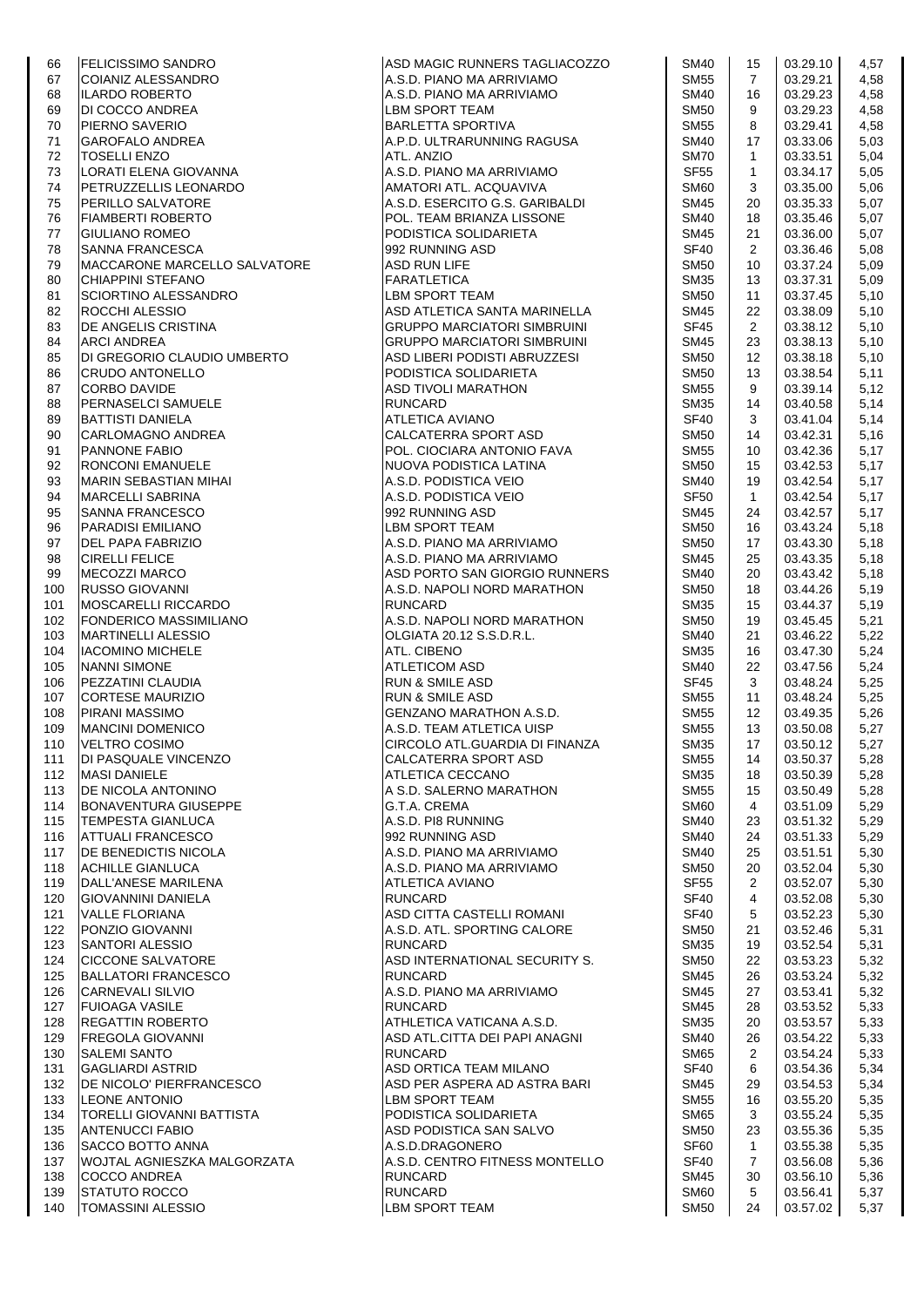| 141        | <b>LEO SIMONE</b>                             | <b>IMPOSSIBLE TARGET</b>                                 | SM40                       | 27                   | 03.57.04             | 5,37         |
|------------|-----------------------------------------------|----------------------------------------------------------|----------------------------|----------------------|----------------------|--------------|
| 142        | <b>DUS SILVIO</b>                             | ATL.BIOTEKNA MARCON                                      | <b>SM50</b>                | 25                   | 03.57.15             | 5,37         |
| 143        | <b>SANDRONI SIMONA</b>                        | ASD PORTO SAN GIORGIO RUNNERS                            | SF <sub>50</sub>           | $\overline{2}$       | 03.57.29             | 5,38         |
| 144        | NOTARO LUIGI                                  | A.S.D. RUNNING SAVIANO                                   | SM40                       | 28                   | 03.57.34             | 5,38         |
| 145        | <b>ALONZI MASSIMO</b>                         | A.S.D. TORRICE RUNNERS                                   | SM40                       | 29                   | 03.57.44             | 5,38         |
| 146        | <b>MARANO EMANUELE</b>                        | X-SOLID SPORT LAB ASD                                    | SM45                       | 31                   | 03.57.50             | 5,38         |
| 147        | <b>MORI PAOLO</b>                             | G.S. CAT SPORT ROMA                                      | SM45                       | 32                   | 03.58.11             | 5,39         |
| 148        | <b>ZIJNO ANDREA</b>                           | ALBATROS ROMA ASD                                        | SM60                       | 6                    | 03.58.17             | 5,39         |
| 149        | <b>IPPOLITI MAURO</b>                         | AMATORI TOP RUNNERS CASTELLI ROMANI                      | SM55                       | 17                   | 03.58.18             | 5,39         |
| 150        | <b>MASSINI TIZIANA</b><br>DE CESARE DEBORA    | A.S.D. PIANO MA ARRIVIAMO<br><b>CALCATERRA SPORT ASD</b> | SF40<br><b>SF50</b>        | 8<br>3               | 03.59.38<br>03.59.51 | 5,41<br>5,41 |
| 151<br>152 | <b>CONCETTONI FRANCESCO</b>                   | S.E.F. STAMURA ANCONA A.S.D.                             | SM50                       | 26                   | 03.59.54             | 5,41         |
| 153        | <b>SIMONE MATTEO</b>                          | ASD ATLETICA LA SBARRA                                   | SM55                       | 18                   | 03.59.54             | 5,41         |
| 154        | <b>SAUZZI PATRIZIO</b>                        | A.S.D. PIANO MA ARRIVIAMO                                | <b>SM55</b>                | 19                   | 03.59.55             | 5,41         |
| 155        | SPADA DANIELA                                 | A.S.D. INTESATLETICA                                     | SF <sub>50</sub>           | 4                    | 04.00.19             | 5,42         |
| 156        | <b>BALDINI GIOVANNI</b>                       | <b>RUNCARD</b>                                           | SM55                       | 20                   | 04.01.21             | 5,43         |
| 157        | <b>D'ALVANO MICHELE</b>                       | ATLETICA CASCINA                                         | <b>SM65</b>                | 4                    | 04.03.03             | 5,46         |
| 158        | <b>MANETTI LIVIA</b>                          | LBM SPORT TEAM                                           | SF45                       | 4                    | 04.03.40             | 5,47         |
| 159        | PALUZZI ANDREA                                | PODISTICA SOLIDARIETA                                    | SM45                       | 33                   | 04.04.48             | 5,48         |
| 160        | <b>CORTESE SILVIA</b>                         | <b>RUNCARD</b>                                           | <b>SF55</b>                | 3                    | 04.05.08             | 5,49         |
| 161        | <b>PICCIONI FRANCO</b>                        | PODISTICA SOLIDARIETA                                    | SM55                       | 21                   | 04.05.48             | 5,50         |
| 162        | <b>FRONTONI MARCO</b>                         | ASD PORTO SAN GIORGIO RUNNERS                            | SM55                       | 22                   | 04.06.36             | 5,51         |
| 163        | <b>CRUCIANI GIORGIO</b>                       | <b>RUNCARD</b>                                           | SM45                       | 34                   | 04.06.37             | 5,51         |
| 164        | <b>OLIVA GENNARO</b>                          | A.S.D. ATLETICA SABAUDIA                                 | SM50                       | 27                   | 04.07.17             | 5,52         |
| 165        | <b>SALVATORE FABRIZIO</b>                     | A.S.D. INTESATLETICA                                     | SM55                       | 23                   | 04.07.19             | 5,52         |
| 166        | <b>VISENTINI DANIELE</b>                      | A.S.D. CENTRO FITNESS MONTELLO                           | <b>SM40</b>                | 30                   | 04.07.25             | 5,52         |
| 167        | <b>ROSSI MARCO</b>                            | <b>ASD RUN LIFE</b>                                      | SM50                       | 28                   | 04.07.38             | 5,52         |
| 168        | MONTES MARTINEZ EROS MICHELE ANGELO           | A.S.D. VEGAN POWER TEAM                                  | <b>SM35</b>                | 21                   | 04.07.49             | 5,52         |
| 169        | DE MARTINO GIACOMO                            | RUNNING CLUB LATINA                                      | <b>SM40</b>                | 31                   | 04.07.54             | 5,53         |
| 170        | SPAZIANI GIORDANO                             | ASD ATL.CITTA DEI PAPI ANAGNI                            | SM35                       | 22                   | 04.07.59             | 5,53         |
| 171        | <b>IRILLI LUCIANO</b>                         | <b>ASD TIVOLI MARATHON</b>                               | <b>SM50</b>                | 29                   | 04.08.14             | 5,53         |
| 172        | PATTOFATTO RICCARDO                           | CALCATERRA SPORT ASD                                     | <b>SM50</b>                | 30                   | 04.08.23             | 5,53         |
| 173        | <b>CARIDEO DANIELA</b>                        | <b>RUNCARD</b>                                           | <b>SF45</b>                | 5                    | 04.08.23             | 5,53         |
| 174        | POCOMENTO STANISLAO                           | A.S.D. PODISTICA CASORIA                                 | <b>SM50</b>                | 31                   | 04.09.10             | 5,54         |
| 175        | <b>BINI FABRIZIO</b>                          | <b>GRUPPO PODISTI RESCO 1909</b>                         | <b>SM50</b>                | 32                   | 04.09.16             | 5,54         |
| 176        | <b>FABIETTI ELISA</b>                         | RUNNING CLUB LATINA                                      | <b>SF35</b>                | $\overline{2}$       | 04.09.23             | 5,55         |
| 177<br>178 | <b>REALI PAOLO</b><br><b>MORETTI PAOLO</b>    | NUOVA PODISTICA LATINA<br>POL. ATLETICA CEPRANO          | SM60<br><b>SM50</b>        | $\overline{7}$<br>33 | 04.10.01<br>04.10.13 | 5,56<br>5,56 |
| 179        | DE PETRIS FABIO PIO                           | PODISTICA VICO DEL GARGANO                               | SM45                       | 35                   | 04.10.24             | 5,56         |
| 180        | TRANCHINA SALVATORE LUIGI                     | LBM SPORT TEAM                                           | SM40                       | 32                   | 04.10.29             | 5,56         |
| 181        | SORTINO VALERIA                               | NUOVA PODISTICA LATINA                                   | SF40                       | 9                    | 04.10.31             | 5,56         |
| 182        | <b>FERRARI MASSIMO</b>                        | <b>RUNCARD</b>                                           | <b>SM55</b>                | 24                   | 04.11.10             | 5,57         |
| 183        | CECCATO GIANLUCA                              | A.S.D. PI8 RUNNING                                       | SM35                       | 23                   | 04.11.33             | 5,58         |
| 184        | PORCELLI DAVIDE                               | A.S.D. TEAM ATLETICA UISP                                | SM35                       | 24                   | 04.11.34             | 5,58         |
| 185        | <b>ROLLO GIUSEPPE</b>                         | <b>RUNCARD</b>                                           | SM45                       | 36                   | 04.13.24             | 6,00         |
| 186        | <b>IDECINA GIANLUCA</b>                       | ATL. AMATORI FIAT CASSINO                                | SM40                       | 33                   | 04.13.25             | 6,00         |
| 187        | <b>MAGNAGO LISA</b>                           | A.S.D. PIANO MA ARRIVIAMO                                | <b>SF45</b>                | 6                    | 04.13.57             | 6,01         |
| 188        | VARRECCHIA FRANCESCO                          | ASD MANFREDONIA CORRE                                    | SM70                       | 2                    | 04.14.24             | 6,02         |
| 189        | <b>MARGARITO FRANCO</b>                       | A.S. ATLET. TAVIANO 97 ONLUS                             | <b>SM60</b>                | 8                    | 04.14.44             | 6,02         |
| 190        | <b>BOIANO ROBERTO</b>                         | <b>RUNCARD</b>                                           | <b>SM50</b>                | 34                   | 04.15.30             | 6,03         |
| 191        | <b>AMANTI FRANCESCO</b>                       | ATL. TUSCULUM                                            | <b>SM55</b>                | 25                   | 04.16.47             | 6,05         |
| 192        | <b>CIOCE ANDREA</b>                           | <b>RUNCARD</b>                                           | SM40                       | 34                   | 04.17.00             | 6,05         |
| 193        | <b>BARONI UMBERTO</b>                         | A.S.D. PODISTICA TERRACINA                               | <b>SM50</b>                | 35                   | 04.19.10             | 6,09         |
| 194        | <b>CORRADINI GIACOMO</b>                      | A.S. AMATORI VILLA PAMPHILI                              | <b>SM40</b>                | 35                   | 04.19.10             | 6,09         |
| 195        | <b>SPERA PIERLUIGI</b>                        | A.S.D. RINCORRO                                          | <b>SM60</b>                | 9                    | 04.21.14             | 6,11         |
| 196        | <b>GERASSIMOV GUEORGUI PLAMENOV</b>           | A.S.D. CENTRO FITNESS MONTELLO                           | SM40                       | 36                   | 04.22.30             | 6,13         |
| 197        | NEGROSINI AMILCARE                            | ASD ATLETICA BORG.RIUN.SERMONETA                         | SM60                       | 10                   | 04.22.32             | 6,13         |
| 198        | <b>BARTOLUCCI GERMANA</b>                     | PODISTICA SOLIDARIETA                                    | <b>SF50</b>                | 5                    | 04.23.25             | 6, 15        |
| 199        | <b>COVA PAOLO</b>                             | <b>G.S. BANCARI ROMANI</b>                               | SM45                       | 37                   | 04.23.45             | 6, 15        |
| 200        | <b>CANDIDI MAURO</b>                          | G.S. POD. PRENESTE                                       | SM60                       | 11                   | 04.24.09             | 6,16         |
| 201        | <b>MARINO VINCENZO</b>                        | NUOVA PODISTICA LATINA                                   | <b>SM55</b>                | 26                   | 04.24.27             | 6,16         |
| 202        | <b>CARNELLO DENIS</b>                         | NUOVA PODISTICA LATINA                                   | SM35                       | 25                   | 04.24.33             | 6,16         |
| 203<br>204 | <b>BAROLLO SARA</b><br><b>IMENEO DOMENICO</b> | PODISTI MASERA DI PADOVA<br>PODISTI MASERA DI PADOVA     | <b>SF45</b><br><b>SM40</b> | $\overline{7}$<br>37 | 04.24.38<br>04.24.38 | 6,16<br>6,16 |
| 205        | <b>BASTA DONATO</b>                           | A.S.D. GOLFO DEI POETI ARCIGNI                           | SM50                       | 36                   | 04.25.08             | 6,17         |
| 206        | DE ANGELIS ENRICO                             | ASD TALENTI RUNNING TEAM ROMA                            | <b>SM55</b>                | 27                   | 04.26.26             | 6,19         |
| 207        | <b>BODOR CSABA</b>                            | <b>RUNCARD</b>                                           | SM35                       | 26                   | 04.26.44             | 6,19         |
| 208        | <b>FORTUNA LIVIO</b>                          | <b>RUNCARD</b>                                           | SM45                       | 38                   | 04.27.02             | 6,20         |
| 209        | <b>TRAMONTE UMBERTO</b>                       | <b>RUNCARD</b>                                           | <b>SM45</b>                | 39                   | 04.27.15             | 6,20         |
| 210        | <b>GIUSTELLI CRISTINA</b>                     | <b>GRUPPO PODISTI RESCO 1909</b>                         | SF <sub>50</sub>           | 6                    | 04.28.03             | 6,21         |
| 211        | BALZINI ANDREA LUIGI GUIDO                    | NUOVA PODISTICA LATINA                                   | SM40                       | 38                   | 04.28.20             | 6,22         |
| 212        | <b>NICASTRI FRANCESCO</b>                     | GIOIA RUNNING A.S.D.                                     | <b>SM50</b>                | 37                   | 04.28.20             | 6,22         |
| 213        | <b>SEVERONI STEFANO</b>                       | <b>BERGAMO STARS ATLETICA</b>                            | <b>SM55</b>                | 28                   | 04.28.33             | 6,22         |
| 214        | <b>GIORGI PIERGIORGIO</b>                     | A.S.D. INTESATLETICA                                     | SM50                       | 38                   | 04.28.44             | 6,22         |
| 215        | <b>SPANO VALENTINA</b>                        | BERGAMO STARS ATLETICA                                   | SF45                       | 8                    | 04.28.45             | 6,22         |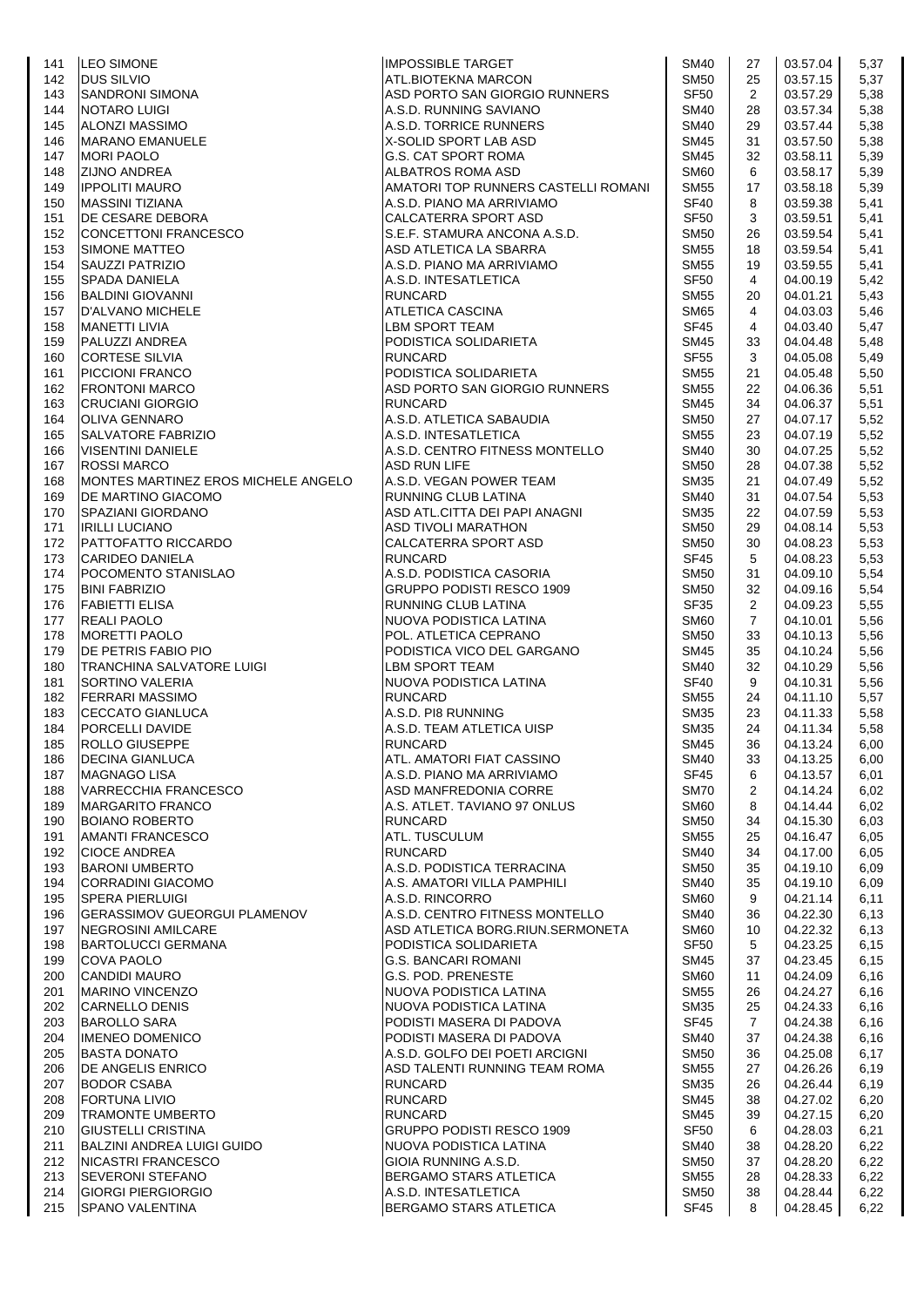| 216 | <b>SENESE ADRIANO</b>                | <b>RUNCARD</b>                | SM55             | 29              | 04.30.09 | 6,24 |
|-----|--------------------------------------|-------------------------------|------------------|-----------------|----------|------|
| 217 | <b>VILLANI ALESSANDRO</b>            | GRUPPO PODISTI RESCO 1909     | <b>SM50</b>      | 39              | 04.30.21 | 6,24 |
| 218 | <b>SEZZI GIORGIA</b>                 | A.S.D. TEAM ATLETICA UISP     | <b>SF45</b>      | 9               | 04.31.35 | 6,26 |
| 219 | MENDOZA MARICEL GONDA                | A.S.D. ATLETICA SABAUDIA      | SF45             | 10              | 04.31.37 | 6,26 |
| 220 | SABATTINI GABRIELE                   | AMICA ASD - I SSSIAN          | <b>SM45</b>      | 40              | 04.32.01 | 6,27 |
| 221 | <b>GROTTO ANTONIO</b>                | VICENZA MARATHON              | <b>SM70</b>      | 3               | 04.33.50 | 6,29 |
| 222 | <b>DELL'ACCIO VITO</b>               | ATL. ANZIO                    | <b>SM55</b>      | 30              | 04.34.08 | 6,30 |
| 223 | <b>CIPOLLETTA IVANO</b>              | <b>BARLETTA SPORTIVA</b>      | <b>SM45</b>      | 41              | 04.34.40 | 6,31 |
|     |                                      |                               |                  |                 |          |      |
| 224 | DEL GATTO GRAZIANO                   | ASD PORTO SAN GIORGIO RUNNERS | <b>SM50</b>      | 40              | 04.34.50 | 6,31 |
| 225 | <b>MOLENA EMANUELE</b>               | NUOVA PODISTICA LATINA        | <b>SM40</b>      | 39              | 04.35.06 | 6,31 |
| 226 | <b>GRASSINI LUCIANO</b>              | S.E.F. STAMURA ANCONA A.S.D.  | <b>SM70</b>      | $\overline{4}$  | 04.35.47 | 6,32 |
| 227 | <b>SOFRA CLOTILDE</b>                | NUOVA PODISTICA LATINA        | <b>SF45</b>      | 11              | 04.36.18 | 6,33 |
| 228 | <b>TURCHETTA LUIGI</b>               | <b>RUNCARD</b>                | <b>SM60</b>      | 12              | 04.36.53 | 6,34 |
| 229 | VAGNATI DOMENICO                     | ASD MEDITERRANEA OSTIA        | <b>SM60</b>      | 13              | 04.37.49 | 6,35 |
| 230 | <b>NERI MATTIA</b>                   | ATL.VICENTINA                 | <b>SM60</b>      | 14              | 04.40.28 | 6,39 |
| 231 | DOTTOR SEBASTIANO                    | NUOVA PODISTICA LATINA        | <b>SM50</b>      | 41              | 04.42.17 | 6,41 |
| 232 | AMIGHETTI BRUNO                      | <b>RUNNERS BERGAMO</b>        | <b>SM55</b>      | 31              | 04.42.52 | 6,42 |
| 233 | <b>CIUFFREDA NICOLA</b>              | ASS.GARGANO 2000 ONLUS MANFRE | <b>SM60</b>      | 15              | 04.44.10 | 6,44 |
| 234 | <b>PEIFFER DANIEL</b>                | PODISTICA SOLIDARIETA         | <b>SM60</b>      | 16              | 04.47.26 | 6,49 |
| 235 | <b>OSMIERI RICCARDO</b>              | <b>RUNCARD</b>                | <b>SM40</b>      | 40              | 04.47.58 | 6,49 |
| 236 | <b>BERARDI ROBERTO</b>               | A.S.D. ATLETICA RIARDO        | <b>SM50</b>      | 42              | 04.49.40 | 6,52 |
| 237 | VAIDA LAUREAN OVIDIU                 | CALCATERRA SPORT ASD          | <b>SM55</b>      | 32              | 04.51.34 | 6,55 |
|     |                                      |                               |                  |                 |          |      |
| 238 | <b>MIHOK MIHAELA</b>                 | <b>RUNCARD</b>                | <b>SF45</b>      | 12 <sup>°</sup> | 04.52.47 | 6,56 |
| 239 | TECCHIA FERNANDO M. E.               | <b>RUNCARD</b>                | <b>SM60</b>      | 17              | 04.53.36 | 6,58 |
| 240 | <b>PAOLACCI UBERTO</b>               | PODISTICA SOLIDARIETA         | <b>SM65</b>      | 5               | 04.55.01 | 6,59 |
| 241 | <b>TREGLIA PAOLO</b>                 | A.S.D. GO RUNNING             | <b>SM45</b>      | 42              | 04.55.25 | 7,00 |
| 242 | <b>MATTIA PATRIZIO</b>               | A.S.D. PI8 RUNNING            | <b>SM50</b>      | 43              | 04.58.02 | 7,04 |
| 243 | CIAMMARUCONI FABRIZIO                | A.S.D. PI8 RUNNING            | <b>SM45</b>      | 43              | 04.58.03 | 7,04 |
| 244 | <b>DI TROCCHIO BRUNO</b>             | A.S.D. FONDI RUNNERS 2010     | SM <sub>60</sub> | 18              | 04.58.08 | 7,04 |
| 245 | RUOCCO SONIA                         | A.S.D. FONDI RUNNERS 2010     | <b>SF35</b>      | 3               | 04.58.09 | 7,04 |
| 246 | PIETRELLA FRANCESCO                  | A.S.D. PIANO MA ARRIVIAMO     | <b>SM55</b>      | 33              | 04.58.17 | 7,04 |
| 247 | <b>MARCHETTI FRANCESCA</b>           | A.S.D. PIANO MA ARRIVIAMO     | SF <sub>50</sub> | $\overline{7}$  | 04.58.17 | 7,04 |
| 248 | <b>MOI BARBARA</b>                   | <b>LBM SPORT TEAM</b>         | <b>SF45</b>      | 13              | 05.00.05 | 7,07 |
| 249 | <b>GALASSI MAURO</b>                 | A.S.D. PIANO MA ARRIVIAMO     | <b>SM40</b>      | 41              | 05.00.05 | 7,07 |
| 250 | <b>CASTELLI MARCO EMILIO</b>         | NUOVA PODISTICA LATINA        | <b>SM65</b>      | 6               | 05.00.26 | 7,07 |
| 251 | <b>INFUSI CLAUDIO</b>                | S.S. LAZIO ATLETICA LEGGERA   | <b>SM75</b>      | $\mathbf{1}$    | 05.02.41 | 7,10 |
|     |                                      |                               |                  | 4               |          |      |
| 252 | <b>FARRONATO LILIANA</b>             | A.S.D. RUNNING EVOLUTION      | <b>SF55</b>      |                 | 05.03.16 | 7,11 |
| 253 | <b>CINTIO LUIGINO</b>                | A.S.D. RINCORRO               | <b>SM55</b>      | 34              | 05.03.59 | 7,12 |
| 254 | <b>PLONER LUIGI</b>                  | PIETRO MICCA BIELLA           | <b>SM70</b>      | 5               | 05.04.36 | 7,13 |
| 255 | <b>SALA ENRICO MARIA</b>             | ATHLETIC CLUB VILLASANTA      | <b>SM50</b>      | 44              | 05.05.34 | 7,15 |
| 256 | MATTIACCI MASSIMILIANO               | A.S.D. PIANO MA ARRIVIAMO     | <b>SM50</b>      | 45              | 05.07.29 | 7,17 |
| 257 | <b>ORSINI NICOLA</b>                 | POD. MORETTI CORVA            | <b>SM55</b>      | 35              | 05.11.54 | 7,24 |
| 258 | <b>GUERRA STEFANO</b>                | PODISTICA SOLIDARIETA         | <b>SM65</b>      | $\overline{7}$  | 05.15.48 | 7,29 |
| 259 | <b>RIZZITELLI MICHELE</b>            | <b>BARLETTA SPORTIVA</b>      | <b>SM75</b>      | $\overline{2}$  | 05.17.57 | 7,32 |
| 260 | MINIGHINI ANNA RITA                  | <b>LBM SPORT TEAM</b>         | <b>SF50</b>      | 8               | 05.18.46 | 7,33 |
| 261 | <b>PAGNUTTI FRANCESCO</b>            | ASD MEDITERRANEA OSTIA        | SM <sub>35</sub> | 27              | 05.19.31 | 7,34 |
| 262 | <b>TROIANI CLAUDIO</b>               | CUS PRO PATRIA MILANO         | <b>SM45</b>      | 44              | 05.23.39 | 7,40 |
| 263 | <b>FABIETTI PIO</b>                  | ASD INGEGNERI LATINA          | <b>SM55</b>      | 36              | 05.32.55 | 7,53 |
| 264 | VIGLIANTE MARIA MARTINA              | NUOVA PODISTICA LATINA        | SF <sub>50</sub> | 9               | 05.33.20 | 7,54 |
| 265 | <b>CARETTA MASSIMO</b>               | A.S. AMATORI VILLA PAMPHILI   | <b>SM45</b>      | 45              | 05.36.47 | 7,59 |
| 266 | <b>PICI VALENTINA</b>                | A.S.D. PIANO MA ARRIVIAMO     | <b>SF40</b>      | 10              | 05.36.53 | 7,59 |
| 267 | DILEO MARIA ROSARIA                  | PUGLIA MARATHON               | <b>SF55</b>      | 5               | 05.36.54 | 7,59 |
| 268 | <b>CORINA ENEA</b>                   | A.S.D. FONDI RUNNERS 2010     | <b>SM55</b>      | 37              | 05.41.37 | 8,06 |
|     |                                      |                               |                  |                 |          |      |
| 269 | DI LAURO PASQUALE                    | A.S.D. FONDI RUNNERS 2010     | <b>SM65</b>      | 8               | 05.41.39 | 8,06 |
| 270 | <b>PAPA CARLA</b>                    | A.S.D. FONDI RUNNERS 2010     | <b>SF50</b>      | 10              | 05.41.40 | 8,06 |
| 271 | <b>MAURIELLO EMILIO</b>              | A.S.D. FONDI RUNNERS 2010     | <b>SM55</b>      | 38              | 05.41.41 | 8,06 |
| 272 | IONTA ELISABETTA                     | A.S.D. FONDI RUNNERS 2010     | SF <sub>60</sub> | 2               | 05.41.41 | 8,06 |
| 273 | <b>VENDITTI SALVATORE</b>            | A.S.D. FONDI RUNNERS 2010     | <b>SM45</b>      | 46              | 05.41.44 | 8,06 |
| 274 | <b>QUADRINO BIAGIO</b>               | <b>RUNCARD</b>                | <b>SM75</b>      | 3               | 05.41.51 | 8,06 |
| 275 | <b>MARROCCO GIULIO</b>               | A.S.D. FONDI RUNNERS 2010     | <b>SM55</b>      | 39              | 05.41.59 | 8,06 |
| 276 | <b>ARDUINI ROBERTO</b>               | ATLETICA CECCANO              | <b>SM55</b>      | 40              | 05.43.12 | 8,08 |
| 277 | DE FILIPPO MICHELE                   | <b>RUNCARD</b>                | <b>SM55</b>      | 41              | 05.48.30 | 8,16 |
| 278 | LOMBARDI LUISA                       | A.S.D. PIANO MA ARRIVIAMO     | <b>SF40</b>      | 11              | 05.48.44 | 8,16 |
| 279 | CATUOGNO MAURIZIO                    | ASD CICCIANO RUNNING          | <b>SM45</b>      | 47              | 05.50.12 | 8,18 |
| 280 | <b>GARGANO ANGELA</b>                | <b>BARLETTA SPORTIVA</b>      | SF60             | 3               | 05.56.28 | 8,27 |
| 281 | <b>VENTOSILLA SHAW EDITH ROSARIO</b> | A.S.D. PIANO MA ARRIVIAMO     | <b>SF60</b>      | 4               | 05.56.29 | 8,27 |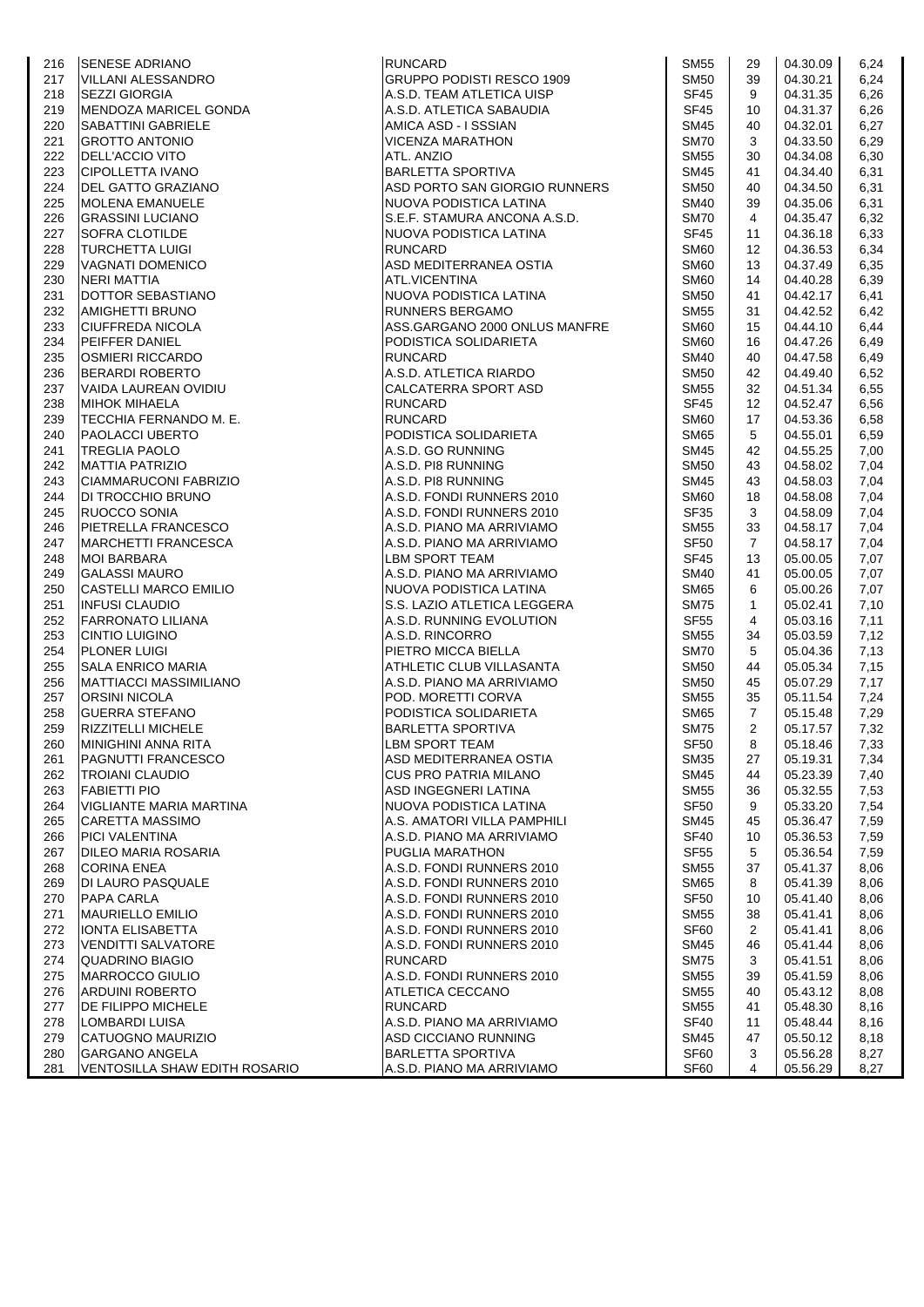| <b>CLASSIFICA GENERALE 28KM</b> |                                                     |                                                              |                            |                                  |                      |              |  |  |
|---------------------------------|-----------------------------------------------------|--------------------------------------------------------------|----------------------------|----------------------------------|----------------------|--------------|--|--|
| <b>POS</b>                      | <b>ATLETA</b>                                       | <b>SQUADRA</b>                                               | CAT                        | <b>POS</b><br>CAT                | <b>TEMPO</b>         | <b>MEDIA</b> |  |  |
| $\mathbf{1}$                    | <b>PARISI LUCA</b>                                  | <b>ACSI CAMPIDOGLIO PALATINO</b>                             | <b>SM35</b>                | $\mathbf{1}$                     | 01.32.51             | 3,19         |  |  |
| $\overline{\mathbf{c}}$<br>3    | <b>MASSIMI MAURO</b><br><b>CARBOTTI PIETRO</b>      | A.S.D. FREE RUNNERS<br>RUNNERS TEAM FERENTINO ASD            | <b>SM35</b><br><b>SM45</b> | $\overline{2}$<br>$\mathbf{1}$   | 01.39.21<br>01.40.48 | 3,33<br>3,36 |  |  |
| 4                               | DI CICCO ANTONELLO                                  | POL. ATLETICA CEPRANO                                        | <b>SM35</b>                | 3                                | 01.41.49             | 3,38         |  |  |
| 5                               | <b>MILANA CHRISTIAN</b>                             | OLIBANUM OVERRUNNERS ASD                                     | <b>SM40</b>                | $\mathbf{1}$                     | 01.43.01             | 3,41         |  |  |
| 6                               | <b>SCARAMUCCI LUCA</b>                              | ISOLA SACRA A.S.C.D.                                         | <b>SM40</b>                | $\overline{2}$                   | 01.43.58             | 3,43         |  |  |
| $\boldsymbol{7}$<br>8           | <b>OLIMPO GIUSEPPE</b><br><b>BATTAGLIA EMANUELE</b> | ASDATL. ISAURA VALLE DELLIRNO<br>RUNFOREVER APRILIA          | <b>SM45</b><br><b>SM35</b> | $\overline{2}$<br>$\overline{4}$ | 01.44.30<br>01.45.37 | 3,44<br>3,46 |  |  |
| 9                               | DI SALVO LUCALFREDO                                 | S.S. LAZIO ATLETICA LEGGERA                                  | <b>SM35</b>                | 5                                | 01.46.27             | 3,48         |  |  |
| 10                              | <b>BERTACCHI ANDREA</b>                             | A.S.D. PIANO MA ARRIVIAMO                                    | <b>SM35</b>                | 6                                | 01.47.49             | 3,51         |  |  |
| 11                              | <b>TODINI ANDREA</b>                                | A.S.D. FREE RUNNERS                                          | <b>SM40</b>                | 3                                | 01.48.05             | 3,52         |  |  |
| 12<br>13                        | <b>INDELICATO MARCO</b><br>DI GIAMBERARDINO NICOLA  | <b>G.S. BANCARI ROMANI</b><br><b>RUNCARD</b>                 | <b>SM50</b><br><b>SM35</b> | $\mathbf{1}$<br>$\overline{7}$   | 01.49.04<br>01.49.11 | 3,54<br>3,54 |  |  |
| 14                              | <b>DEL NEGRO ROBERTO</b>                            | <b>G.S. BANCARI ROMANI</b>                                   | <b>SM45</b>                | 3                                | 01.50.57             | 3,58         |  |  |
| 15                              | <b>DELFINI CASAVOLA MICHELE</b>                     | MARTINA FRANCA RUNNING A.S.D.                                | <b>SM40</b>                | 4                                | 01.52.11             | 4,00         |  |  |
| 16                              | <b>MICHELI PIERLUIGI</b>                            | ATLETICA CECCANO                                             | <b>SM35</b>                | 8                                | 01.53.00             | 4,02         |  |  |
| 17                              | <b>CAROSELLA GIAMPIERO</b>                          | ASD GRUPPO PODISTICO IL CRAMPO                               | <b>SM40</b>                | 5                                | 01.53.40             | 4,04         |  |  |
| 18<br>19                        | CAROSELLA NATALINO<br>CAPODANNO COSMO               | ASD I LUPI DABRUZZO<br>POLI GOLFO                            | <b>SM50</b><br><b>SM45</b> | $\mathbf{2}$<br>4                | 01.55.11<br>01.55.23 | 4,07<br>4,07 |  |  |
| 20                              | <b>ANZALONE MAURO</b>                               | UISP COMITATO TERR.LE LATINA                                 | <b>SM45</b>                | 5                                | 01.55.50             | 4,08         |  |  |
| 21                              | <b>DELFINO NICOLA</b>                               | TEAM CAMELOT A.S.D.                                          | <b>SM45</b>                | 6                                | 01.55.54             | 4,08         |  |  |
| 22                              | <b>BATTISTA NAZARIO</b>                             | POLI GOLFO                                                   | <b>SM45</b>                | $\overline{7}$                   | 01.57.37             | 4,12         |  |  |
| 23                              | NARDI LORENZO                                       | POLISPORTIVA SERVIGLIANO ASD                                 | <b>SM45</b>                | 8                                | 01.57.56             | 4,13         |  |  |
| 24<br>25                        | <b>MASSIMI FRANCESCO</b><br><b>PEDRONI SANDRO</b>   | S.S. LAZIO ATLETICA LEGGERA<br>ASD MISTERCAMP CASTELFRENTANO | <b>SM40</b><br><b>SM55</b> | 6<br>$\mathbf{1}$                | 01.58.06<br>01.58.46 | 4,13<br>4,15 |  |  |
| 26                              | <b>MENICHELLI STEFANO</b>                           | X-SOLID SPORT LAB ASD                                        | <b>SM55</b>                | $\overline{2}$                   | 01.59.00             | 4,15         |  |  |
| 27                              | <b>SCACCIA ALESSANDRA</b>                           | ATL. COLLEFERRO SEGNI                                        | <b>SF50</b>                | $\mathbf{1}$                     | 01.59.09             | 4,15         |  |  |
| 28                              | <b>BIANCHINI GIANLUIGI</b>                          | RUNFOREVER APRILIA                                           | <b>SM40</b>                | $\overline{7}$                   | 01.59.13             | 4,15         |  |  |
| 29                              | MASTROLEMBO BARNA SANDRO FRANCESCO                  | LBM SPORT TEAM                                               | <b>SM35</b>                | 9                                | 01.59.38             | 4,16         |  |  |
| 30<br>31                        | SPINELLI COSTABILE<br><b>SETTEMBRE CARMINE</b>      | ASD ATLETICA CASTELLABATE<br>A.S.D. RUNNING SAVIANO          | <b>SM40</b><br><b>SM35</b> | 8<br>10                          | 01.59.59<br>02.00.07 | 4,17<br>4,17 |  |  |
| 32                              | UNGANIA GIOVANNA                                    | O.S.O. OLD STARS OSTIA                                       | <b>SF50</b>                | $\overline{2}$                   | 02.00.33             | 4,18         |  |  |
| 33                              | <b>FANFARILLO VALERIO</b>                           | ASD RUNNERS ELITE CECCANO                                    | <b>SM35</b>                | 11                               | 02.00.44             | 4,19         |  |  |
| 34                              | <b>GAGLIARDI RAFFAELE</b>                           | A S.D. SALERNO MARATHON                                      | <b>SM50</b>                | 3                                | 02.01.03             | 4,19         |  |  |
| 35                              | PAOLOZZI TOMMASO                                    | ASD PIPPARUNNERS                                             | <b>SM35</b>                | 12                               | 02.01.17             | 4,20         |  |  |
| 36<br>37                        | <b>ALIBERTI GIUSEPPE</b><br><b>OLIMPIO LUIGI</b>    | ASDATL. ISAURA VALLE DELLIRNO<br><b>VIRTUS VILLA ADA</b>     | <b>SM45</b><br><b>SM40</b> | 9<br>9                           | 02.01.43<br>02.02.51 | 4,21<br>4,23 |  |  |
| 38                              | VISCHETTI ALESSANDRO                                | A.S.D. PIANO MA ARRIVIAMO                                    | <b>SM35</b>                | 13                               | 02.03.02             | 4,24         |  |  |
| 39                              | <b>COLELLI MATTEO</b>                               | ASD RUNNERS TEAM COLLEFERRO                                  | <b>SM40</b>                | 10                               | 02.03.04             | 4,24         |  |  |
| 40                              | DUFFY ALAN JOSEPH GERARD                            | A.S.D. CENTRO FITNESS MONTELLO                               | <b>SM45</b>                | 10                               | 02.03.07             | 4,24         |  |  |
| 41                              | PALOMBO RICCARDO                                    | A.S.D. TRA LE RIGHE                                          | <b>SM40</b>                | 11                               | 02.03.08             | 4,24         |  |  |
| 42<br>43                        | <b>MAGRINI SIMONA</b><br><b>FORNARIO CARLO</b>      | OLIBANUM OVERRUNNERS ASD<br><b>G.S. BANCARI ROMANI</b>       | SF45<br><b>SM45</b>        | $\mathbf{1}$<br>11               | 02.03.24<br>02.03.38 | 4,24<br>4,25 |  |  |
| 44                              | <b>VISCA GIOVANNI</b>                               | ASD PODISTICA AVIS PRIVERNO                                  | <b>SM50</b>                | 4                                | 02.04.44             | 4,27         |  |  |
| 45                              | <b>ZANCHETTA GABRIELE</b>                           | <b>RUNCARD</b>                                               | <b>SM45</b>                | 12                               | 02.05.49             | 4,30         |  |  |
| 46                              | <b>MAROCCA MATTIA</b>                               | ATL. COLLEFERRO SEGNI                                        | <b>SM35</b>                | 14                               | 02.05.50             | 4,30         |  |  |
| 47<br>48                        | DI PIETRO MAURO<br>DI CIANO ALESSIO                 | RUNNERS LANCIANO ASD<br>RUNNERS LANCIANO ASD                 | <b>SM40</b><br><b>SM40</b> | 12<br>13                         | 02.07.08<br>02.07.49 | 4,32<br>4,34 |  |  |
| 49                              | <b>FIORE CAMILLO</b>                                | <b>RUNCARD</b>                                               | <b>SM50</b>                | 5                                | 02.08.16             | 4,35         |  |  |
| 50                              | <b>SCATOZZA DOEMENICO</b>                           | RUNNERS LANCIANO ASD                                         | <b>SM35</b>                | 15                               | 02.08.35             | 4,36         |  |  |
| 51                              | <b>PROJETTI PAOLO</b>                               | ASD RUNNERS TEAM COLLEFERRO                                  | <b>SM45</b>                | 13                               | 02.08.35             | 4,36         |  |  |
| 52                              | <b>MELONI GIUSEPPE</b>                              | A.S.D. RUNNER BIKE ACUTO                                     | <b>SM45</b>                | 14                               | 02.08.49             | 4,36         |  |  |
| 53<br>54                        | <b>GETULI FABRIZIO</b><br>NOVIELLO FRANCESCO        | S.S. LAZIO ATLETICA LEGGERA<br>RUNNING CLUB LATINA           | <b>SM35</b><br><b>SM35</b> | 16<br>17                         | 02.08.57<br>02.09.08 | 4,36<br>4,37 |  |  |
| 55                              | <b>RENZO GIANCARLO</b>                              | APROCIS RUNNERS TEAM                                         | <b>SM60</b>                | $\mathbf{1}$                     | 02.09.24             | 4,37         |  |  |
| 56                              | ALTAMURA SEAN                                       | A.S.D. NAPOLI NORD MARATHON                                  | <b>SM45</b>                | 15                               | 02.09.34             | 4,38         |  |  |
| 57                              | <b>BARRALE GASPARE</b>                              | ASD RUNNERS ELITE CECCANO                                    | <b>SM45</b>                | 16                               | 02.09.46             | 4,38         |  |  |
| 58                              | ASPROMONTE ANGELO                                   | S.S.D. REGGIA POWER A.R.L.                                   | <b>SM50</b>                | 6                                | 02.09.49             | 4,38         |  |  |
| 59<br>60                        | <b>ALFANO MONICA</b><br>SIMEONI MAURIZIO            | ASD POD.CAVA PIC.COSTA AMALFI<br>A.S.D. RUNNER BIKE ACUTO    | <b>SF45</b><br><b>SM50</b> | 2<br>$\overline{7}$              | 02.09.59<br>02.10.50 | 4,39<br>4,40 |  |  |
| 61                              | PRATICO' ALESSANDRO                                 | A.S.D. CENTRO FITNESS MONTELLO                               | <b>SM45</b>                | 17                               | 02.11.04             | 4,41         |  |  |
| 62                              | <b>RINALDI CARLO</b>                                | A.S.D. PI8 RUNNING                                           | <b>SM35</b>                | 18                               | 02.11.13             | 4,41         |  |  |
| 63                              | ZORZO MARCO                                         | A.S.D. CENTRO FITNESS MONTELLO                               | <b>SM35</b>                | 19                               | 02.11.22             | 4,42         |  |  |
| 64                              | <b>TROISI ANDREA</b>                                | RUNNING CLUB LATINA                                          | <b>SM35</b>                | 20                               | 02.11.33             | 4,42         |  |  |
| 65<br>66                        | DI RITA LUIGI<br><b>CAMPANI LINO</b>                | <b>RUNCARD</b><br><b>GRUPPO MARCIATORI SIMBRUINI</b>         | <b>SM55</b><br><b>SM50</b> | 3<br>8                           | 02.11.47<br>02.11.49 | 4,42<br>4,42 |  |  |
| 67                              | <b>DEMOLA DOMENICO</b>                              | ASD ATL.CITTA DEI PAPI ANAGNI                                | <b>SM40</b>                | 14                               | 02.11.57             | 4,43         |  |  |
| 68                              | <b>IDEL SETTE RAIMONDO</b>                          | <b>RUNCARD</b>                                               | <b>SM50</b>                | 9                                | 02.12.01             | 4,43         |  |  |
| 69                              | <b>URSO VINCENZO</b>                                | G.A.P. SARONNO                                               | <b>SM60</b>                | $\overline{2}$                   | 02.12.08             | 4,43         |  |  |
| 70                              | LANCELLOTTI CARLO                                   | ATLETICA CECCANO                                             | <b>SM50</b>                | 10                               | 02.12.10             | 4,43         |  |  |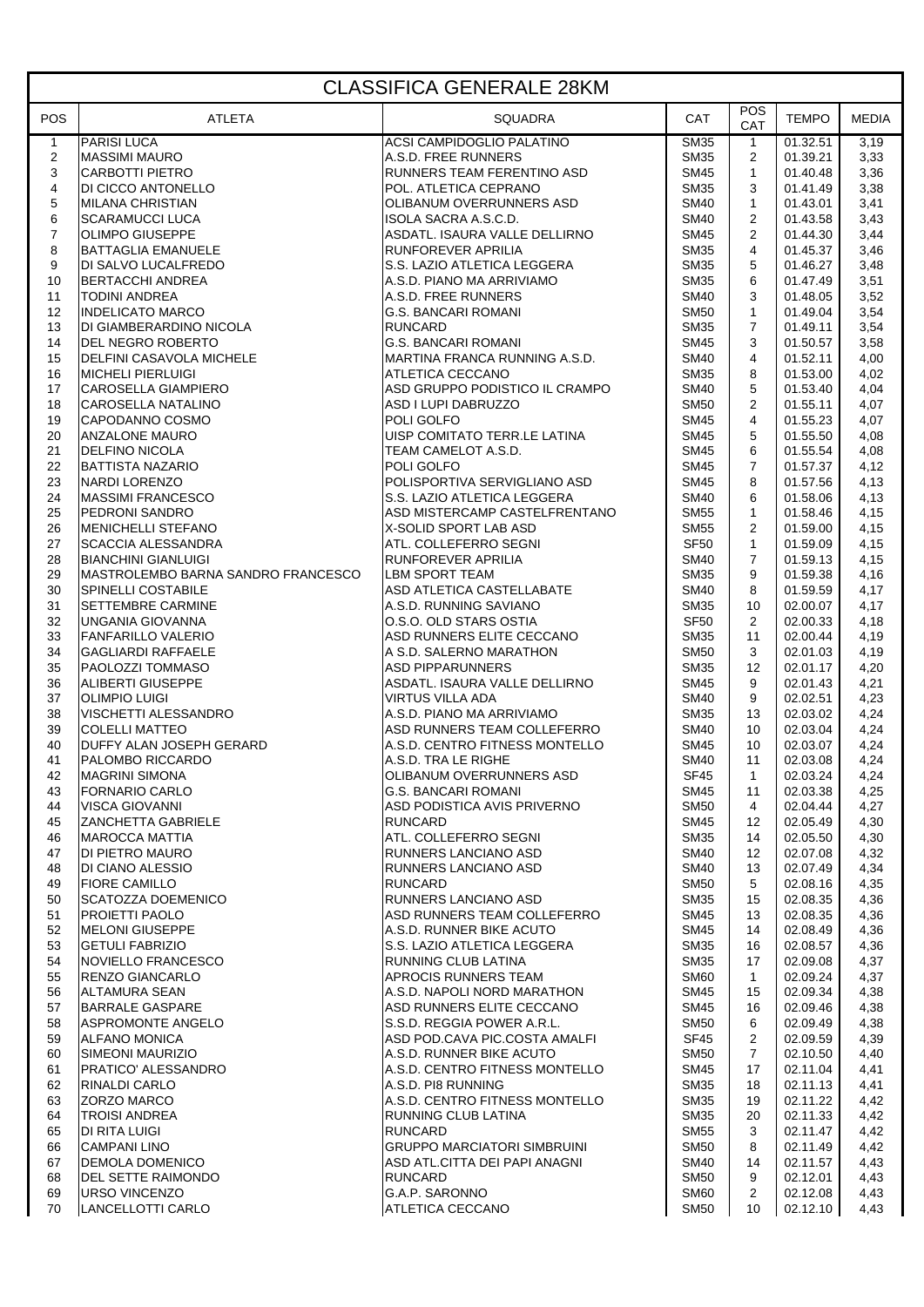| 71         | <b>DE BENEDETTIS ANTONIO</b>                      | IG.S. BANCARI ROMANI                                        | <b>SM40</b>                | 15             | 02.12.14             | 4,43         |
|------------|---------------------------------------------------|-------------------------------------------------------------|----------------------------|----------------|----------------------|--------------|
| 72         | <b>MACINENTI FRANCESCA</b>                        | A.S.D. CENTRO FITNESS MONTELLO                              | <b>SF50</b>                | 3              | 02.12.54             | 4,45         |
| 73         | <b>CECCONI ELISABETTA</b>                         | TIBURTINA RUNNING ROMA A.S.D.                               | SF <sub>45</sub>           | 3              | 02.13.09             | 4,45         |
| 74         | <b>VOZZA MICHELE</b>                              | S.S.D. REGGIA POWER A.R.L.                                  | <b>SM45</b>                | 18             | 02.13.19             | 4,46         |
| 75         | <b>ISACCO GIOVANNI</b>                            | A.S.D. CENTRO FITNESS MONTELLO                              | <b>SM50</b>                | 11             | 02.13.28             | 4,46         |
| 76         | <b>GARGANO MICHELANGELO</b>                       | POLI GOLFO                                                  | SM55                       | $\overline{4}$ | 02.13.36             | 4,46         |
| 77         | NAPOLEONI OTTAVIO                                 | <b>GIOVANNI SCAVO VELLETRI</b>                              | <b>SM50</b>                | 12             | 02.13.47             | 4,47         |
| 78         | <b>FANELLA MARCO</b>                              | LBM SPORT TEAM                                              | <b>SM40</b>                | 16             | 02.14.16             | 4,48         |
| 79         | <b>BALDESI LUIGI</b>                              | <b>RUNCARD</b>                                              | <b>SM45</b>                | 19             | 02.14.21             | 4,48         |
| 80         | <b>BUCCIOLI MARCO</b>                             | ATLETICA CECCHINA AL.PA. ASD                                | SM55                       | 5              | 02.14.25             | 4,48         |
| 81         | D'ACCONE ALESSANDRO                               | POLI GOLFO                                                  | <b>SM50</b>                | 13             | 02.14.31             | 4,48         |
| 82         | <b>BOCCHINO RENATO</b>                            | A.S.D. JANULA SPORT                                         | SM <sub>60</sub>           | 3              | 02.15.01             | 4,49         |
| 83         | <b>MACCHIUSI SIMONE</b>                           | A.S.D. PI8 RUNNING                                          | <b>SM35</b>                | 21             | 02.16.04             | 4,52         |
| 84         | ADDELIO VINCENZO PIETRO                           | A.S.D. PIANO MA ARRIVIAMO                                   | <b>SM60</b>                | $\overline{4}$ | 02.16.08             | 4,52         |
| 85         | <b>TRAMENTOZZI CLAUDIO</b>                        | A.S.D. CENTRO FITNESS MONTELLO                              | <b>SM40</b>                | 17             | 02.16.38             | 4,53         |
| 86         | <b>MOGLIONI SILVIA</b>                            | <b>GRUPPO MILLEPIEDI</b>                                    | SF40                       | $\mathbf{1}$   | 02.17.10             | 4,54         |
| 87         | <b>SERONE CLAUDIO</b>                             | A.S.D. CENTRO FITNESS MONTELLO                              | <b>SM60</b>                | 5              | 02.17.12             | 4,54         |
| 88         | <b>MERCURI TIZIANO</b>                            | A.S.D. PIANO MA ARRIVIAMO                                   | SM60                       | 6              | 02.17.13             | 4,54         |
| 89         | <b>SBORDONI FULVIO</b>                            | AMICI PARCO CASTELLI ROMANI                                 | <b>SM50</b>                | 14             | 02.17.33             | 4,55         |
| 90         | BULTRINI AGOSTINO                                 | TIBURTINA RUNNING ROMA A.S.D.                               | SM45                       | 20             | 02.17.43             | 4,55         |
| 91         | <b>PRIGGIONE MATTE' LUCA</b>                      | <b>G.S. BANCARI ROMANI</b>                                  | <b>SM45</b>                | 21             | 02.17.43             | 4,55         |
| 92         | <b>CIMAROLI MATTEO</b>                            | <b>ASD PIPPARUNNERS</b>                                     | <b>SM35</b>                | 22             | 02.17.47             | 4,55         |
| 93         | D'AGOSTINO MAURO                                  | A.S.D. PIANO MA ARRIVIAMO                                   | <b>SM45</b>                | 22             | 02.17.56             | 4,56         |
| 94         | <b>MANCUSO FRANCESCO</b>                          | <b>LBM SPORT TEAM</b>                                       | <b>SM40</b>                | 18             | 02.17.59             | 4,56         |
| 95         | <b>MIOZZI ANNIBALE</b><br><b>ALBERO MICHELE</b>   | A.S.D. CENTRO FITNESS MONTELLO<br>A.S.D. PIANO MA ARRIVIAMO | <b>SM45</b><br><b>SM45</b> | 23             | 02.18.02<br>02.18.07 | 4,56         |
| 96<br>97   | <b>CONTE DAVIDE</b>                               | <b>RUNCARD</b>                                              | <b>SM40</b>                | 24<br>19       | 02.18.11             | 4,56<br>4,56 |
| 98         | <b>SARNELLI RICCARDO</b>                          | <b>ASD PIPPARUNNERS</b>                                     | <b>SM40</b>                | 20             | 02.18.15             | 4,56         |
| 99         | REALI ALESSANDRO                                  | A.S.D. PIANO MA ARRIVIAMO                                   | <b>SM40</b>                | 21             | 02.18.18             | 4,56         |
| 100        | <b>BRIGHETTI PIETRO</b>                           | <b>GRUPPO MARCIATORI SIMBRUINI</b>                          | SM60                       | $\overline{7}$ | 02.18.25             | 4,57         |
| 101        | DI GIORGIO ANGELA                                 | PODISTICA SOLIDARIETA                                       | <b>SF45</b>                | $\overline{4}$ | 02.18.30             | 4,57         |
| 102        | RAMACCI TOMMASO                                   | <b>ASD PIPPARUNNERS</b>                                     | SM45                       | 25             | 02.18.30             | 4,57         |
| 103        | <b>FANELLA STEFANO</b>                            | PODISTICA SOLIDARIETA                                       | <b>SM55</b>                | 6              | 02.18.30             | 4,57         |
| 104        | <b>MARCHETTO PIETRO</b>                           | A.S.D. INTESATLETICA                                        | <b>SM50</b>                | 15             | 02.18.36             | 4,57         |
| 105        | PIETROGIACOMI DANIELE                             | A.S.D. RUNNER BIKE ACUTO                                    | <b>SM40</b>                | 22             | 02.18.52             | 4,58         |
| 106        | <b>ALFONZI FABRIZIO</b>                           | ATL. MONTE MARIO                                            | <b>SM45</b>                | 26             | 02.18.54             | 4,58         |
| 107        | VARGETTO PAOLO                                    | ATHLETICA VATICANA A.S.D.                                   | <b>SM45</b>                | 27             | 02.19.01             | 4,58         |
| 108        | <b>VARGETTO SARA</b>                              | ATHLETICA VATICANA A.S.D.                                   | <b>SF35</b>                | $\mathbf{1}$   | 02.19.01             | 4,58         |
| 109        | <b>TESONE FRANCESCO</b>                           | A.S.D. ATLETICA GIUGLIANO                                   | SM55                       | $\overline{7}$ | 02.19.03             | 4,58         |
| 110        | <b>MATRONE LARA</b>                               | A.S.D. ROAD RUNNERS MADDALONI                               | SF <sub>40</sub>           | 2              | 02.19.38             | 4,59         |
| 111        | DELL'ORCA GIORGIO                                 | A.S.D. CENTRO FITNESS MONTELLO                              | SM55                       | 8              | 02.19.45             | 4,59         |
| 112        | PENNESE CARMELA                                   | A.S.D. GO RUNNING                                           | <b>SF50</b>                | 4              | 02.19.55             | 4,59         |
| 113        | RICOZZI MARCO                                     | POL. CIOCIARA ANTONIO FAVA                                  | <b>SM35</b>                | 23             | 02.20.02             | 5,00         |
| 114        | <b>VISELLI ALBERTO</b>                            | <b>RUNCARD</b>                                              | <b>SM50</b>                | 16             | 02.20.06             | 5,00         |
| 115        | <b>CUOZZO DOMENICO</b>                            | A.S.D. PI8 RUNNING                                          | <b>SM50</b>                | 17             | 02.20.16             | 5,01         |
| 116        | <b>VOLIERI ROBERTO</b>                            | A.S.D. PIANO MA ARRIVIAMO                                   | <b>SM50</b>                | 18             | 02.20.43             | 5,02         |
| 117        | <b>MASTRONARDI MARCO</b>                          | A.S.D. TORRICE RUNNERS                                      | SM45                       | 28             | 02.20.46             | 5,02         |
| 118        | <b>DE LUCA NICOLA</b>                             | A.S.D. PIANO MA ARRIVIAMO                                   | <b>SM50</b>                | 19             | 02.21.07             | 5,02         |
| 119        | ORZELLECA MARTINA                                 | GENZANO MARATHON A.S.D.                                     | <b>SF35</b>                | $\overline{2}$ | 02.21.34             | 5,03         |
| 120        | <b>PISTELLA VANNI</b>                             | GENZANO MARATHON A.S.D.                                     | SM35                       | 24             | 02.21.35             | 5,03         |
| 121        | <b>FATTIBENE MICHELE</b>                          | RUNNERS LANCIANO ASD                                        | <b>SM50</b>                | 20             | 02.21.49             | 5,04         |
| 122        | QUACQUARELLI FABIO MASSIMO                        | <b>RUN &amp; SMILE ASD</b>                                  | <b>SM50</b>                | 21             | 02.21.52             | 5,04         |
| 123        | <b>ARCANGELI MAURO</b>                            | GENZANO MARATHON A.S.D.                                     | SM55                       | 9              | 02.21.58             | 5,04         |
| 124        | <b>ZAPPI ARCANGELO</b>                            | A.S. AMATORI VILLA PAMPHILI                                 | <b>SM35</b>                | 25             | 02.22.14             | 5,05         |
| 125        | SABINI FLAMINIA                                   | <b>CIRCOLO CANOTTIERI ANIENE</b>                            | <b>SF45</b>                | 5              | 02.22.15             | 5,05         |
| 126        | <b>BATTISTI UMBERTO</b>                           | NUOVA PODISTICA LATINA                                      | <b>SM55</b>                | 10             | 02.23.13             | 5,07         |
| 127        | <b>ACRISIO LORENZO</b>                            | <b>ATLETICOM ASD</b>                                        | <b>SM40</b>                | 23             | 02.23.29             | 5,07         |
| 128<br>129 | <b>ZIZZI VITANTONIO</b><br><b>MARAVIGLIA LUCA</b> | <b>DORANDO PIETRI</b><br>TEAM CAMELOT A.S.D.                | <b>SM45</b><br><b>SM50</b> | 29<br>22       | 02.23.29<br>02.23.55 | 5,07         |
| 130        | <b>GIORGI DOMENICO</b>                            | A.S.D. PODISTICA TERRACINA                                  | SM35                       | 26             | 02.24.11             | 5,08<br>5,09 |
| 131        | <b>ALFONZI MARCO</b>                              | ATL. MONTE MARIO                                            | <b>SM40</b>                | 24             | 02.24.16             | 5,09         |
| 132        | <b>SCHINA MASSIMILIANO</b>                        | PODISTICA SOLIDARIETA                                       | <b>SM50</b>                | 23             | 02.24.29             | 5,10         |
| 133        | <b>CAVARRA MARCO</b>                              | <b>G.S. BANCARI ROMANI</b>                                  | <b>SM50</b>                | 24             | 02.24.30             | 5,10         |
| 134        | <b>CIARLATANI MARIA</b>                           | ASD I LUPI DABRUZZO                                         | <b>SF50</b>                | 5              | 02.24.38             | 5,10         |
| 135        | <b>PETRONIO MASSIMO</b>                           | ASD I LUPI DABRUZZO                                         | SM45                       | 30             | 02.24.38             | 5,10         |
| 136        | <b>MONTIN MIRKO</b>                               | RUNNING CLUB LATINA                                         | <b>SM40</b>                | 25             | 02.24.54             | 5,11         |
| 137        | <b>ANDREOLI ROBERTA</b>                           | ASD PODISTICA AVIS PRIVERNO                                 | <b>SF40</b>                | 3              | 02.25.02             | 5,11         |
| 138        | <b>REALE VINCENZO</b>                             | <b>RUNCARD</b>                                              | <b>SM50</b>                | 25             | 02.25.11             | 5,11         |
| 139        | <b>MORETTO STEFANO</b>                            | A.S.D. CENTRO FITNESS MONTELLO                              | <b>SM50</b>                | 26             | 02.25.17             | 5,11         |
| 140        | DI GIORGI FABIO MASSIMO                           | PODISTICA SOLIDARIETA                                       | <b>SM40</b>                | 26             | 02.25.44             | 5,12         |
| 141        | <b>CIUCCI ANGELO</b>                              | <b>GRUPPO MARCIATORI SIMBRUINI</b>                          | <b>SM55</b>                | 11             | 02.25.49             | 5,12         |
| 142        | <b>DILILLO GIOVANNI</b>                           | TEAM CAMELOT A.S.D.                                         | <b>SM40</b>                | 27             | 02.26.36             | 5,14         |
| 143        | RICCI CLAUDIO                                     | CALCATERRA SPORT ASD                                        | <b>SM65</b>                | $\mathbf{1}$   | 02.26.52             | 5,15         |
| 144        | DE LUCA VALERIO                                   | ASD ATLETICA CASTELLABATE                                   | <b>SM40</b>                | 28             | 02.27.03             | 5,15         |
| 145        | <b>BRUNO FABIO</b>                                | A.S.D. PIANO MA ARRIVIAMO                                   | <b>SM50</b>                | 27             | 02.27.21             | 5,16         |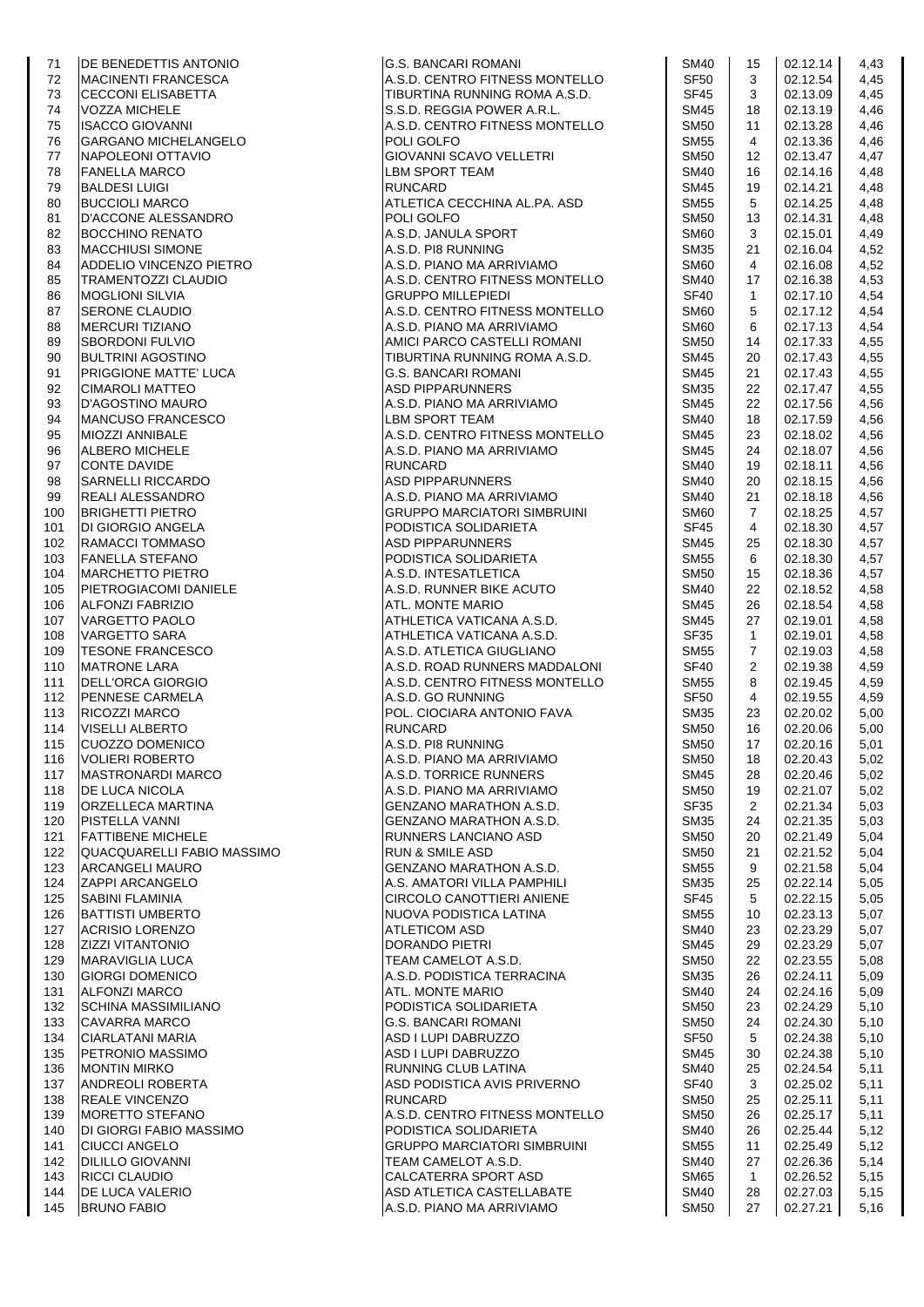|     | BELLUCCI GIANLUIGI<br>ANSELMI GIOVANNI<br>IANNOTTI ALFONSO<br>MORGIA ROMEO<br>MORGIA ROMEO<br>IACOBELLI ANDREA FILIPPO                                                                                                                                             |                                                                                                                             |                  |                   |          |      |
|-----|--------------------------------------------------------------------------------------------------------------------------------------------------------------------------------------------------------------------------------------------------------------------|-----------------------------------------------------------------------------------------------------------------------------|------------------|-------------------|----------|------|
| 146 |                                                                                                                                                                                                                                                                    | A.S.D. RUNNER BIKE ACUTO<br>A.S.D. PIANO MA ARRIVIAMO<br>RUNCARD<br>VIRTUS VILLA ADA<br>ASD ATL.CITTA DEI PAPI ANAGNI       | <b>SM45</b>      | 31                | 02.27.29 | 5,16 |
| 147 |                                                                                                                                                                                                                                                                    |                                                                                                                             | <b>SM45</b>      | 32                | 02.27.41 | 5,16 |
| 148 |                                                                                                                                                                                                                                                                    |                                                                                                                             | <b>SM55</b>      | $12 \overline{ }$ | 02.28.09 | 5,17 |
| 149 |                                                                                                                                                                                                                                                                    |                                                                                                                             | <b>SM40</b>      | 29                | 02.28.23 | 5,18 |
| 150 |                                                                                                                                                                                                                                                                    |                                                                                                                             | <b>SM55</b>      | 13                | 02.28.35 | 5,18 |
| 151 |                                                                                                                                                                                                                                                                    | A.S.D. JUST RUN<br>A.S.D. PODISTICA APRILIA                                                                                 | <b>SM35</b>      | 27                | 02.28.50 | 5,19 |
| 152 | IACOBELLI ANDREA FILIPPO<br>CELLAMARE ANTONIO<br>DI RESTA MIRKO<br>GARGIULO GIOVANNI<br>CAPERNA DESIRE'<br>SPERDUTI TIERI<br>IACOVACCI MICHELE<br>RICCI VINCENZO<br>DI PALO LUIGI<br>DI RUZZA RENATO<br>DI RUZZA RENATO<br>ZIMBARDI MASSIMILIANO<br>AHMED JOWAHIRA |                                                                                                                             | <b>SM45</b>      | 33                | 02.29.22 | 5,20 |
| 153 |                                                                                                                                                                                                                                                                    | <b>RUNCARD</b>                                                                                                              | <b>SM40</b>      | 30                | 02.29.24 |      |
|     |                                                                                                                                                                                                                                                                    |                                                                                                                             |                  |                   |          | 5,20 |
| 154 |                                                                                                                                                                                                                                                                    | A.S.D. NAPOLI NORD MARATHON                                                                                                 | <b>SM55</b>      | 14                | 02.29.26 | 5,20 |
| 155 |                                                                                                                                                                                                                                                                    | ASD RUNNERS ELITE CECCANO                                                                                                   | <b>SF35</b>      | 3                 | 02.30.04 | 5,22 |
| 156 |                                                                                                                                                                                                                                                                    | RUNCARD                                                                                                                     | <b>SM55</b>      | 15                | 02.30.24 | 5,22 |
| 157 |                                                                                                                                                                                                                                                                    | A.S.D. ATL. VILLA GUGLIELMI                                                                                                 | <b>SM50</b>      | 28                | 02.30.47 | 5,23 |
| 158 |                                                                                                                                                                                                                                                                    | ATLETICA CECCANO<br>S.S.D. REGGIA POWER A.R.L.<br>PODISTICA SOLIDARIETA<br>NUOVA PODISTICA LATINA                           | <b>SM55</b>      | 16                | 02.30.57 | 5,23 |
| 159 |                                                                                                                                                                                                                                                                    |                                                                                                                             | <b>SM40</b>      | 31                | 02.31.14 | 5,24 |
|     |                                                                                                                                                                                                                                                                    |                                                                                                                             | <b>SM40</b>      | 32                | 02.31.16 |      |
| 160 |                                                                                                                                                                                                                                                                    |                                                                                                                             |                  |                   |          | 5,24 |
| 161 |                                                                                                                                                                                                                                                                    |                                                                                                                             | <b>SM50</b>      | 29                | 02.31.35 | 5,25 |
| 162 |                                                                                                                                                                                                                                                                    | <b>RUNCARD</b>                                                                                                              | SF <sub>40</sub> | 4                 | 02.31.35 | 5,25 |
| 163 | <b>FABBIANO CINZIA</b>                                                                                                                                                                                                                                             | A.S.D. CENTRO FITNESS MONTELLO                                                                                              | <b>SF40</b>      | 5                 | 02.31.42 | 5,25 |
| 164 | VENDITTI MARIA FLAVIA                                                                                                                                                                                                                                              | NUOVA PODISTICA LATINA                                                                                                      | SF <sub>50</sub> | 6                 | 02.31.45 | 5,25 |
| 165 | <b>GALLUCCIO FELICE</b>                                                                                                                                                                                                                                            | <b>RUNCARD</b>                                                                                                              | <b>SM45</b>      | 34                | 02.31.57 | 5,26 |
| 166 | <b>BONANNI ANTONIO</b>                                                                                                                                                                                                                                             | A.S.D. PIANO MA ARRIVIAMO<br>A.S.D. PIANO MA ARRIVIAMO                                                                      | <b>SM65</b>      | $\overline{2}$    | 02.32.17 | 5,26 |
|     |                                                                                                                                                                                                                                                                    |                                                                                                                             |                  | 4                 |          |      |
| 167 | <b>TIBERI ROBERTA</b>                                                                                                                                                                                                                                              |                                                                                                                             | SF <sub>35</sub> |                   | 02.32.20 | 5,26 |
| 168 | <b>FISICHELLA DANIELE</b>                                                                                                                                                                                                                                          | A.S.D. PIANO MA ARRIVIAMO<br>PUNNING CLUB LATINA                                                                            | <b>SM45</b>      | 35                | 02.32.23 | 5,27 |
| 169 | D'ADDATO ANGELA                                                                                                                                                                                                                                                    | RUNNING CLUB LATINA                                                                                                         | <b>SF45</b>      | 6                 | 02.32.24 | 5,27 |
| 170 | <b>MISSIMEI PIERLUIGI</b>                                                                                                                                                                                                                                          | PODISTICA SOLIDARIETA                                                                                                       | <b>SM45</b>      | 36                | 02.32.24 | 5,27 |
| 171 | <b>SOLFANELLI MIRCO</b>                                                                                                                                                                                                                                            | ASD FILIPPIDE-AVIS C.LAGO-DLF                                                                                               | <b>SM55</b>      | 17                | 02.32.34 | 5,27 |
| 172 | <b>TOPINI FRANCESCA</b>                                                                                                                                                                                                                                            | ASD FILIPPIDE-AVIS C.LAGO-DLF                                                                                               | <b>SF35</b>      | 5                 | 02.32.38 | 5,27 |
| 173 | <b>IFONTECEDRO MARIA CRISTINA</b>                                                                                                                                                                                                                                  | A.S.D. PIANO MA ARRIVIAMO                                                                                                   | SF45             | $\overline{7}$    | 02.32.48 | 5,27 |
|     | <b>GRIPPO CARMELA</b>                                                                                                                                                                                                                                              |                                                                                                                             | <b>SF50</b>      |                   |          |      |
| 174 |                                                                                                                                                                                                                                                                    | A.S.D. ATL. SPORTING CALORE                                                                                                 |                  | $\overline{7}$    | 02.32.50 | 5,28 |
| 175 | <b>SPEGNI ANDREA</b>                                                                                                                                                                                                                                               | PODISTICA SOLIDARIETA                                                                                                       | <b>SM50</b>      | 30                | 02.32.53 | 5,28 |
| 176 | CELENZA PIERFRANCESCO                                                                                                                                                                                                                                              | ASD RUNNERS ELITE CECCANO                                                                                                   | <b>SM45</b>      | 37                | 02.32.55 | 5,28 |
| 177 | <b>GRANDE NICOLA LEONARDO</b>                                                                                                                                                                                                                                      | A.S.D. ATLETICA SABAUDIA                                                                                                    | <b>SM45</b>      | 38                | 02.33.01 | 5,28 |
| 178 |                                                                                                                                                                                                                                                                    | A.S.D. PIANO MA ARRIVIAMO<br>LBM SPORT TEAM                                                                                 | <b>SF50</b>      | 8                 | 02.33.03 | 5,28 |
| 179 |                                                                                                                                                                                                                                                                    | <b>LBM SPORT TEAM</b>                                                                                                       | <b>SM45</b>      | 39                | 02.33.09 | 5,28 |
| 180 |                                                                                                                                                                                                                                                                    | A.S.D. CENTRO FITNESS MONTELLO                                                                                              | <b>SM50</b>      | 31                | 02.33.35 | 5,29 |
| 181 |                                                                                                                                                                                                                                                                    | A.S.D. CENTRO FITNESS MONTELLO                                                                                              | <b>SM55</b>      | 18                | 02.33.35 | 5,29 |
|     |                                                                                                                                                                                                                                                                    |                                                                                                                             |                  |                   |          |      |
| 182 |                                                                                                                                                                                                                                                                    | ATLETICA CECCANO                                                                                                            | <b>SM50</b>      | 32                | 02.33.52 | 5,30 |
| 183 |                                                                                                                                                                                                                                                                    |                                                                                                                             | <b>SM35</b>      | 28                | 02.33.56 | 5,30 |
| 184 |                                                                                                                                                                                                                                                                    | <i>MELLOTERRA SPORT ASD<br/>ASD INGEGNERI LATINA<br/>ASD PODISTICA CASERTA<br/>ATL. COLLEFERRO SEGNI<br/>DORANDO PIETRI</i> | <b>SM45</b>      | 40                | 02.33.56 | 5,30 |
| 185 |                                                                                                                                                                                                                                                                    |                                                                                                                             | <b>SF55</b>      | $\mathbf{1}$      | 02.33.59 | 5,30 |
| 186 |                                                                                                                                                                                                                                                                    |                                                                                                                             | <b>SF50</b>      | 9                 | 02.34.16 | 5,31 |
| 187 |                                                                                                                                                                                                                                                                    |                                                                                                                             | SM40             | 33                | 02.34.32 | 5,31 |
| 188 |                                                                                                                                                                                                                                                                    | IDORANDO PIETRI<br>GRUPPO MARCIATORI SIMBRUINI                                                                              | <b>SM65</b>      | 3                 | 02.34.37 | 5,31 |
| 189 |                                                                                                                                                                                                                                                                    | A.S.D. ATLETICA SABAUDIA                                                                                                    | <b>SM55</b>      | 19                | 02.34.37 | 5,31 |
|     | BETAND THE MANUSCRIPT OF THE MANUSCRIPT OF THE MANUSCRIPT OF THE MANUSCRIPT OF THE MANUSCRIPT OF THE MANUSCRIPT OF THE MANUSCRIPT OF THE MANUSCRIPT OF THE MANUSCRIPT OF THE MANUSCRIPT OF THE MANUSCRIPT OF THE MANUSCRIPT OF                                     |                                                                                                                             |                  |                   |          |      |
| 190 |                                                                                                                                                                                                                                                                    | A.S.D. VEGAN POWER TEAM                                                                                                     | SF40             | 6                 | 02.34.43 | 5,32 |
| 191 | <b>BIAGIOLI MARCO</b>                                                                                                                                                                                                                                              | S.S. LAZIO ATLETICA LEGGERA                                                                                                 | <b>SM50</b>      | 33                | 02.34.47 | 5,32 |
| 192 | DOCIMO VINCENZO                                                                                                                                                                                                                                                    | LBM SPORT TEAM                                                                                                              | <b>SM35</b>      | 29                | 02.35.13 | 5,33 |
| 193 | PONZANI GIAN PIERO                                                                                                                                                                                                                                                 | TIBURTINA RUNNING ROMA A.S.D.                                                                                               | <b>SM45</b>      | 41                | 02.35.21 | 5,33 |
| 194 | <b>DI GUIDA FABRIZIO</b>                                                                                                                                                                                                                                           | LBM SPORT TEAM                                                                                                              | <b>SM55</b>      | 20                | 02.35.35 | 5,33 |
| 195 | MAIORINO ALESSANDRO                                                                                                                                                                                                                                                | A.S.D. CENTRO FITNESS MONTELLO                                                                                              | <b>SM60</b>      | 8                 | 02.35.41 | 5,34 |
| 196 | <b>PERNA VINCENZO</b>                                                                                                                                                                                                                                              | ASD PODISTICA AVIS PRIVERNO                                                                                                 | <b>SM60</b>      | 9                 | 02.36.04 | 5,34 |
| 197 | MINCHELLA RODOLPH                                                                                                                                                                                                                                                  | ATLETICA CECCANO                                                                                                            | <b>SM45</b>      | 42                | 02.36.17 | 5,35 |
|     |                                                                                                                                                                                                                                                                    |                                                                                                                             |                  |                   |          |      |
| 198 | <b>DI ROSA MASSIMO</b>                                                                                                                                                                                                                                             | A.S.D. CENTRO FITNESS MONTELLO                                                                                              | <b>SM50</b>      | 34                | 02.36.22 | 5,35 |
| 199 | <b>BUCOSSI MARCO</b>                                                                                                                                                                                                                                               | <b>RUNCARD</b>                                                                                                              | <b>SM45</b>      | 43                | 02.36.50 | 5,36 |
| 200 | <b>COLOMBU EMANUELE</b>                                                                                                                                                                                                                                            | TIBURTINA RUNNING ROMA A.S.D.                                                                                               | <b>SM45</b>      | 44                | 02.37.12 | 5,37 |
| 201 | <b>MESTICI PIEROFRANCESCO</b>                                                                                                                                                                                                                                      | CALCATERRA SPORT ASD                                                                                                        | <b>SM65</b>      | $\overline{4}$    | 02.37.13 | 5,37 |
| 202 | <b>SALIPANTE RENATO</b>                                                                                                                                                                                                                                            | RUNNING CLUB LATINA                                                                                                         | <b>SM40</b>      | 34                | 02.37.52 | 5,38 |
| 203 | <b>LEVI GABRIELE</b>                                                                                                                                                                                                                                               | A.S.D. PIANO MA ARRIVIAMO                                                                                                   | <b>SM45</b>      | 45                | 02.38.06 | 5,39 |
| 204 | <b>CRISTOFANILLI AGOSTINA</b>                                                                                                                                                                                                                                      | ASD RUNNERS ELITE CECCANO                                                                                                   | <b>SF35</b>      | 6                 | 02.38.13 | 5,39 |
| 205 | <b>D'ERRICO MASSIMO</b>                                                                                                                                                                                                                                            | A S.D. SALERNO MARATHON                                                                                                     | <b>SM55</b>      |                   | 02.38.20 |      |
|     |                                                                                                                                                                                                                                                                    |                                                                                                                             |                  | 21                |          | 5,39 |
| 206 | <b>MERLI GIUSEPPE</b>                                                                                                                                                                                                                                              | G.A.P. SARONNO                                                                                                              | SM60             | 10                | 02.38.57 | 5,41 |
| 207 | PIGOZZI MARTA                                                                                                                                                                                                                                                      | G.A.P. SARONNO                                                                                                              | <b>SF40</b>      | $\overline{7}$    | 02.38.58 | 5,41 |
| 208 | <b>BIANCONI FERDINANDA</b>                                                                                                                                                                                                                                         | RUNNING CLUB LATINA                                                                                                         | SF <sub>50</sub> | 10                | 02.39.09 | 5,41 |
| 209 | PIERANTOZZI ANDREA                                                                                                                                                                                                                                                 | <b>RUNCARD</b>                                                                                                              | SM45             | 46                | 02.39.11 | 5,41 |
| 210 | <b>ZITAROSA MARCO</b>                                                                                                                                                                                                                                              | A.S.D. CENTRO FITNESS MONTELLO                                                                                              | <b>SM60</b>      | 11                | 02.39.26 | 5,42 |
| 211 | <b>DE PAOLA GIOVANNI</b>                                                                                                                                                                                                                                           | ATL. AMATORI CORIGLIANO                                                                                                     | <b>SM40</b>      | 35                | 02.39.36 | 5,42 |
| 212 | <b>MAGNANI SIMONE</b>                                                                                                                                                                                                                                              | PODISTICA SOLIDARIETA                                                                                                       | <b>SM50</b>      | 35                | 02.39.43 | 5,42 |
|     | LUPAIOLI LELIO                                                                                                                                                                                                                                                     | PODISTICA SOLIDARIETA                                                                                                       | <b>SM50</b>      | 36                | 02.39.43 |      |
| 213 |                                                                                                                                                                                                                                                                    |                                                                                                                             |                  |                   |          | 5,42 |
| 214 | <b>BAGNO DAVIDE</b>                                                                                                                                                                                                                                                | NUOVA PODISTICA LATINA                                                                                                      | <b>SM45</b>      | 47                | 02.40.23 | 5,44 |
| 215 | <b>REGINATO DANIELE</b>                                                                                                                                                                                                                                            | A.S.D. CENTRO FITNESS MONTELLO                                                                                              | <b>SM55</b>      | 22                | 02.41.06 | 5,45 |
| 216 | <b>FIORANI RICCARDO</b>                                                                                                                                                                                                                                            | GIOVANNI SCAVO 2000 ATL.                                                                                                    | <b>SM75</b>      | $\mathbf{1}$      | 02.41.18 | 5,46 |
| 217 | <b>CIVITA PAOLO</b>                                                                                                                                                                                                                                                | LBM SPORT TEAM                                                                                                              | <b>SM55</b>      | 23                | 02.41.24 | 5,46 |
| 218 | <b>CADEDDU DAMIANO</b>                                                                                                                                                                                                                                             | <b>RUNCARD</b>                                                                                                              | <b>SM35</b>      | 30                | 02.42.26 | 5,48 |
| 219 | <b>BASSANI ELISA</b>                                                                                                                                                                                                                                               | <b>RUNCARD</b>                                                                                                              | SF35             | $\overline{7}$    | 02.42.26 | 5,48 |
| 220 | <b>DI BLASIO JAN CLAUS</b>                                                                                                                                                                                                                                         | A.S.D. VEGAN POWER TEAM                                                                                                     | <b>SM35</b>      | 31                | 02.42.37 | 5,48 |
|     |                                                                                                                                                                                                                                                                    |                                                                                                                             |                  |                   |          |      |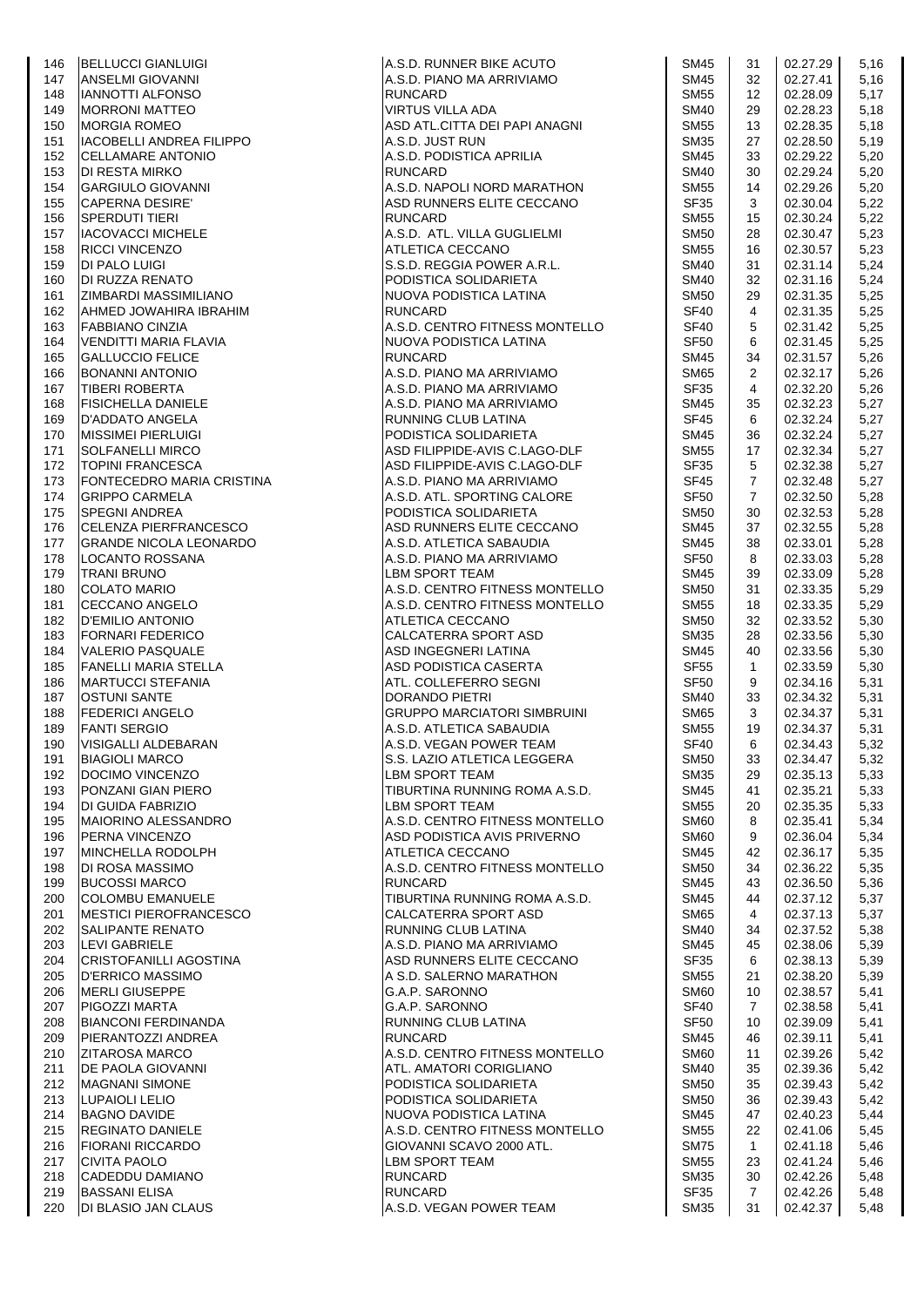| 5,50<br>222<br><b>PIACENTINI ANDREA</b><br>S.S. LAZIO ATLETICA LEGGERA<br><b>SM50</b><br>37<br>02.43.32<br><b>SM70</b><br>02.43.50<br>223<br><b>GELORMINI GIANFRANCO</b><br>NUOVA PODISTICA LATINA<br>$\mathbf{1}$<br>5,51<br>224<br><b>SM35</b><br>02.43.59<br>LI VOLSI MATTIA<br><b>G.S. BANCARI ROMANI</b><br>32<br>5,51<br>225<br>LI VOLSI GIAMMARCO<br><b>G.S. BANCARI ROMANI</b><br><b>SM35</b><br>33<br>02.44.00<br>5,51<br>PATARINI MAURIZIO<br><b>SM50</b><br>02.44.20<br>5,52<br>226<br>ASD IN CORSA LIBERA<br>38<br>227<br><b>SM75</b><br>02.44.48<br><b>BOSCHI ANTONIO</b><br>PODISTI VALMONTONE<br>$\overline{2}$<br>5,53<br>228<br><b>FRISON STEFANO</b><br>LIMENA RUN ASD<br><b>SM55</b><br>25<br>02.47.22<br>5,59<br>A.S.D. CENTRO FITNESS MONTELLO<br><b>SM40</b><br>02.48.11<br>229<br>RAMADU' DEMIS<br>36<br>6,00<br>230<br><b>VARRICCHIONE ANTONIO</b><br>G.S.D. FIAMME ARGENTO<br><b>SM60</b><br>02.48.19<br>$12 \overline{ }$<br>6,01<br>231<br><b>PIERDOMENICO DANIEL</b><br>A.S.D. CENTRO FITNESS MONTELLO<br><b>SM45</b><br>02.48.27<br>6,01<br>48<br><b>SM60</b><br>13<br>02.48.43<br>232<br><b>MARZIALE SERGIO</b><br>A.S.D. PIANO MA ARRIVIAMO<br>6,02<br>233<br>LAGANA' GREGORIO<br>LA MANDRA CALIMERA<br><b>SM55</b><br>26<br>02.48.55<br>6,02<br>234<br>COCCIOLETTI STEFANO<br><b>G.S. BANCARI ROMANI</b><br><b>SM60</b><br>14<br>02.49.23<br>6.03<br><b>SF50</b><br>235<br><b>MARCHETTI CLAUDIA</b><br>PODISTICA SOLIDARIETA<br>11<br>02.49.41<br>6,04<br><b>RUNCARD</b><br>02.49.43<br>236<br><b>LERRO ANNA</b><br><b>SF45</b><br>8<br>6,04<br>A.S.D. CENTRO FITNESS MONTELLO<br>237<br><b>ACCIAI STEFANO</b><br><b>SM55</b><br>27<br>02.49.53<br>6,04<br><b>SF45</b><br>02.50.00<br>238<br><b>MONTEMURRO ROSA</b><br>PODISTICA SOLIDARIETA<br>9<br>6,04<br>02.50.07<br>239<br><b>BLASI IDA</b><br>U.S. ROMA 83<br><b>SF50</b><br>12<br>6,05<br><b>MELCHIOR PATRIZIA</b><br><b>SF55</b><br>240<br>A.S.D. RUN FOR FUN<br>$\mathbf{2}^{\circ}$<br>02.51.19<br>6,07<br>A.S.D. RUN FOR FUN<br>02.51.22<br>241<br>PILIU ANGELA<br><b>SF45</b><br>10<br>6,07<br>242<br><b>CARAMANNA SALVATORE</b><br><b>RUNCARD</b><br><b>SM55</b><br>02.51.41<br>28<br>6,08<br><b>SM35</b><br>243<br>MARTORELLI FRANCESCO<br>VIRTUS VILLA ADA<br>34<br>02.52.11<br>6,09<br>A.S.D. PIANO MA ARRIVIAMO<br><b>SM55</b><br>29<br>02.52.12<br>244<br><b>GUERRERA WALTER</b><br>6,09<br>02.52.17<br>245<br>CINQUINA GIOVANNI<br>A.S.D. PIANO MA ARRIVIAMO<br><b>SM50</b><br>39<br>6,09<br>A.S.D. CENTRO FITNESS MONTELLO<br><b>SF50</b><br>246<br><b>GUERRA MILENA</b><br>13<br>02.52.22<br>6,09<br>SF60<br>247<br><b>IBRAKOVIC SENADA</b><br>ASD TIVOLI MARATHON<br>$\mathbf{1}$<br>02.52.49<br>6,10<br><b>RUNCARD</b><br>02.53.33<br>248<br><b>RAMBOTTI MARCO</b><br><b>SM50</b><br>6,12<br>40<br><b>GENZANO MARATHON A.S.D.</b><br><b>SM65</b><br>02.53.58<br>249<br>PALUZZI SANDRO<br>5<br>6,13<br>A.S.D. CENTRO FITNESS MONTELLO<br><b>SF45</b><br>250<br><b>TOPATIGH NATASCIA</b><br>11<br>02.54.04<br>6,13<br>251<br><b>CARIA MASSIMO</b><br><b>G.S. BANCARI ROMANI</b><br><b>SM50</b><br>02.54.05<br>6,13<br>41<br><b>DI FOLCO ACHILLE</b><br>A.S.D. PIANO MA ARRIVIAMO<br><b>SM55</b><br>252<br>30<br>02.54.08<br>6,13<br>SF60<br>02.54.14<br>253<br><b>FATTORE MARIA SOFIA</b><br>G.S.D. FIAMME ARGENTO<br>$\overline{2}$<br>6,13<br><b>LBM SPORT TEAM</b><br>254<br><b>SEBASTIANO MAURO</b><br><b>SM60</b><br>02.54.33<br>6,14<br>15<br><b>SF45</b><br>255<br>EL MESSAOUDI MOUNIA<br>GENZANO MARATHON A.S.D.<br>$12 \overline{ }$<br>02.54.36<br>6,14<br>256<br><b>TOMASSINI ALESSIA</b><br><b>G.S. BANCARI ROMANI</b><br><b>SF50</b><br>14<br>02.54.38<br>6,14<br>257<br>NATALIZIA MAURO<br>X-SOLID SPORT LAB ASD<br><b>SM35</b><br>35<br>02.54.58<br>6,15<br><b>SF55</b><br>02.55.57<br>258<br><b>MASINI MATILDE</b><br><b>G.S. BANCARI ROMANI</b><br>3<br>6,17<br>259<br><b>ANNINI ALAN</b><br>A.S.D. PIANO MA ARRIVIAMO<br><b>SM50</b><br>42<br>02.56.04<br>6,17<br>A.S.D. ATLETICA SABAUDIA<br><b>SF40</b><br>02.56.09<br>260<br><b>DIAMANTI LEA</b><br>8<br>6,17<br><b>SF55</b><br>261<br><b>MARATEA DANIELA</b><br>A.S.D. PIANO MA ARRIVIAMO<br>4<br>02.56.50<br>6,19<br>262<br><b>RAINERI LUANO</b><br>A.S.D. ATLETICA LATINA<br><b>SM45</b><br>02.57.42<br>6,21<br>49<br>MICHELETTI DAVIDE<br>02.58.38<br>263<br><b>G.S. BANCARI ROMANI</b><br><b>SM55</b><br>31<br>6,23<br><b>SM55</b><br>32<br>264<br>NOCCA MAURIZIO<br>A.S.D. TRA LE RIGHE<br>02.58.43<br>6,23<br>$\overline{2}$<br>02.58.59<br>265<br>CATENA GOFFREDO<br>A.S.D. IN CORSA LIBERA<br><b>SM70</b><br>6,24<br>MARROCCO ROBERTO<br>NUOVA PODISTICA LATINA<br><b>SM55</b><br>02.59.02<br>6,24<br>266<br>33<br>267<br><b>SODANI PIETRO</b><br>VIRTUS VILLA ADA<br><b>SM55</b><br>34<br>02.59.47<br>6,25<br>G.S. CAT SPORT ROMA<br><b>SF55</b><br>268<br><b>GIACINTI TATIANA</b><br>5<br>03.00.38<br>6,27<br>ASD GRUPPO PODISTICO TAVAZZANO<br>VENTURA GIANNI<br><b>SM50</b><br>03.00.58<br>6,28<br>269<br>43<br><b>SF50</b><br>270<br><b>D'AMICO CARMELA</b><br><b>RUNCARD</b><br>15<br>03.01.20<br>6,29<br>A.S.D. ATLETICA SABAUDIA<br><b>SM45</b><br>271<br><b>VIRGILI DARIO</b><br>50<br>03.01.49<br>6,30<br>272<br><b>TERRANOVA AGOSTINO</b><br>A.S.D. PI8 RUNNING<br><b>SM50</b><br>03.02.33<br>44<br>6,31<br>LEIDI ADRIANO<br>PODISTICA SOLIDARIETA<br><b>SM80</b><br>$\mathbf{1}$<br>03.02.37<br>6,31<br>273<br><b>SM45</b><br>274<br><b>GAGLIARDI ALFREDO</b><br>A.S.D. VEGAN POWER TEAM<br>51<br>03.04.28<br>6,35<br>275<br><b>BOVE GIUSEPPINA</b><br><b>RUNCARD</b><br>SF <sub>40</sub><br>03.05.37<br>6,38<br>9<br><b>LEANZA ANTONIO</b><br>LBM SPORT TEAM<br><b>SM55</b><br>03.06.23<br>6,39<br>276<br>35<br><b>RUNCARD</b><br>SF <sub>50</sub><br>277<br><b>SEPE GIOVANNA</b><br>03.06.40<br>6,40<br>16<br>A.S.D. CENTRO FITNESS MONTELLO<br>278<br><b>GERMANI PIETRO</b><br><b>SM60</b><br>03.11.43<br>6,51<br>16<br><b>SM35</b><br>279<br><b>VENTURINI GIULIO</b><br>S.S. LAZIO ATLETICA LEGGERA<br>36<br>03.12.02<br>6,52<br>03.12.29<br>280<br><b>GANDINI RICCARDO</b><br>PODISTICA SOLIDARIETA<br><b>SM50</b><br>45<br>6,52<br><b>BASILI LUIGI</b><br><b>RUNCARD</b><br><b>SM60</b><br>03.13.18<br>6,54<br>281<br>17<br>ITALIANA RUNNING A.S.D.<br>SF60<br>282<br><b>ROSSI MARIA ANTONIETTA</b><br>3<br>03.14.00<br>6,56<br>283<br><b>CROLLA EMILIANO</b><br>A.S.D. ATINA TRAIL RUNNING<br><b>SM45</b><br>52<br>03.15.28<br>6,59<br><b>MARCHIOTTO IVANA</b><br>NUOVA PODISTICA LATINA<br>SF60<br>03.16.13<br>284<br>4<br>7,00<br><b>RICCI MIRIAM</b><br>ATL.VICENTINA<br>285<br>SF <sub>50</sub><br>03.17.03<br>7,02<br>17<br>ASD RUNNERS ELITE CECCANO<br>286<br><b>COSTAGLIOLA ANNA</b><br><b>SF35</b><br>03.17.42<br>7,04<br>8<br>LUCARINI MARIA SONIA<br>ASD PODISTICA AVIS PRIVERNO<br><b>SF55</b><br>6<br>03.29.38<br>7,29<br>287<br>03.30.24<br>288<br>PADOVANI LORELLA<br>PODISTICA SOLIDARIETA<br>SF <sub>50</sub><br>18<br>7,31<br>289<br><b>ORTENZI ANDREA</b><br>LBM SPORT TEAM<br><b>SM50</b><br>03.33.42<br>7,38<br>46<br>A.S.D. CENTRO FITNESS MONTELLO<br>ALFIERI ONOFRIO SANTINO<br><b>SM45</b><br>53<br>03.36.37<br>7,44<br>290<br><b>SM75</b><br><b>BIANCO GIOVANNI</b><br>AVIS IN CORSA CONVERSANO<br>3<br>03.41.08<br>7,54<br>291<br>03.41.09<br>292<br><b>SARACINO MARZIA</b><br>RUNNING CLUB LATINA<br>SF40<br>7,54<br>10<br>293<br><b>GARABELLO CARLO</b><br>A.S.D. LIBERATLETICA<br><b>SM80</b><br>$\overline{2}$<br>03.54.01<br>8,21<br>SF65<br>294<br>LA ROCCA RITA<br>ASD PEDAGNALONGA<br>$\mathbf{1}$<br>03.54.32<br>8,23 | 221 | <b>PRESCIUTTI RICCARDO</b> | GENZANO MARATHON A.S.D. | <b>SM55</b> | 24 | 02.43.11 | 5,50 |
|-----------------------------------------------------------------------------------------------------------------------------------------------------------------------------------------------------------------------------------------------------------------------------------------------------------------------------------------------------------------------------------------------------------------------------------------------------------------------------------------------------------------------------------------------------------------------------------------------------------------------------------------------------------------------------------------------------------------------------------------------------------------------------------------------------------------------------------------------------------------------------------------------------------------------------------------------------------------------------------------------------------------------------------------------------------------------------------------------------------------------------------------------------------------------------------------------------------------------------------------------------------------------------------------------------------------------------------------------------------------------------------------------------------------------------------------------------------------------------------------------------------------------------------------------------------------------------------------------------------------------------------------------------------------------------------------------------------------------------------------------------------------------------------------------------------------------------------------------------------------------------------------------------------------------------------------------------------------------------------------------------------------------------------------------------------------------------------------------------------------------------------------------------------------------------------------------------------------------------------------------------------------------------------------------------------------------------------------------------------------------------------------------------------------------------------------------------------------------------------------------------------------------------------------------------------------------------------------------------------------------------------------------------------------------------------------------------------------------------------------------------------------------------------------------------------------------------------------------------------------------------------------------------------------------------------------------------------------------------------------------------------------------------------------------------------------------------------------------------------------------------------------------------------------------------------------------------------------------------------------------------------------------------------------------------------------------------------------------------------------------------------------------------------------------------------------------------------------------------------------------------------------------------------------------------------------------------------------------------------------------------------------------------------------------------------------------------------------------------------------------------------------------------------------------------------------------------------------------------------------------------------------------------------------------------------------------------------------------------------------------------------------------------------------------------------------------------------------------------------------------------------------------------------------------------------------------------------------------------------------------------------------------------------------------------------------------------------------------------------------------------------------------------------------------------------------------------------------------------------------------------------------------------------------------------------------------------------------------------------------------------------------------------------------------------------------------------------------------------------------------------------------------------------------------------------------------------------------------------------------------------------------------------------------------------------------------------------------------------------------------------------------------------------------------------------------------------------------------------------------------------------------------------------------------------------------------------------------------------------------------------------------------------------------------------------------------------------------------------------------------------------------------------------------------------------------------------------------------------------------------------------------------------------------------------------------------------------------------------------------------------------------------------------------------------------------------------------------------------------------------------------------------------------------------------------------------------------------------------------------------------------------------------------------------------------------------------------------------------------------------------------------------------------------------------------------------------------------------------------------------------------------------------------------------------------------------------------------------------------------------------------------------------------------------------------------------------------------------------------------------------------------------------------------------------------------------------------------------------------------------------------------------------------------------------------------------------------------------------------------------------------------------------------------------------------------------------------------------------------------------------------------------------------------------------------------------------------------------------------------------------------------------------------------------------------------------------------------------------------------------------------------------------------------------------------------------------------------------------------------------------------------------------------------------------------------------------------------------------------------------------------------------------------------------------------------------------------------------------------------------------------------------------------------------------------------------------------------------------------------------------------------------------------------------------------------|-----|----------------------------|-------------------------|-------------|----|----------|------|
|                                                                                                                                                                                                                                                                                                                                                                                                                                                                                                                                                                                                                                                                                                                                                                                                                                                                                                                                                                                                                                                                                                                                                                                                                                                                                                                                                                                                                                                                                                                                                                                                                                                                                                                                                                                                                                                                                                                                                                                                                                                                                                                                                                                                                                                                                                                                                                                                                                                                                                                                                                                                                                                                                                                                                                                                                                                                                                                                                                                                                                                                                                                                                                                                                                                                                                                                                                                                                                                                                                                                                                                                                                                                                                                                                                                                                                                                                                                                                                                                                                                                                                                                                                                                                                                                                                                                                                                                                                                                                                                                                                                                                                                                                                                                                                                                                                                                                                                                                                                                                                                                                                                                                                                                                                                                                                                                                                                                                                                                                                                                                                                                                                                                                                                                                                                                                                                                                                                                                                                                                                                                                                                                                                                                                                                                                                                                                                                                                                                                                                                                                                                                                                                                                                                                                                                                                                                                                                                                                                                                                                                                                                                                                                                                                                                                                                                                                                                                                                                                                                                                                                 |     |                            |                         |             |    |          |      |
|                                                                                                                                                                                                                                                                                                                                                                                                                                                                                                                                                                                                                                                                                                                                                                                                                                                                                                                                                                                                                                                                                                                                                                                                                                                                                                                                                                                                                                                                                                                                                                                                                                                                                                                                                                                                                                                                                                                                                                                                                                                                                                                                                                                                                                                                                                                                                                                                                                                                                                                                                                                                                                                                                                                                                                                                                                                                                                                                                                                                                                                                                                                                                                                                                                                                                                                                                                                                                                                                                                                                                                                                                                                                                                                                                                                                                                                                                                                                                                                                                                                                                                                                                                                                                                                                                                                                                                                                                                                                                                                                                                                                                                                                                                                                                                                                                                                                                                                                                                                                                                                                                                                                                                                                                                                                                                                                                                                                                                                                                                                                                                                                                                                                                                                                                                                                                                                                                                                                                                                                                                                                                                                                                                                                                                                                                                                                                                                                                                                                                                                                                                                                                                                                                                                                                                                                                                                                                                                                                                                                                                                                                                                                                                                                                                                                                                                                                                                                                                                                                                                                                                 |     |                            |                         |             |    |          |      |
|                                                                                                                                                                                                                                                                                                                                                                                                                                                                                                                                                                                                                                                                                                                                                                                                                                                                                                                                                                                                                                                                                                                                                                                                                                                                                                                                                                                                                                                                                                                                                                                                                                                                                                                                                                                                                                                                                                                                                                                                                                                                                                                                                                                                                                                                                                                                                                                                                                                                                                                                                                                                                                                                                                                                                                                                                                                                                                                                                                                                                                                                                                                                                                                                                                                                                                                                                                                                                                                                                                                                                                                                                                                                                                                                                                                                                                                                                                                                                                                                                                                                                                                                                                                                                                                                                                                                                                                                                                                                                                                                                                                                                                                                                                                                                                                                                                                                                                                                                                                                                                                                                                                                                                                                                                                                                                                                                                                                                                                                                                                                                                                                                                                                                                                                                                                                                                                                                                                                                                                                                                                                                                                                                                                                                                                                                                                                                                                                                                                                                                                                                                                                                                                                                                                                                                                                                                                                                                                                                                                                                                                                                                                                                                                                                                                                                                                                                                                                                                                                                                                                                                 |     |                            |                         |             |    |          |      |
|                                                                                                                                                                                                                                                                                                                                                                                                                                                                                                                                                                                                                                                                                                                                                                                                                                                                                                                                                                                                                                                                                                                                                                                                                                                                                                                                                                                                                                                                                                                                                                                                                                                                                                                                                                                                                                                                                                                                                                                                                                                                                                                                                                                                                                                                                                                                                                                                                                                                                                                                                                                                                                                                                                                                                                                                                                                                                                                                                                                                                                                                                                                                                                                                                                                                                                                                                                                                                                                                                                                                                                                                                                                                                                                                                                                                                                                                                                                                                                                                                                                                                                                                                                                                                                                                                                                                                                                                                                                                                                                                                                                                                                                                                                                                                                                                                                                                                                                                                                                                                                                                                                                                                                                                                                                                                                                                                                                                                                                                                                                                                                                                                                                                                                                                                                                                                                                                                                                                                                                                                                                                                                                                                                                                                                                                                                                                                                                                                                                                                                                                                                                                                                                                                                                                                                                                                                                                                                                                                                                                                                                                                                                                                                                                                                                                                                                                                                                                                                                                                                                                                                 |     |                            |                         |             |    |          |      |
|                                                                                                                                                                                                                                                                                                                                                                                                                                                                                                                                                                                                                                                                                                                                                                                                                                                                                                                                                                                                                                                                                                                                                                                                                                                                                                                                                                                                                                                                                                                                                                                                                                                                                                                                                                                                                                                                                                                                                                                                                                                                                                                                                                                                                                                                                                                                                                                                                                                                                                                                                                                                                                                                                                                                                                                                                                                                                                                                                                                                                                                                                                                                                                                                                                                                                                                                                                                                                                                                                                                                                                                                                                                                                                                                                                                                                                                                                                                                                                                                                                                                                                                                                                                                                                                                                                                                                                                                                                                                                                                                                                                                                                                                                                                                                                                                                                                                                                                                                                                                                                                                                                                                                                                                                                                                                                                                                                                                                                                                                                                                                                                                                                                                                                                                                                                                                                                                                                                                                                                                                                                                                                                                                                                                                                                                                                                                                                                                                                                                                                                                                                                                                                                                                                                                                                                                                                                                                                                                                                                                                                                                                                                                                                                                                                                                                                                                                                                                                                                                                                                                                                 |     |                            |                         |             |    |          |      |
|                                                                                                                                                                                                                                                                                                                                                                                                                                                                                                                                                                                                                                                                                                                                                                                                                                                                                                                                                                                                                                                                                                                                                                                                                                                                                                                                                                                                                                                                                                                                                                                                                                                                                                                                                                                                                                                                                                                                                                                                                                                                                                                                                                                                                                                                                                                                                                                                                                                                                                                                                                                                                                                                                                                                                                                                                                                                                                                                                                                                                                                                                                                                                                                                                                                                                                                                                                                                                                                                                                                                                                                                                                                                                                                                                                                                                                                                                                                                                                                                                                                                                                                                                                                                                                                                                                                                                                                                                                                                                                                                                                                                                                                                                                                                                                                                                                                                                                                                                                                                                                                                                                                                                                                                                                                                                                                                                                                                                                                                                                                                                                                                                                                                                                                                                                                                                                                                                                                                                                                                                                                                                                                                                                                                                                                                                                                                                                                                                                                                                                                                                                                                                                                                                                                                                                                                                                                                                                                                                                                                                                                                                                                                                                                                                                                                                                                                                                                                                                                                                                                                                                 |     |                            |                         |             |    |          |      |
|                                                                                                                                                                                                                                                                                                                                                                                                                                                                                                                                                                                                                                                                                                                                                                                                                                                                                                                                                                                                                                                                                                                                                                                                                                                                                                                                                                                                                                                                                                                                                                                                                                                                                                                                                                                                                                                                                                                                                                                                                                                                                                                                                                                                                                                                                                                                                                                                                                                                                                                                                                                                                                                                                                                                                                                                                                                                                                                                                                                                                                                                                                                                                                                                                                                                                                                                                                                                                                                                                                                                                                                                                                                                                                                                                                                                                                                                                                                                                                                                                                                                                                                                                                                                                                                                                                                                                                                                                                                                                                                                                                                                                                                                                                                                                                                                                                                                                                                                                                                                                                                                                                                                                                                                                                                                                                                                                                                                                                                                                                                                                                                                                                                                                                                                                                                                                                                                                                                                                                                                                                                                                                                                                                                                                                                                                                                                                                                                                                                                                                                                                                                                                                                                                                                                                                                                                                                                                                                                                                                                                                                                                                                                                                                                                                                                                                                                                                                                                                                                                                                                                                 |     |                            |                         |             |    |          |      |
|                                                                                                                                                                                                                                                                                                                                                                                                                                                                                                                                                                                                                                                                                                                                                                                                                                                                                                                                                                                                                                                                                                                                                                                                                                                                                                                                                                                                                                                                                                                                                                                                                                                                                                                                                                                                                                                                                                                                                                                                                                                                                                                                                                                                                                                                                                                                                                                                                                                                                                                                                                                                                                                                                                                                                                                                                                                                                                                                                                                                                                                                                                                                                                                                                                                                                                                                                                                                                                                                                                                                                                                                                                                                                                                                                                                                                                                                                                                                                                                                                                                                                                                                                                                                                                                                                                                                                                                                                                                                                                                                                                                                                                                                                                                                                                                                                                                                                                                                                                                                                                                                                                                                                                                                                                                                                                                                                                                                                                                                                                                                                                                                                                                                                                                                                                                                                                                                                                                                                                                                                                                                                                                                                                                                                                                                                                                                                                                                                                                                                                                                                                                                                                                                                                                                                                                                                                                                                                                                                                                                                                                                                                                                                                                                                                                                                                                                                                                                                                                                                                                                                                 |     |                            |                         |             |    |          |      |
|                                                                                                                                                                                                                                                                                                                                                                                                                                                                                                                                                                                                                                                                                                                                                                                                                                                                                                                                                                                                                                                                                                                                                                                                                                                                                                                                                                                                                                                                                                                                                                                                                                                                                                                                                                                                                                                                                                                                                                                                                                                                                                                                                                                                                                                                                                                                                                                                                                                                                                                                                                                                                                                                                                                                                                                                                                                                                                                                                                                                                                                                                                                                                                                                                                                                                                                                                                                                                                                                                                                                                                                                                                                                                                                                                                                                                                                                                                                                                                                                                                                                                                                                                                                                                                                                                                                                                                                                                                                                                                                                                                                                                                                                                                                                                                                                                                                                                                                                                                                                                                                                                                                                                                                                                                                                                                                                                                                                                                                                                                                                                                                                                                                                                                                                                                                                                                                                                                                                                                                                                                                                                                                                                                                                                                                                                                                                                                                                                                                                                                                                                                                                                                                                                                                                                                                                                                                                                                                                                                                                                                                                                                                                                                                                                                                                                                                                                                                                                                                                                                                                                                 |     |                            |                         |             |    |          |      |
|                                                                                                                                                                                                                                                                                                                                                                                                                                                                                                                                                                                                                                                                                                                                                                                                                                                                                                                                                                                                                                                                                                                                                                                                                                                                                                                                                                                                                                                                                                                                                                                                                                                                                                                                                                                                                                                                                                                                                                                                                                                                                                                                                                                                                                                                                                                                                                                                                                                                                                                                                                                                                                                                                                                                                                                                                                                                                                                                                                                                                                                                                                                                                                                                                                                                                                                                                                                                                                                                                                                                                                                                                                                                                                                                                                                                                                                                                                                                                                                                                                                                                                                                                                                                                                                                                                                                                                                                                                                                                                                                                                                                                                                                                                                                                                                                                                                                                                                                                                                                                                                                                                                                                                                                                                                                                                                                                                                                                                                                                                                                                                                                                                                                                                                                                                                                                                                                                                                                                                                                                                                                                                                                                                                                                                                                                                                                                                                                                                                                                                                                                                                                                                                                                                                                                                                                                                                                                                                                                                                                                                                                                                                                                                                                                                                                                                                                                                                                                                                                                                                                                                 |     |                            |                         |             |    |          |      |
|                                                                                                                                                                                                                                                                                                                                                                                                                                                                                                                                                                                                                                                                                                                                                                                                                                                                                                                                                                                                                                                                                                                                                                                                                                                                                                                                                                                                                                                                                                                                                                                                                                                                                                                                                                                                                                                                                                                                                                                                                                                                                                                                                                                                                                                                                                                                                                                                                                                                                                                                                                                                                                                                                                                                                                                                                                                                                                                                                                                                                                                                                                                                                                                                                                                                                                                                                                                                                                                                                                                                                                                                                                                                                                                                                                                                                                                                                                                                                                                                                                                                                                                                                                                                                                                                                                                                                                                                                                                                                                                                                                                                                                                                                                                                                                                                                                                                                                                                                                                                                                                                                                                                                                                                                                                                                                                                                                                                                                                                                                                                                                                                                                                                                                                                                                                                                                                                                                                                                                                                                                                                                                                                                                                                                                                                                                                                                                                                                                                                                                                                                                                                                                                                                                                                                                                                                                                                                                                                                                                                                                                                                                                                                                                                                                                                                                                                                                                                                                                                                                                                                                 |     |                            |                         |             |    |          |      |
|                                                                                                                                                                                                                                                                                                                                                                                                                                                                                                                                                                                                                                                                                                                                                                                                                                                                                                                                                                                                                                                                                                                                                                                                                                                                                                                                                                                                                                                                                                                                                                                                                                                                                                                                                                                                                                                                                                                                                                                                                                                                                                                                                                                                                                                                                                                                                                                                                                                                                                                                                                                                                                                                                                                                                                                                                                                                                                                                                                                                                                                                                                                                                                                                                                                                                                                                                                                                                                                                                                                                                                                                                                                                                                                                                                                                                                                                                                                                                                                                                                                                                                                                                                                                                                                                                                                                                                                                                                                                                                                                                                                                                                                                                                                                                                                                                                                                                                                                                                                                                                                                                                                                                                                                                                                                                                                                                                                                                                                                                                                                                                                                                                                                                                                                                                                                                                                                                                                                                                                                                                                                                                                                                                                                                                                                                                                                                                                                                                                                                                                                                                                                                                                                                                                                                                                                                                                                                                                                                                                                                                                                                                                                                                                                                                                                                                                                                                                                                                                                                                                                                                 |     |                            |                         |             |    |          |      |
|                                                                                                                                                                                                                                                                                                                                                                                                                                                                                                                                                                                                                                                                                                                                                                                                                                                                                                                                                                                                                                                                                                                                                                                                                                                                                                                                                                                                                                                                                                                                                                                                                                                                                                                                                                                                                                                                                                                                                                                                                                                                                                                                                                                                                                                                                                                                                                                                                                                                                                                                                                                                                                                                                                                                                                                                                                                                                                                                                                                                                                                                                                                                                                                                                                                                                                                                                                                                                                                                                                                                                                                                                                                                                                                                                                                                                                                                                                                                                                                                                                                                                                                                                                                                                                                                                                                                                                                                                                                                                                                                                                                                                                                                                                                                                                                                                                                                                                                                                                                                                                                                                                                                                                                                                                                                                                                                                                                                                                                                                                                                                                                                                                                                                                                                                                                                                                                                                                                                                                                                                                                                                                                                                                                                                                                                                                                                                                                                                                                                                                                                                                                                                                                                                                                                                                                                                                                                                                                                                                                                                                                                                                                                                                                                                                                                                                                                                                                                                                                                                                                                                                 |     |                            |                         |             |    |          |      |
|                                                                                                                                                                                                                                                                                                                                                                                                                                                                                                                                                                                                                                                                                                                                                                                                                                                                                                                                                                                                                                                                                                                                                                                                                                                                                                                                                                                                                                                                                                                                                                                                                                                                                                                                                                                                                                                                                                                                                                                                                                                                                                                                                                                                                                                                                                                                                                                                                                                                                                                                                                                                                                                                                                                                                                                                                                                                                                                                                                                                                                                                                                                                                                                                                                                                                                                                                                                                                                                                                                                                                                                                                                                                                                                                                                                                                                                                                                                                                                                                                                                                                                                                                                                                                                                                                                                                                                                                                                                                                                                                                                                                                                                                                                                                                                                                                                                                                                                                                                                                                                                                                                                                                                                                                                                                                                                                                                                                                                                                                                                                                                                                                                                                                                                                                                                                                                                                                                                                                                                                                                                                                                                                                                                                                                                                                                                                                                                                                                                                                                                                                                                                                                                                                                                                                                                                                                                                                                                                                                                                                                                                                                                                                                                                                                                                                                                                                                                                                                                                                                                                                                 |     |                            |                         |             |    |          |      |
|                                                                                                                                                                                                                                                                                                                                                                                                                                                                                                                                                                                                                                                                                                                                                                                                                                                                                                                                                                                                                                                                                                                                                                                                                                                                                                                                                                                                                                                                                                                                                                                                                                                                                                                                                                                                                                                                                                                                                                                                                                                                                                                                                                                                                                                                                                                                                                                                                                                                                                                                                                                                                                                                                                                                                                                                                                                                                                                                                                                                                                                                                                                                                                                                                                                                                                                                                                                                                                                                                                                                                                                                                                                                                                                                                                                                                                                                                                                                                                                                                                                                                                                                                                                                                                                                                                                                                                                                                                                                                                                                                                                                                                                                                                                                                                                                                                                                                                                                                                                                                                                                                                                                                                                                                                                                                                                                                                                                                                                                                                                                                                                                                                                                                                                                                                                                                                                                                                                                                                                                                                                                                                                                                                                                                                                                                                                                                                                                                                                                                                                                                                                                                                                                                                                                                                                                                                                                                                                                                                                                                                                                                                                                                                                                                                                                                                                                                                                                                                                                                                                                                                 |     |                            |                         |             |    |          |      |
|                                                                                                                                                                                                                                                                                                                                                                                                                                                                                                                                                                                                                                                                                                                                                                                                                                                                                                                                                                                                                                                                                                                                                                                                                                                                                                                                                                                                                                                                                                                                                                                                                                                                                                                                                                                                                                                                                                                                                                                                                                                                                                                                                                                                                                                                                                                                                                                                                                                                                                                                                                                                                                                                                                                                                                                                                                                                                                                                                                                                                                                                                                                                                                                                                                                                                                                                                                                                                                                                                                                                                                                                                                                                                                                                                                                                                                                                                                                                                                                                                                                                                                                                                                                                                                                                                                                                                                                                                                                                                                                                                                                                                                                                                                                                                                                                                                                                                                                                                                                                                                                                                                                                                                                                                                                                                                                                                                                                                                                                                                                                                                                                                                                                                                                                                                                                                                                                                                                                                                                                                                                                                                                                                                                                                                                                                                                                                                                                                                                                                                                                                                                                                                                                                                                                                                                                                                                                                                                                                                                                                                                                                                                                                                                                                                                                                                                                                                                                                                                                                                                                                                 |     |                            |                         |             |    |          |      |
|                                                                                                                                                                                                                                                                                                                                                                                                                                                                                                                                                                                                                                                                                                                                                                                                                                                                                                                                                                                                                                                                                                                                                                                                                                                                                                                                                                                                                                                                                                                                                                                                                                                                                                                                                                                                                                                                                                                                                                                                                                                                                                                                                                                                                                                                                                                                                                                                                                                                                                                                                                                                                                                                                                                                                                                                                                                                                                                                                                                                                                                                                                                                                                                                                                                                                                                                                                                                                                                                                                                                                                                                                                                                                                                                                                                                                                                                                                                                                                                                                                                                                                                                                                                                                                                                                                                                                                                                                                                                                                                                                                                                                                                                                                                                                                                                                                                                                                                                                                                                                                                                                                                                                                                                                                                                                                                                                                                                                                                                                                                                                                                                                                                                                                                                                                                                                                                                                                                                                                                                                                                                                                                                                                                                                                                                                                                                                                                                                                                                                                                                                                                                                                                                                                                                                                                                                                                                                                                                                                                                                                                                                                                                                                                                                                                                                                                                                                                                                                                                                                                                                                 |     |                            |                         |             |    |          |      |
|                                                                                                                                                                                                                                                                                                                                                                                                                                                                                                                                                                                                                                                                                                                                                                                                                                                                                                                                                                                                                                                                                                                                                                                                                                                                                                                                                                                                                                                                                                                                                                                                                                                                                                                                                                                                                                                                                                                                                                                                                                                                                                                                                                                                                                                                                                                                                                                                                                                                                                                                                                                                                                                                                                                                                                                                                                                                                                                                                                                                                                                                                                                                                                                                                                                                                                                                                                                                                                                                                                                                                                                                                                                                                                                                                                                                                                                                                                                                                                                                                                                                                                                                                                                                                                                                                                                                                                                                                                                                                                                                                                                                                                                                                                                                                                                                                                                                                                                                                                                                                                                                                                                                                                                                                                                                                                                                                                                                                                                                                                                                                                                                                                                                                                                                                                                                                                                                                                                                                                                                                                                                                                                                                                                                                                                                                                                                                                                                                                                                                                                                                                                                                                                                                                                                                                                                                                                                                                                                                                                                                                                                                                                                                                                                                                                                                                                                                                                                                                                                                                                                                                 |     |                            |                         |             |    |          |      |
|                                                                                                                                                                                                                                                                                                                                                                                                                                                                                                                                                                                                                                                                                                                                                                                                                                                                                                                                                                                                                                                                                                                                                                                                                                                                                                                                                                                                                                                                                                                                                                                                                                                                                                                                                                                                                                                                                                                                                                                                                                                                                                                                                                                                                                                                                                                                                                                                                                                                                                                                                                                                                                                                                                                                                                                                                                                                                                                                                                                                                                                                                                                                                                                                                                                                                                                                                                                                                                                                                                                                                                                                                                                                                                                                                                                                                                                                                                                                                                                                                                                                                                                                                                                                                                                                                                                                                                                                                                                                                                                                                                                                                                                                                                                                                                                                                                                                                                                                                                                                                                                                                                                                                                                                                                                                                                                                                                                                                                                                                                                                                                                                                                                                                                                                                                                                                                                                                                                                                                                                                                                                                                                                                                                                                                                                                                                                                                                                                                                                                                                                                                                                                                                                                                                                                                                                                                                                                                                                                                                                                                                                                                                                                                                                                                                                                                                                                                                                                                                                                                                                                                 |     |                            |                         |             |    |          |      |
|                                                                                                                                                                                                                                                                                                                                                                                                                                                                                                                                                                                                                                                                                                                                                                                                                                                                                                                                                                                                                                                                                                                                                                                                                                                                                                                                                                                                                                                                                                                                                                                                                                                                                                                                                                                                                                                                                                                                                                                                                                                                                                                                                                                                                                                                                                                                                                                                                                                                                                                                                                                                                                                                                                                                                                                                                                                                                                                                                                                                                                                                                                                                                                                                                                                                                                                                                                                                                                                                                                                                                                                                                                                                                                                                                                                                                                                                                                                                                                                                                                                                                                                                                                                                                                                                                                                                                                                                                                                                                                                                                                                                                                                                                                                                                                                                                                                                                                                                                                                                                                                                                                                                                                                                                                                                                                                                                                                                                                                                                                                                                                                                                                                                                                                                                                                                                                                                                                                                                                                                                                                                                                                                                                                                                                                                                                                                                                                                                                                                                                                                                                                                                                                                                                                                                                                                                                                                                                                                                                                                                                                                                                                                                                                                                                                                                                                                                                                                                                                                                                                                                                 |     |                            |                         |             |    |          |      |
|                                                                                                                                                                                                                                                                                                                                                                                                                                                                                                                                                                                                                                                                                                                                                                                                                                                                                                                                                                                                                                                                                                                                                                                                                                                                                                                                                                                                                                                                                                                                                                                                                                                                                                                                                                                                                                                                                                                                                                                                                                                                                                                                                                                                                                                                                                                                                                                                                                                                                                                                                                                                                                                                                                                                                                                                                                                                                                                                                                                                                                                                                                                                                                                                                                                                                                                                                                                                                                                                                                                                                                                                                                                                                                                                                                                                                                                                                                                                                                                                                                                                                                                                                                                                                                                                                                                                                                                                                                                                                                                                                                                                                                                                                                                                                                                                                                                                                                                                                                                                                                                                                                                                                                                                                                                                                                                                                                                                                                                                                                                                                                                                                                                                                                                                                                                                                                                                                                                                                                                                                                                                                                                                                                                                                                                                                                                                                                                                                                                                                                                                                                                                                                                                                                                                                                                                                                                                                                                                                                                                                                                                                                                                                                                                                                                                                                                                                                                                                                                                                                                                                                 |     |                            |                         |             |    |          |      |
|                                                                                                                                                                                                                                                                                                                                                                                                                                                                                                                                                                                                                                                                                                                                                                                                                                                                                                                                                                                                                                                                                                                                                                                                                                                                                                                                                                                                                                                                                                                                                                                                                                                                                                                                                                                                                                                                                                                                                                                                                                                                                                                                                                                                                                                                                                                                                                                                                                                                                                                                                                                                                                                                                                                                                                                                                                                                                                                                                                                                                                                                                                                                                                                                                                                                                                                                                                                                                                                                                                                                                                                                                                                                                                                                                                                                                                                                                                                                                                                                                                                                                                                                                                                                                                                                                                                                                                                                                                                                                                                                                                                                                                                                                                                                                                                                                                                                                                                                                                                                                                                                                                                                                                                                                                                                                                                                                                                                                                                                                                                                                                                                                                                                                                                                                                                                                                                                                                                                                                                                                                                                                                                                                                                                                                                                                                                                                                                                                                                                                                                                                                                                                                                                                                                                                                                                                                                                                                                                                                                                                                                                                                                                                                                                                                                                                                                                                                                                                                                                                                                                                                 |     |                            |                         |             |    |          |      |
|                                                                                                                                                                                                                                                                                                                                                                                                                                                                                                                                                                                                                                                                                                                                                                                                                                                                                                                                                                                                                                                                                                                                                                                                                                                                                                                                                                                                                                                                                                                                                                                                                                                                                                                                                                                                                                                                                                                                                                                                                                                                                                                                                                                                                                                                                                                                                                                                                                                                                                                                                                                                                                                                                                                                                                                                                                                                                                                                                                                                                                                                                                                                                                                                                                                                                                                                                                                                                                                                                                                                                                                                                                                                                                                                                                                                                                                                                                                                                                                                                                                                                                                                                                                                                                                                                                                                                                                                                                                                                                                                                                                                                                                                                                                                                                                                                                                                                                                                                                                                                                                                                                                                                                                                                                                                                                                                                                                                                                                                                                                                                                                                                                                                                                                                                                                                                                                                                                                                                                                                                                                                                                                                                                                                                                                                                                                                                                                                                                                                                                                                                                                                                                                                                                                                                                                                                                                                                                                                                                                                                                                                                                                                                                                                                                                                                                                                                                                                                                                                                                                                                                 |     |                            |                         |             |    |          |      |
|                                                                                                                                                                                                                                                                                                                                                                                                                                                                                                                                                                                                                                                                                                                                                                                                                                                                                                                                                                                                                                                                                                                                                                                                                                                                                                                                                                                                                                                                                                                                                                                                                                                                                                                                                                                                                                                                                                                                                                                                                                                                                                                                                                                                                                                                                                                                                                                                                                                                                                                                                                                                                                                                                                                                                                                                                                                                                                                                                                                                                                                                                                                                                                                                                                                                                                                                                                                                                                                                                                                                                                                                                                                                                                                                                                                                                                                                                                                                                                                                                                                                                                                                                                                                                                                                                                                                                                                                                                                                                                                                                                                                                                                                                                                                                                                                                                                                                                                                                                                                                                                                                                                                                                                                                                                                                                                                                                                                                                                                                                                                                                                                                                                                                                                                                                                                                                                                                                                                                                                                                                                                                                                                                                                                                                                                                                                                                                                                                                                                                                                                                                                                                                                                                                                                                                                                                                                                                                                                                                                                                                                                                                                                                                                                                                                                                                                                                                                                                                                                                                                                                                 |     |                            |                         |             |    |          |      |
|                                                                                                                                                                                                                                                                                                                                                                                                                                                                                                                                                                                                                                                                                                                                                                                                                                                                                                                                                                                                                                                                                                                                                                                                                                                                                                                                                                                                                                                                                                                                                                                                                                                                                                                                                                                                                                                                                                                                                                                                                                                                                                                                                                                                                                                                                                                                                                                                                                                                                                                                                                                                                                                                                                                                                                                                                                                                                                                                                                                                                                                                                                                                                                                                                                                                                                                                                                                                                                                                                                                                                                                                                                                                                                                                                                                                                                                                                                                                                                                                                                                                                                                                                                                                                                                                                                                                                                                                                                                                                                                                                                                                                                                                                                                                                                                                                                                                                                                                                                                                                                                                                                                                                                                                                                                                                                                                                                                                                                                                                                                                                                                                                                                                                                                                                                                                                                                                                                                                                                                                                                                                                                                                                                                                                                                                                                                                                                                                                                                                                                                                                                                                                                                                                                                                                                                                                                                                                                                                                                                                                                                                                                                                                                                                                                                                                                                                                                                                                                                                                                                                                                 |     |                            |                         |             |    |          |      |
|                                                                                                                                                                                                                                                                                                                                                                                                                                                                                                                                                                                                                                                                                                                                                                                                                                                                                                                                                                                                                                                                                                                                                                                                                                                                                                                                                                                                                                                                                                                                                                                                                                                                                                                                                                                                                                                                                                                                                                                                                                                                                                                                                                                                                                                                                                                                                                                                                                                                                                                                                                                                                                                                                                                                                                                                                                                                                                                                                                                                                                                                                                                                                                                                                                                                                                                                                                                                                                                                                                                                                                                                                                                                                                                                                                                                                                                                                                                                                                                                                                                                                                                                                                                                                                                                                                                                                                                                                                                                                                                                                                                                                                                                                                                                                                                                                                                                                                                                                                                                                                                                                                                                                                                                                                                                                                                                                                                                                                                                                                                                                                                                                                                                                                                                                                                                                                                                                                                                                                                                                                                                                                                                                                                                                                                                                                                                                                                                                                                                                                                                                                                                                                                                                                                                                                                                                                                                                                                                                                                                                                                                                                                                                                                                                                                                                                                                                                                                                                                                                                                                                                 |     |                            |                         |             |    |          |      |
|                                                                                                                                                                                                                                                                                                                                                                                                                                                                                                                                                                                                                                                                                                                                                                                                                                                                                                                                                                                                                                                                                                                                                                                                                                                                                                                                                                                                                                                                                                                                                                                                                                                                                                                                                                                                                                                                                                                                                                                                                                                                                                                                                                                                                                                                                                                                                                                                                                                                                                                                                                                                                                                                                                                                                                                                                                                                                                                                                                                                                                                                                                                                                                                                                                                                                                                                                                                                                                                                                                                                                                                                                                                                                                                                                                                                                                                                                                                                                                                                                                                                                                                                                                                                                                                                                                                                                                                                                                                                                                                                                                                                                                                                                                                                                                                                                                                                                                                                                                                                                                                                                                                                                                                                                                                                                                                                                                                                                                                                                                                                                                                                                                                                                                                                                                                                                                                                                                                                                                                                                                                                                                                                                                                                                                                                                                                                                                                                                                                                                                                                                                                                                                                                                                                                                                                                                                                                                                                                                                                                                                                                                                                                                                                                                                                                                                                                                                                                                                                                                                                                                                 |     |                            |                         |             |    |          |      |
|                                                                                                                                                                                                                                                                                                                                                                                                                                                                                                                                                                                                                                                                                                                                                                                                                                                                                                                                                                                                                                                                                                                                                                                                                                                                                                                                                                                                                                                                                                                                                                                                                                                                                                                                                                                                                                                                                                                                                                                                                                                                                                                                                                                                                                                                                                                                                                                                                                                                                                                                                                                                                                                                                                                                                                                                                                                                                                                                                                                                                                                                                                                                                                                                                                                                                                                                                                                                                                                                                                                                                                                                                                                                                                                                                                                                                                                                                                                                                                                                                                                                                                                                                                                                                                                                                                                                                                                                                                                                                                                                                                                                                                                                                                                                                                                                                                                                                                                                                                                                                                                                                                                                                                                                                                                                                                                                                                                                                                                                                                                                                                                                                                                                                                                                                                                                                                                                                                                                                                                                                                                                                                                                                                                                                                                                                                                                                                                                                                                                                                                                                                                                                                                                                                                                                                                                                                                                                                                                                                                                                                                                                                                                                                                                                                                                                                                                                                                                                                                                                                                                                                 |     |                            |                         |             |    |          |      |
|                                                                                                                                                                                                                                                                                                                                                                                                                                                                                                                                                                                                                                                                                                                                                                                                                                                                                                                                                                                                                                                                                                                                                                                                                                                                                                                                                                                                                                                                                                                                                                                                                                                                                                                                                                                                                                                                                                                                                                                                                                                                                                                                                                                                                                                                                                                                                                                                                                                                                                                                                                                                                                                                                                                                                                                                                                                                                                                                                                                                                                                                                                                                                                                                                                                                                                                                                                                                                                                                                                                                                                                                                                                                                                                                                                                                                                                                                                                                                                                                                                                                                                                                                                                                                                                                                                                                                                                                                                                                                                                                                                                                                                                                                                                                                                                                                                                                                                                                                                                                                                                                                                                                                                                                                                                                                                                                                                                                                                                                                                                                                                                                                                                                                                                                                                                                                                                                                                                                                                                                                                                                                                                                                                                                                                                                                                                                                                                                                                                                                                                                                                                                                                                                                                                                                                                                                                                                                                                                                                                                                                                                                                                                                                                                                                                                                                                                                                                                                                                                                                                                                                 |     |                            |                         |             |    |          |      |
|                                                                                                                                                                                                                                                                                                                                                                                                                                                                                                                                                                                                                                                                                                                                                                                                                                                                                                                                                                                                                                                                                                                                                                                                                                                                                                                                                                                                                                                                                                                                                                                                                                                                                                                                                                                                                                                                                                                                                                                                                                                                                                                                                                                                                                                                                                                                                                                                                                                                                                                                                                                                                                                                                                                                                                                                                                                                                                                                                                                                                                                                                                                                                                                                                                                                                                                                                                                                                                                                                                                                                                                                                                                                                                                                                                                                                                                                                                                                                                                                                                                                                                                                                                                                                                                                                                                                                                                                                                                                                                                                                                                                                                                                                                                                                                                                                                                                                                                                                                                                                                                                                                                                                                                                                                                                                                                                                                                                                                                                                                                                                                                                                                                                                                                                                                                                                                                                                                                                                                                                                                                                                                                                                                                                                                                                                                                                                                                                                                                                                                                                                                                                                                                                                                                                                                                                                                                                                                                                                                                                                                                                                                                                                                                                                                                                                                                                                                                                                                                                                                                                                                 |     |                            |                         |             |    |          |      |
|                                                                                                                                                                                                                                                                                                                                                                                                                                                                                                                                                                                                                                                                                                                                                                                                                                                                                                                                                                                                                                                                                                                                                                                                                                                                                                                                                                                                                                                                                                                                                                                                                                                                                                                                                                                                                                                                                                                                                                                                                                                                                                                                                                                                                                                                                                                                                                                                                                                                                                                                                                                                                                                                                                                                                                                                                                                                                                                                                                                                                                                                                                                                                                                                                                                                                                                                                                                                                                                                                                                                                                                                                                                                                                                                                                                                                                                                                                                                                                                                                                                                                                                                                                                                                                                                                                                                                                                                                                                                                                                                                                                                                                                                                                                                                                                                                                                                                                                                                                                                                                                                                                                                                                                                                                                                                                                                                                                                                                                                                                                                                                                                                                                                                                                                                                                                                                                                                                                                                                                                                                                                                                                                                                                                                                                                                                                                                                                                                                                                                                                                                                                                                                                                                                                                                                                                                                                                                                                                                                                                                                                                                                                                                                                                                                                                                                                                                                                                                                                                                                                                                                 |     |                            |                         |             |    |          |      |
|                                                                                                                                                                                                                                                                                                                                                                                                                                                                                                                                                                                                                                                                                                                                                                                                                                                                                                                                                                                                                                                                                                                                                                                                                                                                                                                                                                                                                                                                                                                                                                                                                                                                                                                                                                                                                                                                                                                                                                                                                                                                                                                                                                                                                                                                                                                                                                                                                                                                                                                                                                                                                                                                                                                                                                                                                                                                                                                                                                                                                                                                                                                                                                                                                                                                                                                                                                                                                                                                                                                                                                                                                                                                                                                                                                                                                                                                                                                                                                                                                                                                                                                                                                                                                                                                                                                                                                                                                                                                                                                                                                                                                                                                                                                                                                                                                                                                                                                                                                                                                                                                                                                                                                                                                                                                                                                                                                                                                                                                                                                                                                                                                                                                                                                                                                                                                                                                                                                                                                                                                                                                                                                                                                                                                                                                                                                                                                                                                                                                                                                                                                                                                                                                                                                                                                                                                                                                                                                                                                                                                                                                                                                                                                                                                                                                                                                                                                                                                                                                                                                                                                 |     |                            |                         |             |    |          |      |
|                                                                                                                                                                                                                                                                                                                                                                                                                                                                                                                                                                                                                                                                                                                                                                                                                                                                                                                                                                                                                                                                                                                                                                                                                                                                                                                                                                                                                                                                                                                                                                                                                                                                                                                                                                                                                                                                                                                                                                                                                                                                                                                                                                                                                                                                                                                                                                                                                                                                                                                                                                                                                                                                                                                                                                                                                                                                                                                                                                                                                                                                                                                                                                                                                                                                                                                                                                                                                                                                                                                                                                                                                                                                                                                                                                                                                                                                                                                                                                                                                                                                                                                                                                                                                                                                                                                                                                                                                                                                                                                                                                                                                                                                                                                                                                                                                                                                                                                                                                                                                                                                                                                                                                                                                                                                                                                                                                                                                                                                                                                                                                                                                                                                                                                                                                                                                                                                                                                                                                                                                                                                                                                                                                                                                                                                                                                                                                                                                                                                                                                                                                                                                                                                                                                                                                                                                                                                                                                                                                                                                                                                                                                                                                                                                                                                                                                                                                                                                                                                                                                                                                 |     |                            |                         |             |    |          |      |
|                                                                                                                                                                                                                                                                                                                                                                                                                                                                                                                                                                                                                                                                                                                                                                                                                                                                                                                                                                                                                                                                                                                                                                                                                                                                                                                                                                                                                                                                                                                                                                                                                                                                                                                                                                                                                                                                                                                                                                                                                                                                                                                                                                                                                                                                                                                                                                                                                                                                                                                                                                                                                                                                                                                                                                                                                                                                                                                                                                                                                                                                                                                                                                                                                                                                                                                                                                                                                                                                                                                                                                                                                                                                                                                                                                                                                                                                                                                                                                                                                                                                                                                                                                                                                                                                                                                                                                                                                                                                                                                                                                                                                                                                                                                                                                                                                                                                                                                                                                                                                                                                                                                                                                                                                                                                                                                                                                                                                                                                                                                                                                                                                                                                                                                                                                                                                                                                                                                                                                                                                                                                                                                                                                                                                                                                                                                                                                                                                                                                                                                                                                                                                                                                                                                                                                                                                                                                                                                                                                                                                                                                                                                                                                                                                                                                                                                                                                                                                                                                                                                                                                 |     |                            |                         |             |    |          |      |
|                                                                                                                                                                                                                                                                                                                                                                                                                                                                                                                                                                                                                                                                                                                                                                                                                                                                                                                                                                                                                                                                                                                                                                                                                                                                                                                                                                                                                                                                                                                                                                                                                                                                                                                                                                                                                                                                                                                                                                                                                                                                                                                                                                                                                                                                                                                                                                                                                                                                                                                                                                                                                                                                                                                                                                                                                                                                                                                                                                                                                                                                                                                                                                                                                                                                                                                                                                                                                                                                                                                                                                                                                                                                                                                                                                                                                                                                                                                                                                                                                                                                                                                                                                                                                                                                                                                                                                                                                                                                                                                                                                                                                                                                                                                                                                                                                                                                                                                                                                                                                                                                                                                                                                                                                                                                                                                                                                                                                                                                                                                                                                                                                                                                                                                                                                                                                                                                                                                                                                                                                                                                                                                                                                                                                                                                                                                                                                                                                                                                                                                                                                                                                                                                                                                                                                                                                                                                                                                                                                                                                                                                                                                                                                                                                                                                                                                                                                                                                                                                                                                                                                 |     |                            |                         |             |    |          |      |
|                                                                                                                                                                                                                                                                                                                                                                                                                                                                                                                                                                                                                                                                                                                                                                                                                                                                                                                                                                                                                                                                                                                                                                                                                                                                                                                                                                                                                                                                                                                                                                                                                                                                                                                                                                                                                                                                                                                                                                                                                                                                                                                                                                                                                                                                                                                                                                                                                                                                                                                                                                                                                                                                                                                                                                                                                                                                                                                                                                                                                                                                                                                                                                                                                                                                                                                                                                                                                                                                                                                                                                                                                                                                                                                                                                                                                                                                                                                                                                                                                                                                                                                                                                                                                                                                                                                                                                                                                                                                                                                                                                                                                                                                                                                                                                                                                                                                                                                                                                                                                                                                                                                                                                                                                                                                                                                                                                                                                                                                                                                                                                                                                                                                                                                                                                                                                                                                                                                                                                                                                                                                                                                                                                                                                                                                                                                                                                                                                                                                                                                                                                                                                                                                                                                                                                                                                                                                                                                                                                                                                                                                                                                                                                                                                                                                                                                                                                                                                                                                                                                                                                 |     |                            |                         |             |    |          |      |
|                                                                                                                                                                                                                                                                                                                                                                                                                                                                                                                                                                                                                                                                                                                                                                                                                                                                                                                                                                                                                                                                                                                                                                                                                                                                                                                                                                                                                                                                                                                                                                                                                                                                                                                                                                                                                                                                                                                                                                                                                                                                                                                                                                                                                                                                                                                                                                                                                                                                                                                                                                                                                                                                                                                                                                                                                                                                                                                                                                                                                                                                                                                                                                                                                                                                                                                                                                                                                                                                                                                                                                                                                                                                                                                                                                                                                                                                                                                                                                                                                                                                                                                                                                                                                                                                                                                                                                                                                                                                                                                                                                                                                                                                                                                                                                                                                                                                                                                                                                                                                                                                                                                                                                                                                                                                                                                                                                                                                                                                                                                                                                                                                                                                                                                                                                                                                                                                                                                                                                                                                                                                                                                                                                                                                                                                                                                                                                                                                                                                                                                                                                                                                                                                                                                                                                                                                                                                                                                                                                                                                                                                                                                                                                                                                                                                                                                                                                                                                                                                                                                                                                 |     |                            |                         |             |    |          |      |
|                                                                                                                                                                                                                                                                                                                                                                                                                                                                                                                                                                                                                                                                                                                                                                                                                                                                                                                                                                                                                                                                                                                                                                                                                                                                                                                                                                                                                                                                                                                                                                                                                                                                                                                                                                                                                                                                                                                                                                                                                                                                                                                                                                                                                                                                                                                                                                                                                                                                                                                                                                                                                                                                                                                                                                                                                                                                                                                                                                                                                                                                                                                                                                                                                                                                                                                                                                                                                                                                                                                                                                                                                                                                                                                                                                                                                                                                                                                                                                                                                                                                                                                                                                                                                                                                                                                                                                                                                                                                                                                                                                                                                                                                                                                                                                                                                                                                                                                                                                                                                                                                                                                                                                                                                                                                                                                                                                                                                                                                                                                                                                                                                                                                                                                                                                                                                                                                                                                                                                                                                                                                                                                                                                                                                                                                                                                                                                                                                                                                                                                                                                                                                                                                                                                                                                                                                                                                                                                                                                                                                                                                                                                                                                                                                                                                                                                                                                                                                                                                                                                                                                 |     |                            |                         |             |    |          |      |
|                                                                                                                                                                                                                                                                                                                                                                                                                                                                                                                                                                                                                                                                                                                                                                                                                                                                                                                                                                                                                                                                                                                                                                                                                                                                                                                                                                                                                                                                                                                                                                                                                                                                                                                                                                                                                                                                                                                                                                                                                                                                                                                                                                                                                                                                                                                                                                                                                                                                                                                                                                                                                                                                                                                                                                                                                                                                                                                                                                                                                                                                                                                                                                                                                                                                                                                                                                                                                                                                                                                                                                                                                                                                                                                                                                                                                                                                                                                                                                                                                                                                                                                                                                                                                                                                                                                                                                                                                                                                                                                                                                                                                                                                                                                                                                                                                                                                                                                                                                                                                                                                                                                                                                                                                                                                                                                                                                                                                                                                                                                                                                                                                                                                                                                                                                                                                                                                                                                                                                                                                                                                                                                                                                                                                                                                                                                                                                                                                                                                                                                                                                                                                                                                                                                                                                                                                                                                                                                                                                                                                                                                                                                                                                                                                                                                                                                                                                                                                                                                                                                                                                 |     |                            |                         |             |    |          |      |
|                                                                                                                                                                                                                                                                                                                                                                                                                                                                                                                                                                                                                                                                                                                                                                                                                                                                                                                                                                                                                                                                                                                                                                                                                                                                                                                                                                                                                                                                                                                                                                                                                                                                                                                                                                                                                                                                                                                                                                                                                                                                                                                                                                                                                                                                                                                                                                                                                                                                                                                                                                                                                                                                                                                                                                                                                                                                                                                                                                                                                                                                                                                                                                                                                                                                                                                                                                                                                                                                                                                                                                                                                                                                                                                                                                                                                                                                                                                                                                                                                                                                                                                                                                                                                                                                                                                                                                                                                                                                                                                                                                                                                                                                                                                                                                                                                                                                                                                                                                                                                                                                                                                                                                                                                                                                                                                                                                                                                                                                                                                                                                                                                                                                                                                                                                                                                                                                                                                                                                                                                                                                                                                                                                                                                                                                                                                                                                                                                                                                                                                                                                                                                                                                                                                                                                                                                                                                                                                                                                                                                                                                                                                                                                                                                                                                                                                                                                                                                                                                                                                                                                 |     |                            |                         |             |    |          |      |
|                                                                                                                                                                                                                                                                                                                                                                                                                                                                                                                                                                                                                                                                                                                                                                                                                                                                                                                                                                                                                                                                                                                                                                                                                                                                                                                                                                                                                                                                                                                                                                                                                                                                                                                                                                                                                                                                                                                                                                                                                                                                                                                                                                                                                                                                                                                                                                                                                                                                                                                                                                                                                                                                                                                                                                                                                                                                                                                                                                                                                                                                                                                                                                                                                                                                                                                                                                                                                                                                                                                                                                                                                                                                                                                                                                                                                                                                                                                                                                                                                                                                                                                                                                                                                                                                                                                                                                                                                                                                                                                                                                                                                                                                                                                                                                                                                                                                                                                                                                                                                                                                                                                                                                                                                                                                                                                                                                                                                                                                                                                                                                                                                                                                                                                                                                                                                                                                                                                                                                                                                                                                                                                                                                                                                                                                                                                                                                                                                                                                                                                                                                                                                                                                                                                                                                                                                                                                                                                                                                                                                                                                                                                                                                                                                                                                                                                                                                                                                                                                                                                                                                 |     |                            |                         |             |    |          |      |
|                                                                                                                                                                                                                                                                                                                                                                                                                                                                                                                                                                                                                                                                                                                                                                                                                                                                                                                                                                                                                                                                                                                                                                                                                                                                                                                                                                                                                                                                                                                                                                                                                                                                                                                                                                                                                                                                                                                                                                                                                                                                                                                                                                                                                                                                                                                                                                                                                                                                                                                                                                                                                                                                                                                                                                                                                                                                                                                                                                                                                                                                                                                                                                                                                                                                                                                                                                                                                                                                                                                                                                                                                                                                                                                                                                                                                                                                                                                                                                                                                                                                                                                                                                                                                                                                                                                                                                                                                                                                                                                                                                                                                                                                                                                                                                                                                                                                                                                                                                                                                                                                                                                                                                                                                                                                                                                                                                                                                                                                                                                                                                                                                                                                                                                                                                                                                                                                                                                                                                                                                                                                                                                                                                                                                                                                                                                                                                                                                                                                                                                                                                                                                                                                                                                                                                                                                                                                                                                                                                                                                                                                                                                                                                                                                                                                                                                                                                                                                                                                                                                                                                 |     |                            |                         |             |    |          |      |
|                                                                                                                                                                                                                                                                                                                                                                                                                                                                                                                                                                                                                                                                                                                                                                                                                                                                                                                                                                                                                                                                                                                                                                                                                                                                                                                                                                                                                                                                                                                                                                                                                                                                                                                                                                                                                                                                                                                                                                                                                                                                                                                                                                                                                                                                                                                                                                                                                                                                                                                                                                                                                                                                                                                                                                                                                                                                                                                                                                                                                                                                                                                                                                                                                                                                                                                                                                                                                                                                                                                                                                                                                                                                                                                                                                                                                                                                                                                                                                                                                                                                                                                                                                                                                                                                                                                                                                                                                                                                                                                                                                                                                                                                                                                                                                                                                                                                                                                                                                                                                                                                                                                                                                                                                                                                                                                                                                                                                                                                                                                                                                                                                                                                                                                                                                                                                                                                                                                                                                                                                                                                                                                                                                                                                                                                                                                                                                                                                                                                                                                                                                                                                                                                                                                                                                                                                                                                                                                                                                                                                                                                                                                                                                                                                                                                                                                                                                                                                                                                                                                                                                 |     |                            |                         |             |    |          |      |
|                                                                                                                                                                                                                                                                                                                                                                                                                                                                                                                                                                                                                                                                                                                                                                                                                                                                                                                                                                                                                                                                                                                                                                                                                                                                                                                                                                                                                                                                                                                                                                                                                                                                                                                                                                                                                                                                                                                                                                                                                                                                                                                                                                                                                                                                                                                                                                                                                                                                                                                                                                                                                                                                                                                                                                                                                                                                                                                                                                                                                                                                                                                                                                                                                                                                                                                                                                                                                                                                                                                                                                                                                                                                                                                                                                                                                                                                                                                                                                                                                                                                                                                                                                                                                                                                                                                                                                                                                                                                                                                                                                                                                                                                                                                                                                                                                                                                                                                                                                                                                                                                                                                                                                                                                                                                                                                                                                                                                                                                                                                                                                                                                                                                                                                                                                                                                                                                                                                                                                                                                                                                                                                                                                                                                                                                                                                                                                                                                                                                                                                                                                                                                                                                                                                                                                                                                                                                                                                                                                                                                                                                                                                                                                                                                                                                                                                                                                                                                                                                                                                                                                 |     |                            |                         |             |    |          |      |
|                                                                                                                                                                                                                                                                                                                                                                                                                                                                                                                                                                                                                                                                                                                                                                                                                                                                                                                                                                                                                                                                                                                                                                                                                                                                                                                                                                                                                                                                                                                                                                                                                                                                                                                                                                                                                                                                                                                                                                                                                                                                                                                                                                                                                                                                                                                                                                                                                                                                                                                                                                                                                                                                                                                                                                                                                                                                                                                                                                                                                                                                                                                                                                                                                                                                                                                                                                                                                                                                                                                                                                                                                                                                                                                                                                                                                                                                                                                                                                                                                                                                                                                                                                                                                                                                                                                                                                                                                                                                                                                                                                                                                                                                                                                                                                                                                                                                                                                                                                                                                                                                                                                                                                                                                                                                                                                                                                                                                                                                                                                                                                                                                                                                                                                                                                                                                                                                                                                                                                                                                                                                                                                                                                                                                                                                                                                                                                                                                                                                                                                                                                                                                                                                                                                                                                                                                                                                                                                                                                                                                                                                                                                                                                                                                                                                                                                                                                                                                                                                                                                                                                 |     |                            |                         |             |    |          |      |
|                                                                                                                                                                                                                                                                                                                                                                                                                                                                                                                                                                                                                                                                                                                                                                                                                                                                                                                                                                                                                                                                                                                                                                                                                                                                                                                                                                                                                                                                                                                                                                                                                                                                                                                                                                                                                                                                                                                                                                                                                                                                                                                                                                                                                                                                                                                                                                                                                                                                                                                                                                                                                                                                                                                                                                                                                                                                                                                                                                                                                                                                                                                                                                                                                                                                                                                                                                                                                                                                                                                                                                                                                                                                                                                                                                                                                                                                                                                                                                                                                                                                                                                                                                                                                                                                                                                                                                                                                                                                                                                                                                                                                                                                                                                                                                                                                                                                                                                                                                                                                                                                                                                                                                                                                                                                                                                                                                                                                                                                                                                                                                                                                                                                                                                                                                                                                                                                                                                                                                                                                                                                                                                                                                                                                                                                                                                                                                                                                                                                                                                                                                                                                                                                                                                                                                                                                                                                                                                                                                                                                                                                                                                                                                                                                                                                                                                                                                                                                                                                                                                                                                 |     |                            |                         |             |    |          |      |
|                                                                                                                                                                                                                                                                                                                                                                                                                                                                                                                                                                                                                                                                                                                                                                                                                                                                                                                                                                                                                                                                                                                                                                                                                                                                                                                                                                                                                                                                                                                                                                                                                                                                                                                                                                                                                                                                                                                                                                                                                                                                                                                                                                                                                                                                                                                                                                                                                                                                                                                                                                                                                                                                                                                                                                                                                                                                                                                                                                                                                                                                                                                                                                                                                                                                                                                                                                                                                                                                                                                                                                                                                                                                                                                                                                                                                                                                                                                                                                                                                                                                                                                                                                                                                                                                                                                                                                                                                                                                                                                                                                                                                                                                                                                                                                                                                                                                                                                                                                                                                                                                                                                                                                                                                                                                                                                                                                                                                                                                                                                                                                                                                                                                                                                                                                                                                                                                                                                                                                                                                                                                                                                                                                                                                                                                                                                                                                                                                                                                                                                                                                                                                                                                                                                                                                                                                                                                                                                                                                                                                                                                                                                                                                                                                                                                                                                                                                                                                                                                                                                                                                 |     |                            |                         |             |    |          |      |
|                                                                                                                                                                                                                                                                                                                                                                                                                                                                                                                                                                                                                                                                                                                                                                                                                                                                                                                                                                                                                                                                                                                                                                                                                                                                                                                                                                                                                                                                                                                                                                                                                                                                                                                                                                                                                                                                                                                                                                                                                                                                                                                                                                                                                                                                                                                                                                                                                                                                                                                                                                                                                                                                                                                                                                                                                                                                                                                                                                                                                                                                                                                                                                                                                                                                                                                                                                                                                                                                                                                                                                                                                                                                                                                                                                                                                                                                                                                                                                                                                                                                                                                                                                                                                                                                                                                                                                                                                                                                                                                                                                                                                                                                                                                                                                                                                                                                                                                                                                                                                                                                                                                                                                                                                                                                                                                                                                                                                                                                                                                                                                                                                                                                                                                                                                                                                                                                                                                                                                                                                                                                                                                                                                                                                                                                                                                                                                                                                                                                                                                                                                                                                                                                                                                                                                                                                                                                                                                                                                                                                                                                                                                                                                                                                                                                                                                                                                                                                                                                                                                                                                 |     |                            |                         |             |    |          |      |
|                                                                                                                                                                                                                                                                                                                                                                                                                                                                                                                                                                                                                                                                                                                                                                                                                                                                                                                                                                                                                                                                                                                                                                                                                                                                                                                                                                                                                                                                                                                                                                                                                                                                                                                                                                                                                                                                                                                                                                                                                                                                                                                                                                                                                                                                                                                                                                                                                                                                                                                                                                                                                                                                                                                                                                                                                                                                                                                                                                                                                                                                                                                                                                                                                                                                                                                                                                                                                                                                                                                                                                                                                                                                                                                                                                                                                                                                                                                                                                                                                                                                                                                                                                                                                                                                                                                                                                                                                                                                                                                                                                                                                                                                                                                                                                                                                                                                                                                                                                                                                                                                                                                                                                                                                                                                                                                                                                                                                                                                                                                                                                                                                                                                                                                                                                                                                                                                                                                                                                                                                                                                                                                                                                                                                                                                                                                                                                                                                                                                                                                                                                                                                                                                                                                                                                                                                                                                                                                                                                                                                                                                                                                                                                                                                                                                                                                                                                                                                                                                                                                                                                 |     |                            |                         |             |    |          |      |
|                                                                                                                                                                                                                                                                                                                                                                                                                                                                                                                                                                                                                                                                                                                                                                                                                                                                                                                                                                                                                                                                                                                                                                                                                                                                                                                                                                                                                                                                                                                                                                                                                                                                                                                                                                                                                                                                                                                                                                                                                                                                                                                                                                                                                                                                                                                                                                                                                                                                                                                                                                                                                                                                                                                                                                                                                                                                                                                                                                                                                                                                                                                                                                                                                                                                                                                                                                                                                                                                                                                                                                                                                                                                                                                                                                                                                                                                                                                                                                                                                                                                                                                                                                                                                                                                                                                                                                                                                                                                                                                                                                                                                                                                                                                                                                                                                                                                                                                                                                                                                                                                                                                                                                                                                                                                                                                                                                                                                                                                                                                                                                                                                                                                                                                                                                                                                                                                                                                                                                                                                                                                                                                                                                                                                                                                                                                                                                                                                                                                                                                                                                                                                                                                                                                                                                                                                                                                                                                                                                                                                                                                                                                                                                                                                                                                                                                                                                                                                                                                                                                                                                 |     |                            |                         |             |    |          |      |
|                                                                                                                                                                                                                                                                                                                                                                                                                                                                                                                                                                                                                                                                                                                                                                                                                                                                                                                                                                                                                                                                                                                                                                                                                                                                                                                                                                                                                                                                                                                                                                                                                                                                                                                                                                                                                                                                                                                                                                                                                                                                                                                                                                                                                                                                                                                                                                                                                                                                                                                                                                                                                                                                                                                                                                                                                                                                                                                                                                                                                                                                                                                                                                                                                                                                                                                                                                                                                                                                                                                                                                                                                                                                                                                                                                                                                                                                                                                                                                                                                                                                                                                                                                                                                                                                                                                                                                                                                                                                                                                                                                                                                                                                                                                                                                                                                                                                                                                                                                                                                                                                                                                                                                                                                                                                                                                                                                                                                                                                                                                                                                                                                                                                                                                                                                                                                                                                                                                                                                                                                                                                                                                                                                                                                                                                                                                                                                                                                                                                                                                                                                                                                                                                                                                                                                                                                                                                                                                                                                                                                                                                                                                                                                                                                                                                                                                                                                                                                                                                                                                                                                 |     |                            |                         |             |    |          |      |
|                                                                                                                                                                                                                                                                                                                                                                                                                                                                                                                                                                                                                                                                                                                                                                                                                                                                                                                                                                                                                                                                                                                                                                                                                                                                                                                                                                                                                                                                                                                                                                                                                                                                                                                                                                                                                                                                                                                                                                                                                                                                                                                                                                                                                                                                                                                                                                                                                                                                                                                                                                                                                                                                                                                                                                                                                                                                                                                                                                                                                                                                                                                                                                                                                                                                                                                                                                                                                                                                                                                                                                                                                                                                                                                                                                                                                                                                                                                                                                                                                                                                                                                                                                                                                                                                                                                                                                                                                                                                                                                                                                                                                                                                                                                                                                                                                                                                                                                                                                                                                                                                                                                                                                                                                                                                                                                                                                                                                                                                                                                                                                                                                                                                                                                                                                                                                                                                                                                                                                                                                                                                                                                                                                                                                                                                                                                                                                                                                                                                                                                                                                                                                                                                                                                                                                                                                                                                                                                                                                                                                                                                                                                                                                                                                                                                                                                                                                                                                                                                                                                                                                 |     |                            |                         |             |    |          |      |
|                                                                                                                                                                                                                                                                                                                                                                                                                                                                                                                                                                                                                                                                                                                                                                                                                                                                                                                                                                                                                                                                                                                                                                                                                                                                                                                                                                                                                                                                                                                                                                                                                                                                                                                                                                                                                                                                                                                                                                                                                                                                                                                                                                                                                                                                                                                                                                                                                                                                                                                                                                                                                                                                                                                                                                                                                                                                                                                                                                                                                                                                                                                                                                                                                                                                                                                                                                                                                                                                                                                                                                                                                                                                                                                                                                                                                                                                                                                                                                                                                                                                                                                                                                                                                                                                                                                                                                                                                                                                                                                                                                                                                                                                                                                                                                                                                                                                                                                                                                                                                                                                                                                                                                                                                                                                                                                                                                                                                                                                                                                                                                                                                                                                                                                                                                                                                                                                                                                                                                                                                                                                                                                                                                                                                                                                                                                                                                                                                                                                                                                                                                                                                                                                                                                                                                                                                                                                                                                                                                                                                                                                                                                                                                                                                                                                                                                                                                                                                                                                                                                                                                 |     |                            |                         |             |    |          |      |
|                                                                                                                                                                                                                                                                                                                                                                                                                                                                                                                                                                                                                                                                                                                                                                                                                                                                                                                                                                                                                                                                                                                                                                                                                                                                                                                                                                                                                                                                                                                                                                                                                                                                                                                                                                                                                                                                                                                                                                                                                                                                                                                                                                                                                                                                                                                                                                                                                                                                                                                                                                                                                                                                                                                                                                                                                                                                                                                                                                                                                                                                                                                                                                                                                                                                                                                                                                                                                                                                                                                                                                                                                                                                                                                                                                                                                                                                                                                                                                                                                                                                                                                                                                                                                                                                                                                                                                                                                                                                                                                                                                                                                                                                                                                                                                                                                                                                                                                                                                                                                                                                                                                                                                                                                                                                                                                                                                                                                                                                                                                                                                                                                                                                                                                                                                                                                                                                                                                                                                                                                                                                                                                                                                                                                                                                                                                                                                                                                                                                                                                                                                                                                                                                                                                                                                                                                                                                                                                                                                                                                                                                                                                                                                                                                                                                                                                                                                                                                                                                                                                                                                 |     |                            |                         |             |    |          |      |
|                                                                                                                                                                                                                                                                                                                                                                                                                                                                                                                                                                                                                                                                                                                                                                                                                                                                                                                                                                                                                                                                                                                                                                                                                                                                                                                                                                                                                                                                                                                                                                                                                                                                                                                                                                                                                                                                                                                                                                                                                                                                                                                                                                                                                                                                                                                                                                                                                                                                                                                                                                                                                                                                                                                                                                                                                                                                                                                                                                                                                                                                                                                                                                                                                                                                                                                                                                                                                                                                                                                                                                                                                                                                                                                                                                                                                                                                                                                                                                                                                                                                                                                                                                                                                                                                                                                                                                                                                                                                                                                                                                                                                                                                                                                                                                                                                                                                                                                                                                                                                                                                                                                                                                                                                                                                                                                                                                                                                                                                                                                                                                                                                                                                                                                                                                                                                                                                                                                                                                                                                                                                                                                                                                                                                                                                                                                                                                                                                                                                                                                                                                                                                                                                                                                                                                                                                                                                                                                                                                                                                                                                                                                                                                                                                                                                                                                                                                                                                                                                                                                                                                 |     |                            |                         |             |    |          |      |
|                                                                                                                                                                                                                                                                                                                                                                                                                                                                                                                                                                                                                                                                                                                                                                                                                                                                                                                                                                                                                                                                                                                                                                                                                                                                                                                                                                                                                                                                                                                                                                                                                                                                                                                                                                                                                                                                                                                                                                                                                                                                                                                                                                                                                                                                                                                                                                                                                                                                                                                                                                                                                                                                                                                                                                                                                                                                                                                                                                                                                                                                                                                                                                                                                                                                                                                                                                                                                                                                                                                                                                                                                                                                                                                                                                                                                                                                                                                                                                                                                                                                                                                                                                                                                                                                                                                                                                                                                                                                                                                                                                                                                                                                                                                                                                                                                                                                                                                                                                                                                                                                                                                                                                                                                                                                                                                                                                                                                                                                                                                                                                                                                                                                                                                                                                                                                                                                                                                                                                                                                                                                                                                                                                                                                                                                                                                                                                                                                                                                                                                                                                                                                                                                                                                                                                                                                                                                                                                                                                                                                                                                                                                                                                                                                                                                                                                                                                                                                                                                                                                                                                 |     |                            |                         |             |    |          |      |
|                                                                                                                                                                                                                                                                                                                                                                                                                                                                                                                                                                                                                                                                                                                                                                                                                                                                                                                                                                                                                                                                                                                                                                                                                                                                                                                                                                                                                                                                                                                                                                                                                                                                                                                                                                                                                                                                                                                                                                                                                                                                                                                                                                                                                                                                                                                                                                                                                                                                                                                                                                                                                                                                                                                                                                                                                                                                                                                                                                                                                                                                                                                                                                                                                                                                                                                                                                                                                                                                                                                                                                                                                                                                                                                                                                                                                                                                                                                                                                                                                                                                                                                                                                                                                                                                                                                                                                                                                                                                                                                                                                                                                                                                                                                                                                                                                                                                                                                                                                                                                                                                                                                                                                                                                                                                                                                                                                                                                                                                                                                                                                                                                                                                                                                                                                                                                                                                                                                                                                                                                                                                                                                                                                                                                                                                                                                                                                                                                                                                                                                                                                                                                                                                                                                                                                                                                                                                                                                                                                                                                                                                                                                                                                                                                                                                                                                                                                                                                                                                                                                                                                 |     |                            |                         |             |    |          |      |
|                                                                                                                                                                                                                                                                                                                                                                                                                                                                                                                                                                                                                                                                                                                                                                                                                                                                                                                                                                                                                                                                                                                                                                                                                                                                                                                                                                                                                                                                                                                                                                                                                                                                                                                                                                                                                                                                                                                                                                                                                                                                                                                                                                                                                                                                                                                                                                                                                                                                                                                                                                                                                                                                                                                                                                                                                                                                                                                                                                                                                                                                                                                                                                                                                                                                                                                                                                                                                                                                                                                                                                                                                                                                                                                                                                                                                                                                                                                                                                                                                                                                                                                                                                                                                                                                                                                                                                                                                                                                                                                                                                                                                                                                                                                                                                                                                                                                                                                                                                                                                                                                                                                                                                                                                                                                                                                                                                                                                                                                                                                                                                                                                                                                                                                                                                                                                                                                                                                                                                                                                                                                                                                                                                                                                                                                                                                                                                                                                                                                                                                                                                                                                                                                                                                                                                                                                                                                                                                                                                                                                                                                                                                                                                                                                                                                                                                                                                                                                                                                                                                                                                 |     |                            |                         |             |    |          |      |
|                                                                                                                                                                                                                                                                                                                                                                                                                                                                                                                                                                                                                                                                                                                                                                                                                                                                                                                                                                                                                                                                                                                                                                                                                                                                                                                                                                                                                                                                                                                                                                                                                                                                                                                                                                                                                                                                                                                                                                                                                                                                                                                                                                                                                                                                                                                                                                                                                                                                                                                                                                                                                                                                                                                                                                                                                                                                                                                                                                                                                                                                                                                                                                                                                                                                                                                                                                                                                                                                                                                                                                                                                                                                                                                                                                                                                                                                                                                                                                                                                                                                                                                                                                                                                                                                                                                                                                                                                                                                                                                                                                                                                                                                                                                                                                                                                                                                                                                                                                                                                                                                                                                                                                                                                                                                                                                                                                                                                                                                                                                                                                                                                                                                                                                                                                                                                                                                                                                                                                                                                                                                                                                                                                                                                                                                                                                                                                                                                                                                                                                                                                                                                                                                                                                                                                                                                                                                                                                                                                                                                                                                                                                                                                                                                                                                                                                                                                                                                                                                                                                                                                 |     |                            |                         |             |    |          |      |
|                                                                                                                                                                                                                                                                                                                                                                                                                                                                                                                                                                                                                                                                                                                                                                                                                                                                                                                                                                                                                                                                                                                                                                                                                                                                                                                                                                                                                                                                                                                                                                                                                                                                                                                                                                                                                                                                                                                                                                                                                                                                                                                                                                                                                                                                                                                                                                                                                                                                                                                                                                                                                                                                                                                                                                                                                                                                                                                                                                                                                                                                                                                                                                                                                                                                                                                                                                                                                                                                                                                                                                                                                                                                                                                                                                                                                                                                                                                                                                                                                                                                                                                                                                                                                                                                                                                                                                                                                                                                                                                                                                                                                                                                                                                                                                                                                                                                                                                                                                                                                                                                                                                                                                                                                                                                                                                                                                                                                                                                                                                                                                                                                                                                                                                                                                                                                                                                                                                                                                                                                                                                                                                                                                                                                                                                                                                                                                                                                                                                                                                                                                                                                                                                                                                                                                                                                                                                                                                                                                                                                                                                                                                                                                                                                                                                                                                                                                                                                                                                                                                                                                 |     |                            |                         |             |    |          |      |
|                                                                                                                                                                                                                                                                                                                                                                                                                                                                                                                                                                                                                                                                                                                                                                                                                                                                                                                                                                                                                                                                                                                                                                                                                                                                                                                                                                                                                                                                                                                                                                                                                                                                                                                                                                                                                                                                                                                                                                                                                                                                                                                                                                                                                                                                                                                                                                                                                                                                                                                                                                                                                                                                                                                                                                                                                                                                                                                                                                                                                                                                                                                                                                                                                                                                                                                                                                                                                                                                                                                                                                                                                                                                                                                                                                                                                                                                                                                                                                                                                                                                                                                                                                                                                                                                                                                                                                                                                                                                                                                                                                                                                                                                                                                                                                                                                                                                                                                                                                                                                                                                                                                                                                                                                                                                                                                                                                                                                                                                                                                                                                                                                                                                                                                                                                                                                                                                                                                                                                                                                                                                                                                                                                                                                                                                                                                                                                                                                                                                                                                                                                                                                                                                                                                                                                                                                                                                                                                                                                                                                                                                                                                                                                                                                                                                                                                                                                                                                                                                                                                                                                 |     |                            |                         |             |    |          |      |
|                                                                                                                                                                                                                                                                                                                                                                                                                                                                                                                                                                                                                                                                                                                                                                                                                                                                                                                                                                                                                                                                                                                                                                                                                                                                                                                                                                                                                                                                                                                                                                                                                                                                                                                                                                                                                                                                                                                                                                                                                                                                                                                                                                                                                                                                                                                                                                                                                                                                                                                                                                                                                                                                                                                                                                                                                                                                                                                                                                                                                                                                                                                                                                                                                                                                                                                                                                                                                                                                                                                                                                                                                                                                                                                                                                                                                                                                                                                                                                                                                                                                                                                                                                                                                                                                                                                                                                                                                                                                                                                                                                                                                                                                                                                                                                                                                                                                                                                                                                                                                                                                                                                                                                                                                                                                                                                                                                                                                                                                                                                                                                                                                                                                                                                                                                                                                                                                                                                                                                                                                                                                                                                                                                                                                                                                                                                                                                                                                                                                                                                                                                                                                                                                                                                                                                                                                                                                                                                                                                                                                                                                                                                                                                                                                                                                                                                                                                                                                                                                                                                                                                 |     |                            |                         |             |    |          |      |
|                                                                                                                                                                                                                                                                                                                                                                                                                                                                                                                                                                                                                                                                                                                                                                                                                                                                                                                                                                                                                                                                                                                                                                                                                                                                                                                                                                                                                                                                                                                                                                                                                                                                                                                                                                                                                                                                                                                                                                                                                                                                                                                                                                                                                                                                                                                                                                                                                                                                                                                                                                                                                                                                                                                                                                                                                                                                                                                                                                                                                                                                                                                                                                                                                                                                                                                                                                                                                                                                                                                                                                                                                                                                                                                                                                                                                                                                                                                                                                                                                                                                                                                                                                                                                                                                                                                                                                                                                                                                                                                                                                                                                                                                                                                                                                                                                                                                                                                                                                                                                                                                                                                                                                                                                                                                                                                                                                                                                                                                                                                                                                                                                                                                                                                                                                                                                                                                                                                                                                                                                                                                                                                                                                                                                                                                                                                                                                                                                                                                                                                                                                                                                                                                                                                                                                                                                                                                                                                                                                                                                                                                                                                                                                                                                                                                                                                                                                                                                                                                                                                                                                 |     |                            |                         |             |    |          |      |
|                                                                                                                                                                                                                                                                                                                                                                                                                                                                                                                                                                                                                                                                                                                                                                                                                                                                                                                                                                                                                                                                                                                                                                                                                                                                                                                                                                                                                                                                                                                                                                                                                                                                                                                                                                                                                                                                                                                                                                                                                                                                                                                                                                                                                                                                                                                                                                                                                                                                                                                                                                                                                                                                                                                                                                                                                                                                                                                                                                                                                                                                                                                                                                                                                                                                                                                                                                                                                                                                                                                                                                                                                                                                                                                                                                                                                                                                                                                                                                                                                                                                                                                                                                                                                                                                                                                                                                                                                                                                                                                                                                                                                                                                                                                                                                                                                                                                                                                                                                                                                                                                                                                                                                                                                                                                                                                                                                                                                                                                                                                                                                                                                                                                                                                                                                                                                                                                                                                                                                                                                                                                                                                                                                                                                                                                                                                                                                                                                                                                                                                                                                                                                                                                                                                                                                                                                                                                                                                                                                                                                                                                                                                                                                                                                                                                                                                                                                                                                                                                                                                                                                 |     |                            |                         |             |    |          |      |
|                                                                                                                                                                                                                                                                                                                                                                                                                                                                                                                                                                                                                                                                                                                                                                                                                                                                                                                                                                                                                                                                                                                                                                                                                                                                                                                                                                                                                                                                                                                                                                                                                                                                                                                                                                                                                                                                                                                                                                                                                                                                                                                                                                                                                                                                                                                                                                                                                                                                                                                                                                                                                                                                                                                                                                                                                                                                                                                                                                                                                                                                                                                                                                                                                                                                                                                                                                                                                                                                                                                                                                                                                                                                                                                                                                                                                                                                                                                                                                                                                                                                                                                                                                                                                                                                                                                                                                                                                                                                                                                                                                                                                                                                                                                                                                                                                                                                                                                                                                                                                                                                                                                                                                                                                                                                                                                                                                                                                                                                                                                                                                                                                                                                                                                                                                                                                                                                                                                                                                                                                                                                                                                                                                                                                                                                                                                                                                                                                                                                                                                                                                                                                                                                                                                                                                                                                                                                                                                                                                                                                                                                                                                                                                                                                                                                                                                                                                                                                                                                                                                                                                 |     |                            |                         |             |    |          |      |
|                                                                                                                                                                                                                                                                                                                                                                                                                                                                                                                                                                                                                                                                                                                                                                                                                                                                                                                                                                                                                                                                                                                                                                                                                                                                                                                                                                                                                                                                                                                                                                                                                                                                                                                                                                                                                                                                                                                                                                                                                                                                                                                                                                                                                                                                                                                                                                                                                                                                                                                                                                                                                                                                                                                                                                                                                                                                                                                                                                                                                                                                                                                                                                                                                                                                                                                                                                                                                                                                                                                                                                                                                                                                                                                                                                                                                                                                                                                                                                                                                                                                                                                                                                                                                                                                                                                                                                                                                                                                                                                                                                                                                                                                                                                                                                                                                                                                                                                                                                                                                                                                                                                                                                                                                                                                                                                                                                                                                                                                                                                                                                                                                                                                                                                                                                                                                                                                                                                                                                                                                                                                                                                                                                                                                                                                                                                                                                                                                                                                                                                                                                                                                                                                                                                                                                                                                                                                                                                                                                                                                                                                                                                                                                                                                                                                                                                                                                                                                                                                                                                                                                 |     |                            |                         |             |    |          |      |
|                                                                                                                                                                                                                                                                                                                                                                                                                                                                                                                                                                                                                                                                                                                                                                                                                                                                                                                                                                                                                                                                                                                                                                                                                                                                                                                                                                                                                                                                                                                                                                                                                                                                                                                                                                                                                                                                                                                                                                                                                                                                                                                                                                                                                                                                                                                                                                                                                                                                                                                                                                                                                                                                                                                                                                                                                                                                                                                                                                                                                                                                                                                                                                                                                                                                                                                                                                                                                                                                                                                                                                                                                                                                                                                                                                                                                                                                                                                                                                                                                                                                                                                                                                                                                                                                                                                                                                                                                                                                                                                                                                                                                                                                                                                                                                                                                                                                                                                                                                                                                                                                                                                                                                                                                                                                                                                                                                                                                                                                                                                                                                                                                                                                                                                                                                                                                                                                                                                                                                                                                                                                                                                                                                                                                                                                                                                                                                                                                                                                                                                                                                                                                                                                                                                                                                                                                                                                                                                                                                                                                                                                                                                                                                                                                                                                                                                                                                                                                                                                                                                                                                 |     |                            |                         |             |    |          |      |
|                                                                                                                                                                                                                                                                                                                                                                                                                                                                                                                                                                                                                                                                                                                                                                                                                                                                                                                                                                                                                                                                                                                                                                                                                                                                                                                                                                                                                                                                                                                                                                                                                                                                                                                                                                                                                                                                                                                                                                                                                                                                                                                                                                                                                                                                                                                                                                                                                                                                                                                                                                                                                                                                                                                                                                                                                                                                                                                                                                                                                                                                                                                                                                                                                                                                                                                                                                                                                                                                                                                                                                                                                                                                                                                                                                                                                                                                                                                                                                                                                                                                                                                                                                                                                                                                                                                                                                                                                                                                                                                                                                                                                                                                                                                                                                                                                                                                                                                                                                                                                                                                                                                                                                                                                                                                                                                                                                                                                                                                                                                                                                                                                                                                                                                                                                                                                                                                                                                                                                                                                                                                                                                                                                                                                                                                                                                                                                                                                                                                                                                                                                                                                                                                                                                                                                                                                                                                                                                                                                                                                                                                                                                                                                                                                                                                                                                                                                                                                                                                                                                                                                 |     |                            |                         |             |    |          |      |
|                                                                                                                                                                                                                                                                                                                                                                                                                                                                                                                                                                                                                                                                                                                                                                                                                                                                                                                                                                                                                                                                                                                                                                                                                                                                                                                                                                                                                                                                                                                                                                                                                                                                                                                                                                                                                                                                                                                                                                                                                                                                                                                                                                                                                                                                                                                                                                                                                                                                                                                                                                                                                                                                                                                                                                                                                                                                                                                                                                                                                                                                                                                                                                                                                                                                                                                                                                                                                                                                                                                                                                                                                                                                                                                                                                                                                                                                                                                                                                                                                                                                                                                                                                                                                                                                                                                                                                                                                                                                                                                                                                                                                                                                                                                                                                                                                                                                                                                                                                                                                                                                                                                                                                                                                                                                                                                                                                                                                                                                                                                                                                                                                                                                                                                                                                                                                                                                                                                                                                                                                                                                                                                                                                                                                                                                                                                                                                                                                                                                                                                                                                                                                                                                                                                                                                                                                                                                                                                                                                                                                                                                                                                                                                                                                                                                                                                                                                                                                                                                                                                                                                 |     |                            |                         |             |    |          |      |
|                                                                                                                                                                                                                                                                                                                                                                                                                                                                                                                                                                                                                                                                                                                                                                                                                                                                                                                                                                                                                                                                                                                                                                                                                                                                                                                                                                                                                                                                                                                                                                                                                                                                                                                                                                                                                                                                                                                                                                                                                                                                                                                                                                                                                                                                                                                                                                                                                                                                                                                                                                                                                                                                                                                                                                                                                                                                                                                                                                                                                                                                                                                                                                                                                                                                                                                                                                                                                                                                                                                                                                                                                                                                                                                                                                                                                                                                                                                                                                                                                                                                                                                                                                                                                                                                                                                                                                                                                                                                                                                                                                                                                                                                                                                                                                                                                                                                                                                                                                                                                                                                                                                                                                                                                                                                                                                                                                                                                                                                                                                                                                                                                                                                                                                                                                                                                                                                                                                                                                                                                                                                                                                                                                                                                                                                                                                                                                                                                                                                                                                                                                                                                                                                                                                                                                                                                                                                                                                                                                                                                                                                                                                                                                                                                                                                                                                                                                                                                                                                                                                                                                 |     |                            |                         |             |    |          |      |
|                                                                                                                                                                                                                                                                                                                                                                                                                                                                                                                                                                                                                                                                                                                                                                                                                                                                                                                                                                                                                                                                                                                                                                                                                                                                                                                                                                                                                                                                                                                                                                                                                                                                                                                                                                                                                                                                                                                                                                                                                                                                                                                                                                                                                                                                                                                                                                                                                                                                                                                                                                                                                                                                                                                                                                                                                                                                                                                                                                                                                                                                                                                                                                                                                                                                                                                                                                                                                                                                                                                                                                                                                                                                                                                                                                                                                                                                                                                                                                                                                                                                                                                                                                                                                                                                                                                                                                                                                                                                                                                                                                                                                                                                                                                                                                                                                                                                                                                                                                                                                                                                                                                                                                                                                                                                                                                                                                                                                                                                                                                                                                                                                                                                                                                                                                                                                                                                                                                                                                                                                                                                                                                                                                                                                                                                                                                                                                                                                                                                                                                                                                                                                                                                                                                                                                                                                                                                                                                                                                                                                                                                                                                                                                                                                                                                                                                                                                                                                                                                                                                                                                 |     |                            |                         |             |    |          |      |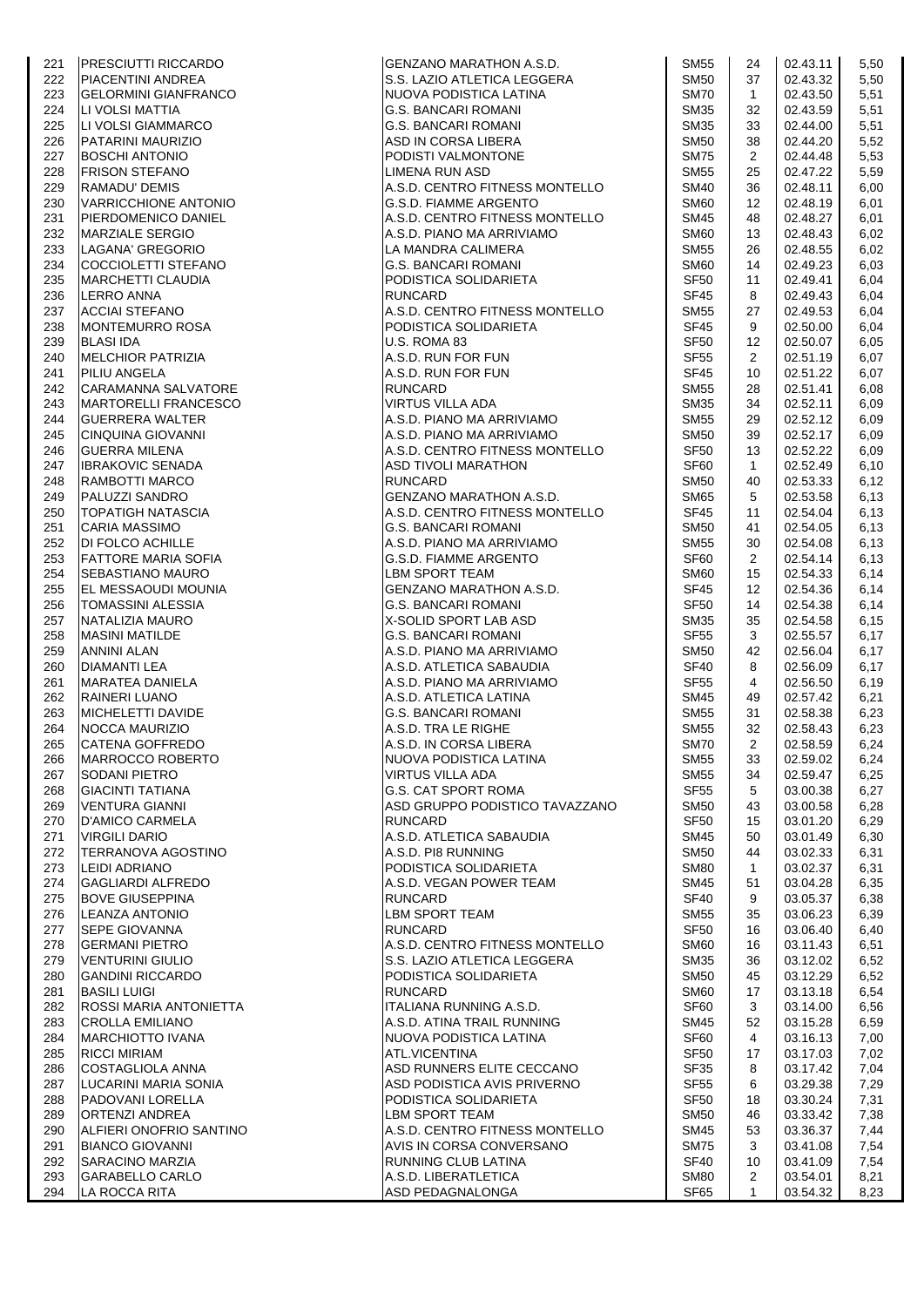|                          | <b>CLASSIFICA GENERALE 13KM</b>                           |                                                              |                            |                                |                      |              |  |  |  |
|--------------------------|-----------------------------------------------------------|--------------------------------------------------------------|----------------------------|--------------------------------|----------------------|--------------|--|--|--|
| <b>POS</b>               | <b>ATLETA</b>                                             | <b>SQUADRA</b>                                               | <b>CAT</b>                 | POS<br>CAT                     | <b>TEMPO</b>         | <b>MEDIA</b> |  |  |  |
| $\mathbf{1}$             | PELIZZA MATTEO                                            | POL. UNIVERSITA FORO ITALICO                                 | $M_B25$                    | $\mathbf{1}$                   | 00.43.23             | 3,20         |  |  |  |
| 2                        | <b>PAPOCCIA DIEGO</b>                                     | RUNNERS TEAM FERENTINO ASD                                   | M F45                      | $\mathbf{1}$                   | 00.43.30             | 3,21         |  |  |  |
| 3                        | <b>CARLONI EMILIANO</b>                                   | A.S.D. PIANO MA ARRIVIAMO                                    | M_E40                      | $\mathbf{1}$                   | 00.43.52             | 3,22         |  |  |  |
| $\overline{4}$           | CARRAROLI GABRIELE                                        | A.S.D. CENTRO FITNESS MONTELLO                               | M_B25                      | 2                              | 00.43.53             | 3,23         |  |  |  |
| 5                        | TAMBURLANI FILIPPO                                        | S.S. LAZIO ATLETICA LEGGERA                                  | M B25                      | 3                              | 00.44.36             | 3,26         |  |  |  |
| 6                        | <b>BIAGIONI ALESSIO</b>                                   | A.S.D. PIANO MA ARRIVIAMO                                    | M F45                      | $\overline{2}$                 | 00.45.04             | 3,28         |  |  |  |
| $\overline{7}$<br>$\bf8$ | DE MARCHIS TOMMASO<br>MARRACINO ANTONIO NICOLA            | A.S.D. PODISTICA AVIS PRIVERNO<br><b>G.S. BANCARI ROMANI</b> | M_B25                      | $\overline{4}$                 | 00.45.14<br>00.45.20 | 3,29         |  |  |  |
| 9                        | <b>TELONI DAVIDE</b>                                      | ATL. COLLEFERRO SEGNI                                        | M E40<br>M_C30             | $\overline{2}$<br>$\mathbf{1}$ | 00.45.43             | 3,29<br>3,31 |  |  |  |
| 10                       | <b>GRAVINA BRUNO</b>                                      | POL. ATLETICA CEPRANO                                        | M_E40                      | 3                              | 00.46.36             | 3,35         |  |  |  |
| 11                       | MASTROIANNI ROBERTO                                       | ASD ATL.CITTA DEI PAPI ANAGNI                                | M D35                      | $\mathbf{1}$                   | 00.46.53             | 3,36         |  |  |  |
| 12                       | <b>FERRANTE DANIELE</b>                                   | S.S. LAZIO ATLETICA LEGGERA                                  | M_C30                      | $\overline{2}$                 | 00.47.23             | 3,39         |  |  |  |
| 13                       | <b>MIDDEI MASSIMO</b>                                     | NUOVA ATLETICA CISTERNA ASD                                  | M_G50                      | $\mathbf{1}$                   | 00.47.49             | 3,41         |  |  |  |
| 14                       | <b>SCIULLO MAURO</b>                                      | A.S.D. INTESATLETICA                                         | M_H55                      | $\mathbf{1}$                   | 00.47.50             | 3,41         |  |  |  |
| 15                       | FERRANTE CARRANTE MAURIZIO                                | POL. ATLETICA CEPRANO                                        | M_G50                      | 2                              | 00.48.12             | 3,43         |  |  |  |
| 16                       | <b>MITIDIERI LUCIA</b>                                    | A.S.D. PIANO MA ARRIVIAMO                                    | W_B25                      | $\mathbf{1}$                   | 00.48.17             | 3,43         |  |  |  |
| 17                       | <b>TRAMONTANO RAFFAELE</b>                                | <b>BORN TO RUN</b>                                           | $M_C30$                    | 3                              | 00.48.19             | 3,43         |  |  |  |
| 18                       | <b>FIASCHETTI CHRISTIAN</b>                               | <b>RUNFOREVER APRILIA</b>                                    | $M_B25$                    | 5                              | 00.48.24             | 3,43         |  |  |  |
| 19                       | ANTETOMASO NICOLA                                         | RUNNING CLUB LATINA                                          | M_G50                      | 3                              | 00.48.34             | 3,44         |  |  |  |
| 20                       | <b>BAZZONI ELEONORA</b>                                   | <b>RUN &amp; SMILE ASD</b>                                   | W D35                      | $\mathbf{1}$                   | 00.49.08             | 3,47         |  |  |  |
| 21                       | <b>BAGNARIOL MARCO</b>                                    | <b>ASD PIPPARUNNERS</b><br>A.S.D. TOP TRAIL                  | M_B25                      | 6                              | 00.49.18             | 3,48         |  |  |  |
| 22<br>23                 | IACOVACCI CESARE<br><b>BASILE ALESSANDRO</b>              | RUNNERS TEAM FERENTINO ASD                                   | M D35<br>M F45             | $\overline{2}$<br>3            | 00.49.18<br>00.49.19 | 3,48<br>3,48 |  |  |  |
| 24                       | PARLAPIANO FABIO                                          | G.S. BANCARI ROMANI                                          | M_D35                      | 3                              | 00.49.24             | 3,48         |  |  |  |
| 25                       | RAZZANO GRAZIA                                            | <b>CAIVANO RUNNERS</b>                                       | W_B25                      | $\overline{2}$                 | 00.49.29             | 3,48         |  |  |  |
| 26                       | DEL PRINCIPE MASSIMO                                      | ATL. ANZIO                                                   | M E40                      | $\overline{4}$                 | 00.49.39             | 3,49         |  |  |  |
| 27                       | <b>MANIACI FRANCESCA</b>                                  | <b>CAIVANO RUNNERS</b>                                       | <b>W_F45</b>               | $\mathbf{1}$                   | 00.49.43             | 3,49         |  |  |  |
| 28                       | <b>CASCIOTTI MARIA</b>                                    | PODISTICA SOLIDARIETA                                        | <b>W_D35</b>               | $\overline{2}$                 | 00.49.59             | 3,51         |  |  |  |
| 29                       | <b>CELLUCCI FEDERICO</b>                                  | AMATORI TOP RUNNERS CASTELLI ROMANI                          | M B25                      | $\overline{7}$                 | 00.50.01             | 3,51         |  |  |  |
| 30                       | COCCO CARLA                                               | ATL. COLLEFERRO SEGNI                                        | W_D35                      | 3                              | 00.50.10             | 3,52         |  |  |  |
| 31                       | DEL BONO FABRIZIO                                         | NUOVA ATLETICA CISTERNA                                      | M_G50                      | 4                              | 00.50.17             | 3,52         |  |  |  |
| 32                       | <b>MORINI ANDREA</b>                                      | <b>RUNCARD</b>                                               | M G50                      | 5                              | 00.50.24             | 3,53         |  |  |  |
| 33                       | SALVATORI DAVID                                           | A.S.D. INTESATLETICA                                         | M G50                      | 6                              | 00.50.33             | 3,53         |  |  |  |
| 34<br>35                 | SANTUCCI MAURO<br>FERRARI MAURIZIO                        | RUNNERS TEAM CARPINETO ROMANO A<br>A.S.D. ATLETICA SABAUDIA  | M_E40<br>M G50             | 5<br>$\overline{7}$            | 00.50.40<br>00.50.49 | 3,54<br>3,55 |  |  |  |
| 36                       | <b>FURIO GAETANO</b>                                      | NUOVA ATLETICA CISTERNA                                      | M F45                      | $\overline{4}$                 | 00.50.56             | 3,55         |  |  |  |
| 37                       | MANTOVANI GIANLUCA                                        | <b>LATINA RUNNERS</b>                                        | M_G50                      | 8                              | 00.51.05             | 3,56         |  |  |  |
| 38                       | <b>PALLESCHI DANIELE</b>                                  | IITALIANA RUNNING A.S.D.                                     | M F45                      | 5                              | 00.51.16             | 3,57         |  |  |  |
| 39                       | <b>CARDINALI MAURO</b>                                    | ASD RUNNERS FOR EMERGENCY                                    | M_G50                      | 9                              | 00.51.17             | 3,57         |  |  |  |
| 40                       | <b>STIRPE MAURO</b>                                       | ERNICA VEROLI ASDILETTANTISTICA                              | M D35                      | $\overline{4}$                 | 00.51.18             | 3,57         |  |  |  |
| 41                       | <b>CIGNITTI MASSIMILIANO</b>                              | ITALIANA RUNNING A.S.D.                                      | M_F45                      | 6                              | 00.51.18             | 3,57         |  |  |  |
| 42                       | PARISI ALESSIO                                            | A.S.D. CENTRO FITNESS MONTELLO                               | $M_D35$                    | 5 <sup>5</sup>                 | 00.51.49             | 3,59         |  |  |  |
| 43                       | ALTOBELLI CLAUDIO                                         | A.S.D. PODISTICA PONTINIA                                    | M_F45                      | $\overline{7}$                 | 00.51.54             | 3,59         |  |  |  |
| 44                       | PAPI DANIELE                                              | RUNNING CLUB LATINA                                          | M_E40                      | 6                              | 00.52.11             | 4,01         |  |  |  |
| 45<br>46                 | <b>BELLAVITE LUCA</b><br><b>BARRALE GIORGIO</b>           | X-SOLID SPORT LAB ASD<br>ATLETICA CECCANO                    | <b>M_F45</b><br>$M_{}$ C30 | 8<br>4                         | 00.52.26<br>00.52.29 | 4,02<br>4,02 |  |  |  |
| 47                       | <b>COSTA NICO</b>                                         | ASD ATL.CITTA DEI PAPI ANAGNI                                | M_H55                      | 2                              | 00.52.39             | 4,03         |  |  |  |
| 48                       | ANSELMI ALESSANDRO                                        | <b>RUNNING CLUB LATINA</b>                                   | M_G50                      | 10                             | 00.52.47             | 4,04         |  |  |  |
| 49                       | VASSALLO CLAUDIO                                          | ASD ENTERPRISE SPORT & SERVICE                               | M_D35                      | 6                              | 00.53.04             | 4,05         |  |  |  |
| 50                       | <b>COLIZZI RENATO</b>                                     | <b>RUNCARD</b>                                               | $M_{}$ C30                 | 5                              | 00.53.05             | 4,05         |  |  |  |
| 51                       | <b>FRASCA GIANLUCA</b>                                    | A.S.D. C.U.S. SALERNO                                        | $M_E40$                    | $\overline{7}$                 | 00.53.11             | 4,05         |  |  |  |
| 52                       | <b>INCELLI ANTONIO</b>                                    | <b>RUNCARD</b>                                               | M G50                      | 11                             | 00.53.13             | 4,06         |  |  |  |
| 53                       | <b>FAUSTINI GUIDO</b>                                     | A.S.D. TORRICE RUNNERS                                       | M_E40                      | 8                              | 00.53.16             | 4,06         |  |  |  |
| 54                       | <b>SICA ALESSANDRO</b>                                    | ASD ITALIA SPORT RUNNING                                     | M_D35                      | $\overline{7}$                 | 00.53.21             | 4,06         |  |  |  |
| 55                       | <b>BENEDUCE GIUSEPPE</b>                                  | A.S.D. CARMAX CAMALDOLESE                                    | M F45                      | 9                              | 00.53.22             | 4,06         |  |  |  |
| 56<br>57                 | <b>CASTALDI STEFANO</b><br>SBARAGLIA ALESSANDRO           | ASD ITALIA SPORT RUNNING<br><b>RUNCARD</b>                   | M_D35<br>M_B25             | 8<br>8                         | 00.53.23<br>00.53.25 | 4,06<br>4,07 |  |  |  |
| 58                       | YOSRY MOHAMED ALY NABIL                                   | <b>RUNNING CLUB LATINA</b>                                   | M E40                      | 9                              | 00.54.00             | 4,09         |  |  |  |
| 59                       | <b>TRAMET MIRKO</b>                                       | <b>RUNNING CLUB LATINA</b>                                   | M_F45                      | 10                             | 00.54.08             | 4,10         |  |  |  |
| 60                       | <b>SPORTELLI FABIO</b>                                    | A.S.D. ATLETICA SABAUDIA                                     | M_E40                      | 10                             | 00.54.09             | 4,10         |  |  |  |
| 61                       | <b>GERMANO GIAMMARCO</b>                                  | <b>RUNCARD</b>                                               | M C30                      | 6                              | 00.54.10             | 4,10         |  |  |  |
| 62                       | PALMIERI ALESSANDRO                                       | A.S.D. AMATORI MARATHON FRATTESE                             | M_F45                      | 11                             | 00.54.19             | 4,11         |  |  |  |
| 63                       | AQUILINI ALESSANDRO                                       | A.S.D. PODISTICA APRILIA                                     | M_F45                      | 12                             | 00.54.26             | 4,11         |  |  |  |
| 64                       | <b>GIOVANNONE LUCIANO</b>                                 | ENDURANCE TRAINING A.S.D.                                    | M_E40                      | 11                             | 00.54.41             | 4,12         |  |  |  |
| 65                       | ANTONUCCI STEFANO                                         | ASD RUNNERS ELITE CECCANO                                    | M_E40                      | 12                             | 00.54.50             | 4,13         |  |  |  |
| 66<br>67                 | <b>CARDINALI REBECCA</b><br>PALADINI DE MENDOZA FRANCESCO | ISSD NISSOLINO SPORT SRL ASU<br>A.S.D. PIANO MA ARRIVIAMO    | <b>W_B25</b><br>M_D35      | 3<br>9                         | 00.55.01<br>00.55.05 | 4,14<br>4,14 |  |  |  |
| 68                       | <b>FABIETTI GIOVANNI</b>                                  | ASD INGEGNERI LATINA                                         | M_G50                      | 12                             | 00.55.06             | 4,14         |  |  |  |
| 69                       | <b>COMINI ANDREA</b>                                      | A.S.D. CENTRO FITNESS MONTELLO                               | M_E40                      | 13                             | 00.55.12             | 4,15         |  |  |  |
| 70                       | <b>CIARLA MARCO</b>                                       | S.S. LAZIO ATLETICA LEGGERA                                  | M_G50                      | 13                             | 00.55.12             | 4,15         |  |  |  |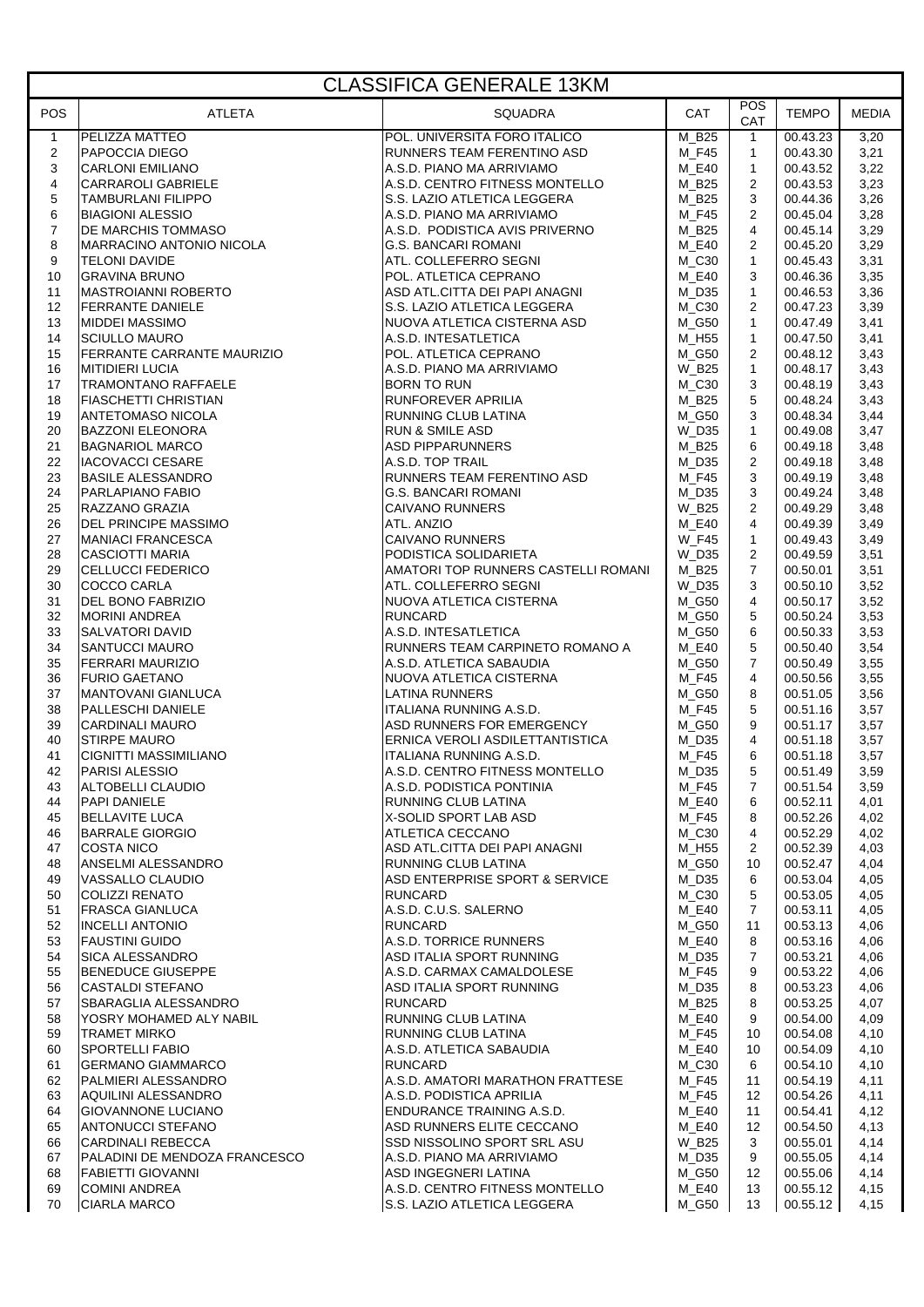| 71         | LAURENZA LUCREZIA                                 | A.S.D. CENTRO FITNESS MONTELLO                               | W_B25                 | 4                  | 00.55.16             | 4,15         |
|------------|---------------------------------------------------|--------------------------------------------------------------|-----------------------|--------------------|----------------------|--------------|
| 72         | MOSTORINO RIVERA WILLIAM ALFREDO                  | G.S. CAT SPORT ROMA                                          | M_F45                 | 13                 | 00.55.20             | 4,15         |
| 73         | <b>FRANZESE MICHELE</b>                           | A.S.D. CENTRO FITNESS MONTELLO                               | M_L65                 | $\mathbf{1}$       | 00.55.20             | 4,15         |
| 74<br>75   | <b>RUSSO PIERLUIGI</b><br><b>MARZANO ANDREA</b>   | RUNNING CLUB LATINA<br><b>LBM SPORT TEAM</b>                 | M_H55<br>M_D35        | 3<br>10            | 00.55.21<br>00.55.23 | 4,16<br>4,16 |
| 76         | LUCCHESINI CLAUDIO                                | <b>RUNCARD</b>                                               | M_F45                 | 14                 | 00.55.24             | 4,16         |
| 77         | <b>LEONARDI PAOLO</b>                             | ASD SEMPRE DI CORSA TEAM                                     | M F45                 | 15                 | 00.55.52             | 4,18         |
| 78         | <b>FRATOCCHI FRANCO</b>                           | A.S.D. MES COLLEFERRO                                        | $M_l$ 160             | $\mathbf{1}$       | 00.56.02             | 4,19         |
| 79         | DIGIACOMO DAMIANO                                 | ASD NO AL DOPING E DROGA                                     | $M_D35$               | 11                 | 00.56.06             | 4,19         |
| 80         | <b>CRISCUOLO VINCENZO</b>                         | <b>RUNCARD</b>                                               | M B25                 | 9                  | 00.56.07             | 4,19         |
| 81         | PAOLA FRANCESCO                                   | A.S.D. INTESATLETICA                                         | M_F45                 | 16                 | 00.56.07             | 4,19         |
| 82         | SABATINI FRANCESCA                                | POL. ATLETICA CEPRANO                                        | W_D35                 | $\overline{4}$     | 00.56.09             | 4,19         |
| 83         | <b>CATALANI SANDRO</b>                            | NUOVA PODISTICA LATINA                                       | M_F45                 | 17                 | 00.56.13             | 4,20         |
| 84         | <b>BLANDINO ANDREA</b><br>ROCCA DANILO            | ITALIANA RUNNING A.S.D.<br><b>RUNCARD</b>                    | M_F45<br>M_F45        | 18                 | 00.56.15<br>00.56.17 | 4,20         |
| 85<br>86   | <b>VELLUCCI IVANO</b>                             | X-SOLID SPORT LAB ASD                                        | M_E40                 | 19<br>14           | 00.56.25             | 4,20<br>4,20 |
| 87         | AGOSTINI MASSIMILIANO                             | <b>RUNCARD</b>                                               | M_H55                 | $\overline{4}$     | 00.56.27             | 4,21         |
| 88         | <b>CECCACCI SANDRO</b>                            | POL. ATLETICA CEPRANO                                        | M_G50                 | 14                 | 00.56.28             | 4,21         |
| 89         | LECCESE ALESSIO                                   | RUNNING CLUB LATINA                                          | M_E40                 | 15                 | 00.56.36             | 4,21         |
| 90         | <b>CASO GAETANO</b>                               | ATL. COLLEFERRO SEGNI                                        | M_L65                 | $\overline{2}$     | 00.56.36             | 4,21         |
| 91         | <b>MAGGIORI ANDREA</b>                            | ASD ATLETICO MONTEROTONDO                                    | M_H55                 | 5                  | 00.56.38             | 4,21         |
| 92         | <b>MAFFEZZONI LUCA</b>                            | A.S.D. ATLETICA SABAUDIA                                     | M_D35                 | 12                 | 00.56.46             | 4,22         |
| 93         | COZZOLINO GIACOMO                                 | ATL. ANZIO                                                   | M_F45                 | 20                 | 00.56.53             | 4,23         |
| 94         | <b>TARTAGLIA MICHELE</b>                          | A.S.D. ATLETICA SABAUDIA                                     | M F45                 | 21                 | 00.56.56             | 4,23         |
| 95         | <b>MOLINARI ANDREA</b>                            | <b>RUNCARD</b>                                               | M_E40                 | 16                 | 00.57.04             | 4,23         |
| 96<br>97   | <b>MASOCCO EMILIANO</b><br><b>ORATI MATTEO</b>    | A.S.D. CENTRO FITNESS MONTELLO<br><b>G.S. BANCARI ROMANI</b> | M_E40<br>M_D35        | 17<br>13           | 00.57.09<br>00.57.12 | 4,24<br>4,24 |
| 98         | <b>PAPA PASQUALE</b>                              | A.S.D. PODISTICA APRILIA                                     | M_H55                 | 6                  | 00.57.21             | 4,25         |
| 99         | <b>CARRAROLI MASSIMO</b>                          | A.S.D. CENTRO FITNESS MONTELLO                               | M_H55                 | $\overline{7}$     | 00.57.25             | 4,25         |
| 100        | <b>MAGARRE MAURO</b>                              | A.S.D. ROCCAGORGA                                            | $M_D35$               | 14                 | 00.57.31             | 4,25         |
| 101        | <b>CRUCIANI GIUSEPPE</b>                          | PODISTICA CIAMPINO                                           | M_H55                 | 8                  | 00.57.32             | 4,26         |
| 102        | LUSTRO JACOPO                                     | X-SOLID SPORT LAB ASD                                        | M_E40                 | 18                 | 00.57.40             | 4,26         |
| 103        | <b>CIOTOLA SIMONE</b>                             | RUNFOREVER APRILIA                                           | M_B25                 | 10                 | 00.57.41             | 4,26         |
| 104        | <b>PROJETTI ANDREA</b>                            | LBM SPORT TEAM                                               | M_B25                 | 11                 | 00.57.42             | 4,26         |
| 105        | <b>MELONI LUCIANO</b>                             | ITALIANA RUNNING A.S.D.                                      | M_H55                 | 9                  | 00.57.43             | 4,26         |
| 106        | <b>DILIBERTO FABIO</b>                            | <b>RUNCARD</b>                                               | M_F45                 | 22                 | 00.57.48             | 4,27         |
| 107<br>108 | <b>BARATTA ALESSIO</b><br><b>MANCINI MICHELE</b>  | A.S.D. ATLETICA EE A CIRCEO<br><b>RUNCARD</b>                | $M_D35$<br>M_E40      | 15<br>19           | 00.57.51<br>00.57.53 | 4,27<br>4,27 |
| 109        | <b>BALDASSARRE ANTONIO</b>                        | NUOVA PODISTICA LATINA                                       | M_H55                 | 10                 | 00.57.59             | 4,28         |
| 110        | DI PAOLA ALESSANDRO                               | ASD ATLETICA CASTELLABATE                                    | M_B25                 | $12 \overline{ }$  | 00.58.01             | 4,28         |
| 111        | ZORZETTO FIORENZA                                 | RUNNING CLUB LATINA                                          | W_C30                 | $\mathbf{1}$       | 00.58.03             | 4,28         |
| 112        | PIERRI ETTORE                                     | A S.D. SALERNO MARATHON                                      | M_H55                 | 11                 | 00.58.04             | 4,28         |
| 113        | DE CAROLIS ALESSANDRO                             | <b>RUNCARD</b>                                               | M_F45                 | 23                 | 00.58.09             | 4,28         |
| 114        | <b>INGRILLINI ANDREA</b>                          | <b>RUNCARD</b>                                               | $M_{}$ C30            | $\overline{7}$     | 00.58.19             | 4,29         |
| 115        | PREGNOLATO MARCO                                  | RUNNING CLUB LATINA                                          | <b>M_F45</b>          | 24                 | 00.58.29             | 4,30         |
| 116        | <b>POLICHETTI LUIGI</b>                           | A.S.D. SALERNO RUNNING CLUB                                  | $M_H55$               | 12                 | 00.58.29             | 4,30         |
| 117        | <b>CUGOLA MAURO</b>                               | PODISTICA SOLIDARIETA                                        | M_F45                 | 25                 | 00.58.34             | 4,30         |
| 118<br>119 | SPERDUTI SERGIO<br><b>CUOMO LUCA</b>              | ENDURANCE TRAINING A.S.D.<br>X-SOLID SPORT LAB ASD           | M_H55<br>M F45        | 13<br>26           | 00.58.35<br>00.58.44 | 4,30<br>4,31 |
| 120        | <b>TESSITORE GAETANO</b>                          | A.S.D. CENTRO FITNESS MONTELLO                               | M_I60                 | 2                  | 00.58.50             | 4,32         |
| 121        | <b>FERRARO ANTONIO</b>                            | X-SOLID SPORT LAB ASD                                        | M E40                 | 20                 | 00.58.54             | 4,32         |
| 122        | <b>GIOVANNINI VINCENZO</b>                        | A.S.D. PODISTICA APRILIA                                     | M_H55                 | 14                 | 00.59.02             | 4,33         |
| 123        | <b>BRACCINI GIANLUCA</b>                          | <b>RUNCARD</b>                                               | M_G50                 | 15                 | 00.59.08             | 4,33         |
| 124        | <b>FIORI LUIGI</b>                                | A.S.D. PODISTICA PONTINIA                                    | M D35                 | 16                 | 00.59.21             | 4,34         |
| 125        | <b>ADAMO MASSIMO</b>                              | A.S.D. CENTRO FITNESS MONTELLO                               | M_I60                 | 3                  | 00.59.22             | 4,34         |
| 126        | <b>CORTESE ANTONIO</b>                            | PODISTICA CIAMPINO                                           | M_L65                 | 3                  | 00.59.27             | 4,34         |
| 127        | <b>GABRIELE STEFANO</b>                           | RUNNING CLUB LATINA                                          | M_E40                 | 21                 | 00.59.27             | 4,34         |
| 128<br>129 | <b>GIORDANO PASQUALE</b><br><b>CAMOZZI CHIARA</b> | <b>RUNCARD</b><br>RUNNING CLUB LATINA                        | M_H55<br><b>W_E40</b> | 15<br>$\mathbf{1}$ | 00.59.28<br>00.59.31 | 4,34<br>4,35 |
| 130        | PIZZUTI MAURO                                     | ATLETICA CECCANO                                             | M H55                 | 16                 | 00.59.34             | 4,35         |
| 131        | <b>BUCCIARELLI GIACOMO ANTONIO</b>                | ASD RUNNERS ELITE CECCANO                                    | M_F45                 | 27                 | 00.59.35             | 4,35         |
| 132        | <b>BALDONI DANILO</b>                             | ASD ITALIA SPORT RUNNING                                     | M_G50                 | 16                 | 00.59.35             | 4,35         |
| 133        | PALMIERO MICHELE                                  | NUOVA PODISTICA LATINA                                       | M F45                 | 28                 | 00.59.38             | 4,35         |
| 134        | <b>AUGUSTO MASSIMO</b>                            | ITALIANA RUNNING A.S.D.                                      | M_G50                 | 17                 | 01.00.00             | 4,37         |
| 135        | <b>MARRO MICHELINO</b>                            | RUNNING CLUB LATINA                                          | M_I60                 | 4                  | 01.00.07             | 4,38         |
| 136        | <b>LATINI PATRIZIO</b>                            | A.S.D. PODISTICA APRILIA                                     | M_H55                 | 17                 | 01.00.08             | 4,38         |
| 137        | <b>MARIANI SIMONE</b>                             | <b>ASD TIVOLI MARATHON</b>                                   | M_G50                 | 18                 | 01.00.18             | 4,38         |
| 138        | <b>IABONI ELIO</b>                                | ENDURANCE TRAINING A.S.D.                                    | M_H55                 | 18                 | 01.00.22             | 4,39         |
| 139        | <b>SCACCIA VALERIO</b><br>CAPACCIO ALFREDO        | ENDURANCE TRAINING A.S.D.<br>ASD ATLETICA CASTELLABATE       | M_E40<br>M_F45        | 22<br>29           | 01.00.27<br>01.00.29 | 4,39<br>4,39 |
| 140<br>141 | <b>WELBOURN JACK</b>                              | <b>RUNCARD</b>                                               | $M_{}$ C30            | 8                  | 01.00.29             | 4,39         |
| 142        | <b>ROSSI PAOLO</b>                                | ASD INGEGNERI LATINA                                         | M_H55                 | 19                 | 01.00.31             | 4,39         |
| 143        | <b>MARTELLA EMANUELE</b>                          | RUNNERS TEAM CARPINETO ROMANO A                              | $M_D35$               | 17                 | 01.00.40             | 4,40         |
| 144        | <b>TRUCCHIA STEFANO</b>                           | A.S. ATL. ROCCA DI PAPA                                      | M_L65                 | 4                  | 01.00.41             | 4,40         |
| 145        | <b>TALIENTO GIANCARLO</b>                         | TEAM CAMELOT A.S.D.                                          | M_G50                 | 19                 | 01.00.42             | 4,40         |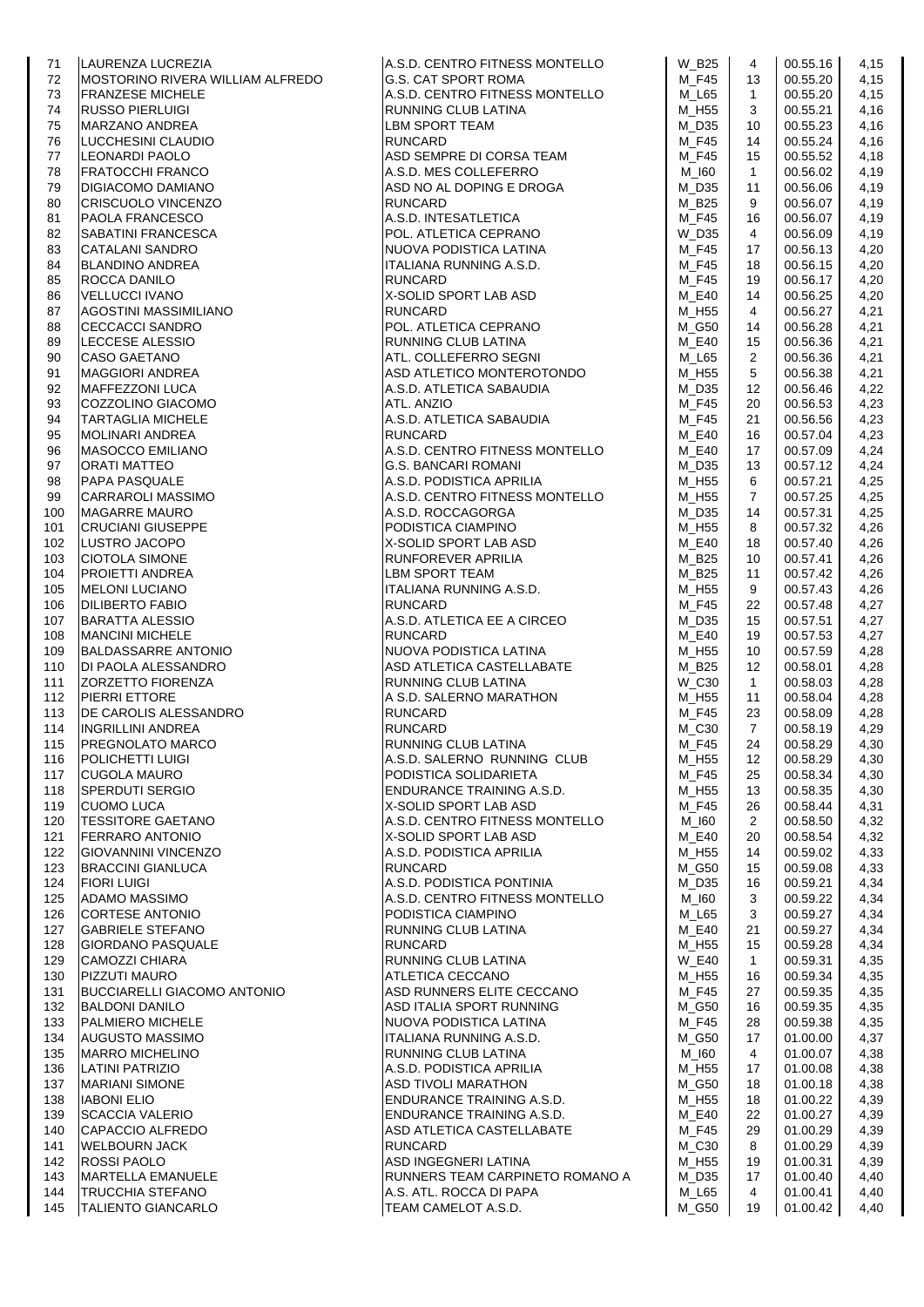| 146        | LUPI VITTORIO                                     | <b>GRUPPO MARCIATORI SIMBRUINI</b>                      | M_I60          | 5              | 01.00.43             | 4,40         |
|------------|---------------------------------------------------|---------------------------------------------------------|----------------|----------------|----------------------|--------------|
| 147        | LUCON MASSIMILIANO                                | ASD INGEGNERI LATINA                                    | <b>M_F45</b>   | 30             | 01.00.48             | 4,41         |
| 148        | <b>CIARDIELLO SERGIO</b>                          | A.S.D. CENTRO FITNESS MONTELLO                          | M_F45          | 31             | 01.00.50             | 4,41         |
| 149        | PETRUCCI ANTONIO                                  | A.S.D. ATLETICA SABAUDIA                                | M_G50          | 20             | 01.00.50             | 4,41         |
| 150        | <b>USAI PAOLO</b>                                 | POLI GOLFO                                              | M_E40          | 23             | 01.00.52             | 4,41         |
| 151        | <b>TANTARI DANIELE</b>                            | ASD ATL.CITTA DEI PAPI ANAGNI                           | M_E40          | 24             | 01.00.53             | 4,41         |
| 152        | <b>DO VITO SOFIA</b>                              | ROMA OCR                                                | W B25          | 5              | 01.00.56             | 4,41         |
| 153        | <b>GRANATA ANGELO</b>                             | POLI GOLFO                                              | M_D35          | 18             | 01.00.56             | 4,41         |
| 154        | <b>MELONE TECLA</b>                               | X-SOLID SPORT LAB ASD                                   | <b>W_G50</b>   | $\mathbf{1}$   | 01.01.02             | 4,42         |
| 155        | DI CIACCIO ANTONIO                                | <b>RUNCARD</b>                                          | M L65          | 5              | 01.01.03             | 4,42         |
| 156        | <b>BARILONE GIANFRANCO</b>                        | POL. CIOCIARA ANTONIO FAVA                              | M_G50          | 21             | 01.01.05             | 4,42         |
| 157        | <b>DARTIBALE FIORELLA</b>                         | ASD ATLETICO MONTEROTONDO                               | W_H55          | $\mathbf{1}$   | 01.01.07             | 4,42         |
| 158        | <b>BELARDINILLI ENZO</b>                          | ATLETICA CECCANO                                        | M_C30          | 9              | 01.01.07             | 4,42         |
| 159        | <b>CONSALVI MARCO</b>                             | A.S.D. CENTRO FITNESS MONTELLO                          | M E40          | 25             | 01.01.09             | 4,42         |
| 160        | <b>BASCIANO ENRICO</b>                            | A.S.D. CENTRO FITNESS MONTELLO                          | M_E40          | 26             | 01.01.26             | 4,44         |
| 161        | PAZIENZA ANDREA                                   | RUNNING CLUB LATINA                                     | M_F45          | 32             | 01.01.29             | 4,44         |
| 162        | <b>ACANFORA RAFFAELE</b>                          | A.S.D. PODISTICA TERRACINA                              | M_G50          | 22             | 01.01.34             | 4,44         |
| 163        | PALERMI SERGIO                                    | A.S.D. RUNNING EVOLUTION                                | M_I60          | 6              | 01.01.41             | 4,45         |
| 164        | POLINARI GIULIANO                                 | <b>ASD TIVOLI MARATHON</b>                              | M_L65          | 6              | 01.01.44             | 4,45         |
| 165        | NORCA STEFANO                                     | ASD PALESTRINA RUNNING                                  | M_E40          | 27             | 01.01.46             | 4,45         |
| 166        | <b>GAGLIANONE GIOVANNI</b>                        | ASD ATLETICA BORG.RIUN.SERMONETA                        | M G50          | 23             | 01.01.49             | 4,45         |
| 167        | <b>NORI VERBANA</b>                               | ATL. COLLEFERRO SEGNI                                   | <b>W_E40</b>   | 2              | 01.01.56             | 4,46         |
| 168        | <b>FAUSTINI EMILIO</b>                            | A.S.D. TORRICE RUNNERS                                  | M_F45          | 33             | 01.02.01             | 4,46         |
| 169        | LEUZZI CATERINA                                   | ATL. COLLEFERRO SEGNI                                   | <b>W E40</b>   | 3              | 01.02.06             | 4,47         |
| 170        | <b>FAZIO CANDIANA</b>                             | JUVENIA SSD A.R.L.                                      | <b>W_E40</b>   | 4              | 01.02.10             | 4,47         |
| 171        | <b>ROSSETTI ALESSIO</b>                           | AMATORI TOP RUNNERS CASTELLI ROMANI                     | M_E40          | 28             | 01.02.15             | 4,47         |
| 172        | <b>CALISI MARIO</b>                               | A.S.D. ATLETICA SABAUDIA                                | M_L65          | $\overline{7}$ | 01.02.18             | 4,48         |
| 173        | <b>CASSANDRO ANTONIO</b>                          | PODISTICA POMEZIA A.S.D.                                | M E40          | 29             | 01.02.19             | 4,48         |
| 174        | SOLTYKIEWICZ MALGORZATA BEATA                     | PODISTICA SOLIDARIETA<br>A.S.D. ATLETICA SABAUDIA       | <b>W_E40</b>   | 5              | 01.02.21             | 4,48         |
| 175        | <b>PREVIATO WALTER</b>                            |                                                         | M_E40          | 30             | 01.02.26             | 4,48         |
| 176        | <b>SCRIMIERI ANDREA</b>                           | SSD NISSOLINO SPORT SRL ASU                             | $M_F45$        | 34             | 01.02.26             | 4,48         |
| 177        | PAPAGNA ROBERTO                                   | ASD ITALIA SPORT RUNNING                                | M_F45          | 35             | 01.02.28             | 4,48         |
| 178        | VALLE ALESSANDRO                                  | A.S.D. CENTRO FITNESS MONTELLO                          | M_B25          | 13             | 01.02.28             | 4,48         |
| 179        | <b>BRIGANTI EMANUELA</b>                          | ATL. COLLEFERRO SEGNI                                   | <b>W_E40</b>   | 6              | 01.02.40             | 4,49         |
| 180        | <b>FRANCAVILLA SERGIO</b><br>PETTINELLI CRISTIANO | <b>RUN &amp; SMILE ASD</b><br>A.S.D. PIANO MA ARRIVIAMO | M F45<br>M_F45 | 36<br>37       | 01.02.46<br>01.02.50 | 4,50         |
| 181        | <b>PLACATI ROBERTA</b>                            | A.S.D. ATLETICA SABAUDIA                                | W_D35          | 5              | 01.02.51             | 4,50         |
| 182<br>183 | <b>VINCELLI SALVATORE</b>                         |                                                         | M_F45          | 38             | 01.02.51             | 4,50<br>4,50 |
| 184        | <b>COTICELLI FABIO</b>                            | A.S.D. AILETION ONE IN ARRIVIAMO<br>RUNNING CLUB LATINA | M_F45          | 39             | 01.02.52             | 4,50         |
| 185        | <b>SIMONI GIANCARLO</b>                           | ASD ENJOY RUN                                           | M_E40          | 31             | 01.02.57             | 4,51         |
| 186        | SALIMEI ELISABETTA                                |                                                         | <b>W_G50</b>   | 2              | 01.02.58             | 4,51         |
| 187        | <b>CURTILLI MATTEO</b>                            | ENDURANCE TRAINING A.S.D.<br><b>RUNCARD</b>             | M_D35          | 19             | 01.03.08             | 4,51         |
| 188        | <b>BRACAGLIA VINCENZINO</b>                       | ORO FANTASY POLISPORTIVA A.S.D.                         | M_M70          | $\mathbf{1}$   | 01.03.12             | 4,52         |
| 189        | <b>FABIETTI LUCA</b>                              | UISP COMITATO TERR.LE LATINA                            | M_I60          | $\overline{7}$ | 01.03.17             | 4,52         |
| 190        | <b>CHECCARELLI SARA</b>                           | A.S.D. CENTRO FITNESS MONTELLO                          | $W_F45$        | $\overline{2}$ | 01.03.30             | 4,53         |
| 191        | TASCIOTTI SILVIO                                  | UISP COMITATO TERR.LE LATINA                            | $M_F45$        | 40             | 01.03.38             | 4,54         |
| 192        | <b>ANCONA DANILO</b>                              | <b>RUNCARD</b>                                          | $M_B25$        | 14             | 01.03.46             | 4,54         |
| 193        | <b>MARAZZI PATRIZIA</b>                           | ASD RUNNERS TEAM COLLEFERRO                             | W_H55          | $\overline{2}$ | 01.03.50             | 4,55         |
| 194        | <b>BELL SIERRA YANET</b>                          | ASD RUNNERS TEAM COLLEFERRO                             | <b>W E40</b>   | $\overline{7}$ | 01.03.55             | 4,55         |
| 195        | ALIBARDI ANGELO                                   | A.S.D. CENTRO FITNESS MONTELLO                          | M_F45          | 41             | 01.03.56             | 4,55         |
| 196        | <b>COCO TOMMASO</b>                               | <b>RUNCARD</b>                                          | M D35          | 20             | 01.03.56             | 4,55         |
| 197        | CHIOMINTO TIZIANO                                 | S.S. LAZIO ATLETICA LEGGERA                             | M_H55          | 20             | 01.04.00             | 4,55         |
| 198        | CHIUCCHIOLO IVAN                                  | <b>RUNCARD</b>                                          | $M_B25$        | 15             | 01.04.07             | 4,56         |
| 199        | <b>COLONNA MAURO</b>                              | TERNANA MARATHON CLUB A.S.D.                            | M M70          | 2              | 01.04.08             | 4,56         |
| 200        | <b>MOAURO EMANUELA</b>                            | AMATORI TOP RUNNERS CASTELLI ROMANI                     | W_G50          | 3              | 01.04.09             | 4,56         |
| 201        | CACCIOTTI AGOSTINO                                | RUNNERS TEAM CARPINETO ROMANO A                         | M_F45          | 42             | 01.04.10             | 4,56         |
| 202        | <b>DELLA BELLA TANIA</b>                          | A.S.D. GO RUNNING                                       | <b>W_F45</b>   | 3              | 01.04.11             | 4,56         |
| 203        | <b>BAROCCI MAURIZIO</b>                           | <b>RUNCARD</b>                                          | M_H55          | 21             | 01.04.12             | 4,56         |
| 204        | <b>CASTELLANA LEONE</b>                           | <b>G.S. BANCARI ROMANI</b>                              | M_M70          | 3              | 01.04.16             | 4,57         |
| 205        | <b>CORONA ARIANNA</b>                             | <b>LBM SPORT TEAM</b>                                   | W_D35          | 6              | 01.04.20             | 4,57         |
| 206        | PICCIRILLO GIAN FELICE                            | A.S.D. PIANO MA ARRIVIAMO                               | M_E40          | 32             | 01.04.21             | 4,57         |
| 207        | TEMOFONTE MARIALETIZIA                            | X-SOLID SPORT LAB ASD                                   | W_D35          | $\overline{7}$ | 01.04.27             | 4,58         |
| 208        | <b>ZAPPALA' ENRICO</b>                            | CALCATERRA SPORT ASD                                    | M 160          | 8              | 01.04.28             | 4,58         |
| 209        | <b>GIORGI DARIO</b>                               | AMATORI TOP RUNNERS CASTELLI ROMANI                     | M_F45          | 43             | 01.04.31             | 4,58         |
| 210        | <b>CIANGOLA EMANUELE</b>                          | RUNNERS TEAM FERENTINO ASD                              | M_F45          | 44             | 01.04.36             | 4,58         |
| 211        | <b>FLORIS SILVIA</b>                              | X-SOLID SPORT LAB ASD                                   | <b>W_E40</b>   | 8              | 01.04.42             | 4,59         |
| 212        | PEPPE ENZO                                        | ASD OLIMPIA LAZIO                                       | $M_{}$ C30     | 10             | 01.04.49             | 4,59         |
| 213        | <b>MAURIZI SIMONETTA</b>                          | NUOVA ATLETICA CISTERNA ASD                             | $W_l$ 160      | $\mathbf{1}$   | 01.04.54             | 4,59         |
| 214        | <b>MICALONI GILBERTO</b>                          | ASD ITALIA SPORT RUNNING                                | M_G50          | 24             | 01.04.55             | 4,59         |
| 215        | <b>TURRIZIANI MARCO</b>                           | ATLETICA CECCANO                                        | M G50          | 25             | 01.04.58             | 4,59         |
| 216        | <b>FIORINI PAOLA</b>                              | RUNNERS TEAM FERENTINO ASD                              | <b>W_E40</b>   | 9              | 01.05.01             | 5,00         |
| 217        | <b>GASPERINI EMANUELA</b>                         | AMATORI TOP RUNNERS CASTELLI ROMANI                     | <b>W F45</b>   | 4              | 01.05.09             | 5,01         |
| 218        | <b>MAGISTRO MICHELE</b>                           | ASD ATL.CITTA DEI PAPI ANAGNI                           | M_F45          | 45             | 01.05.10             | 5,01         |
| 219        | <b>FIORELLI GAETANO</b>                           | A.S.D. CENTRO FITNESS MONTELLO                          | M_H55          | 22             | 01.05.11             | 5,01         |
| 220        | <b>CAMAGNA FABRIZIO</b>                           | ASD RUNNERS TEAM COLLEFERRO                             | M_F45          | 46             | 01.05.13             | 5,01         |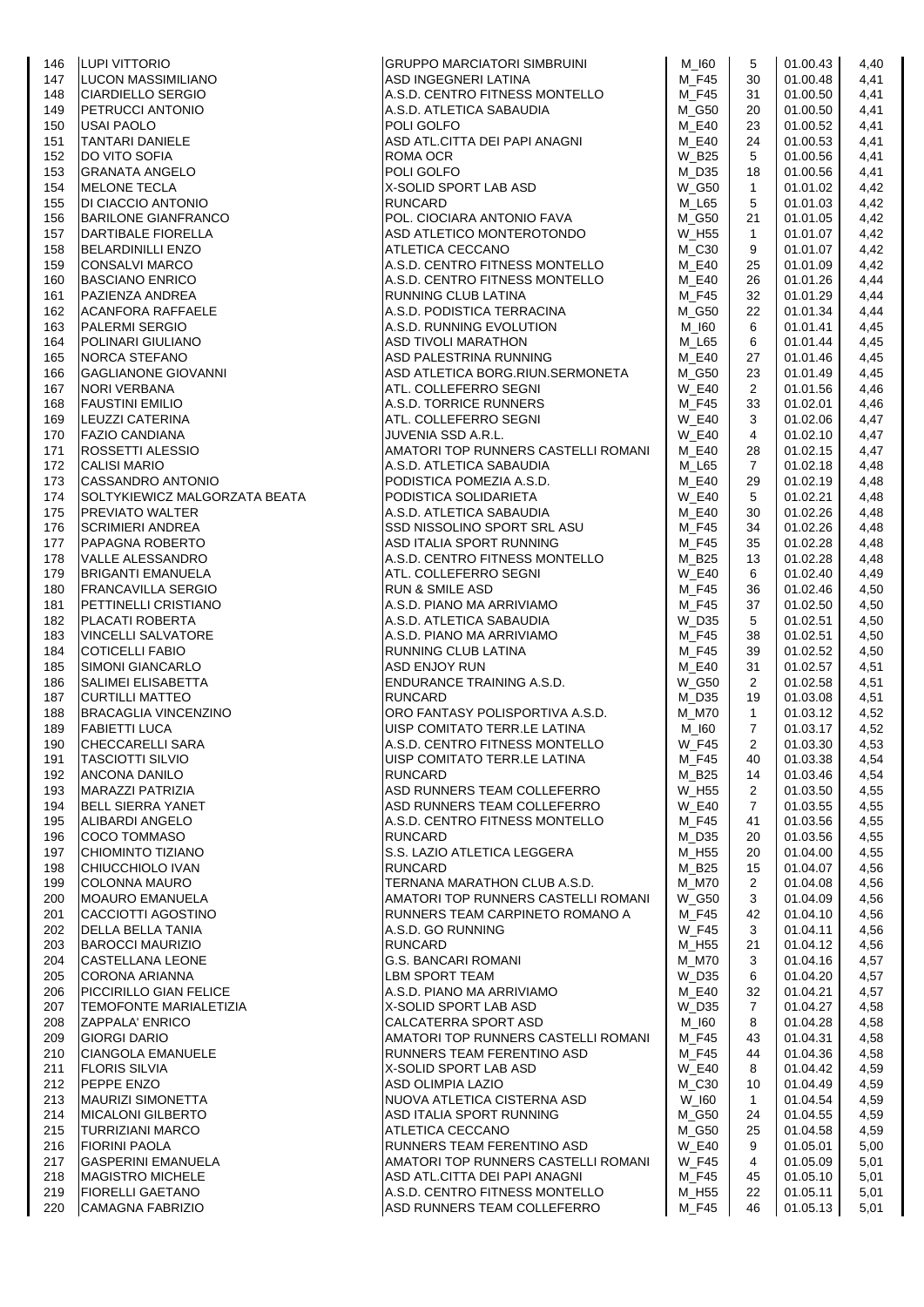|     | DE CASTRO GIANNI<br>MORMILE ARMANDO<br>CARNIELLI VALERIA<br>CARDARELLO LUCA<br>BELTRAMINI FELICE<br>CRUZ DO SOCORRO RAMILDES<br>CECCARELLI LUCA<br>GURGONE STEFANIA<br>ROSAPANE FABIO<br>MINERVINI SAVERIO<br>DE ROMANIS ELISABETTA<br>DE BLASIS STE   | ASD PIPPARUNNERS<br>ASD TIVOLI MARATHON<br>ASD IT WAS ARRELIAN                                               |              |                   |          |      |
|-----|--------------------------------------------------------------------------------------------------------------------------------------------------------------------------------------------------------------------------------------------------------|--------------------------------------------------------------------------------------------------------------|--------------|-------------------|----------|------|
| 221 |                                                                                                                                                                                                                                                        |                                                                                                              | M G50        | 26                | 01.05.18 | 5,01 |
| 222 |                                                                                                                                                                                                                                                        |                                                                                                              | $M_l$ 160    | 9                 | 01.05.19 | 5,02 |
| 223 |                                                                                                                                                                                                                                                        | ASD ITALIA SPORT RUNNING                                                                                     | W_D35        | 8                 | 01.05.22 | 5,02 |
| 224 |                                                                                                                                                                                                                                                        | A.S.D. CENTRO FITNESS MONTELLO                                                                               | M C30        | 11                | 01.05.24 | 5,02 |
| 225 |                                                                                                                                                                                                                                                        | A.S.D. ATLETICA SABAUDIA                                                                                     | M_G50        | 27                | 01.05.30 | 5,02 |
|     |                                                                                                                                                                                                                                                        |                                                                                                              |              |                   |          |      |
| 226 |                                                                                                                                                                                                                                                        | AS.TRA. ROMA                                                                                                 | <b>W_G50</b> | 4                 | 01.05.32 | 5,02 |
| 227 |                                                                                                                                                                                                                                                        | ATHLETICA VATICANA A.S.D.<br>ATHLETICA VALIDAIN USE.<br>ENDURANCE TRAINING A.S.D.                            | M E40        | 33                | 01.05.34 | 5,03 |
| 228 |                                                                                                                                                                                                                                                        |                                                                                                              | W_H55        | 3                 | 01.05.41 | 5,03 |
| 229 |                                                                                                                                                                                                                                                        | NUOVA PODISTICA LATINA                                                                                       | M_E40        | 34                | 01.05.42 | 5,03 |
| 230 |                                                                                                                                                                                                                                                        | A.S.D. ATLETICA SABAUDIA                                                                                     | M H55        | 23                | 01.05.45 | 5,04 |
|     |                                                                                                                                                                                                                                                        |                                                                                                              |              |                   |          |      |
| 231 |                                                                                                                                                                                                                                                        | X-SOLID SPORT LAB ASD<br>שבא שהג ו גורי ג'<br>ASD ITALIA SPORT RUNNING<br>X-SOL ID SPORT                     | <b>W_F45</b> | 5                 | 01.05.46 | 5,04 |
| 232 |                                                                                                                                                                                                                                                        |                                                                                                              | M H55        | 24                | 01.05.46 | 5,04 |
| 233 |                                                                                                                                                                                                                                                        | X-SOLID SPORT LAB ASD                                                                                        | M_G50        | 28                | 01.05.48 | 5,04 |
| 234 |                                                                                                                                                                                                                                                        | ASD ATLETICA LA SBARRA                                                                                       | W_H55        | 4                 | 01.05.49 | 5,04 |
|     |                                                                                                                                                                                                                                                        |                                                                                                              |              |                   |          |      |
| 235 |                                                                                                                                                                                                                                                        | A.S.D. PIANO MA ARRIVIAMO                                                                                    | <b>W_F45</b> | 6                 | 01.05.58 | 5,04 |
| 236 |                                                                                                                                                                                                                                                        | A.S.D. CENTRO FITNESS MONTELLO                                                                               | $M_G50$      | 29                | 01.06.12 | 5,06 |
| 237 |                                                                                                                                                                                                                                                        | A.S.D. ATLETICA GIUGLIANO                                                                                    | $W_D35$      | 9                 | 01.06.13 | 5,06 |
| 238 |                                                                                                                                                                                                                                                        | A.S.D. INTESATLETICA                                                                                         | M_D35        | 21                | 01.06.14 | 5,06 |
|     |                                                                                                                                                                                                                                                        |                                                                                                              |              |                   |          |      |
| 239 |                                                                                                                                                                                                                                                        | RUNNERS TEAM CARPINETO ROMANO A                                                                              | M H55        | 25                | 01.06.15 | 5,06 |
| 240 |                                                                                                                                                                                                                                                        | POL. CIOCIARA ANTONIO FAVA                                                                                   | W_C30        | 2                 | 01.06.26 | 5,07 |
| 241 |                                                                                                                                                                                                                                                        | AMATORI TOP RUNNERS CASTELLI ROMANI                                                                          | M_M70        | $\overline{4}$    | 01.06.35 | 5,07 |
| 242 |                                                                                                                                                                                                                                                        | <b>RUNCARD</b>                                                                                               | M_H55        | 26                | 01.06.38 | 5,08 |
| 243 |                                                                                                                                                                                                                                                        | LBM SPORT TEAM                                                                                               | $M_{}$ C30   | $12 \overline{ }$ | 01.06.38 | 5,08 |
|     |                                                                                                                                                                                                                                                        |                                                                                                              |              |                   |          |      |
| 244 |                                                                                                                                                                                                                                                        | ASD MAGIC RUNNERS TAGLIACOZZO                                                                                | M F45        | 47                | 01.06.39 | 5,08 |
| 245 |                                                                                                                                                                                                                                                        | A.S.D. ESERCITO CECCHIGNOLA                                                                                  | M_E40        | 35                | 01.06.43 | 5,08 |
| 246 |                                                                                                                                                                                                                                                        | PODISTICA SOLIDARIETA                                                                                        | SCON         | $\mathbf{1}$      | 01.06.47 | 5,08 |
| 247 |                                                                                                                                                                                                                                                        | ATL. COLLEFERRO SEGNI                                                                                        | <b>W_G50</b> | 5                 | 01.06.48 | 5,08 |
|     |                                                                                                                                                                                                                                                        |                                                                                                              |              |                   |          |      |
| 248 |                                                                                                                                                                                                                                                        | ASD ITALIA SPORT RUNNING                                                                                     | M_G50        | 30                | 01.06.49 | 5,08 |
| 249 |                                                                                                                                                                                                                                                        | ASD ITALIA SPORT RUNNING                                                                                     | W_B25        | 6                 | 01.06.50 | 5,08 |
| 250 |                                                                                                                                                                                                                                                        | A.S.D. CENTRO FITNESS MONTELLO                                                                               | <b>M_M70</b> | 5                 | 01.06.56 | 5,09 |
| 251 |                                                                                                                                                                                                                                                        | NUOVA ATLETICA CISTERNA                                                                                      | <b>W_B25</b> | $\overline{7}$    | 01.06.59 | 5,09 |
|     |                                                                                                                                                                                                                                                        |                                                                                                              |              |                   |          |      |
| 252 |                                                                                                                                                                                                                                                        | LBM SPORT TEAM                                                                                               | <b>W F45</b> | $\overline{7}$    | 01.07.05 | 5,10 |
| 253 |                                                                                                                                                                                                                                                        | A.S.D. PIANO MA ARRIVIAMO                                                                                    | M G50        | 31                | 01.07.08 | 5,10 |
| 254 |                                                                                                                                                                                                                                                        | OLIBANUM OVERRUNNERS ASD                                                                                     | M_E40        | 36                | 01.07.09 | 5,10 |
| 255 |                                                                                                                                                                                                                                                        |                                                                                                              | M G50        | 32                | 01.07.11 | 5,10 |
| 256 |                                                                                                                                                                                                                                                        |                                                                                                              | <b>W_E40</b> | 10                | 01.07.12 | 5,10 |
|     |                                                                                                                                                                                                                                                        |                                                                                                              |              |                   |          |      |
| 257 |                                                                                                                                                                                                                                                        |                                                                                                              | M_G50        | 33                | 01.07.12 | 5,10 |
| 258 |                                                                                                                                                                                                                                                        |                                                                                                              | M E40        | 37                | 01.07.13 | 5,10 |
| 259 | PANETTI MARCO TOMMASO<br>FIORELLI VANESSA<br>ANGELONI MARCO TOMMASO<br>TEORELLI VANESSA<br>MGELONI MARCELLO<br>INGRILLINI EMIDIO<br>TOSI RICCARDO<br>FELICISSIMO DAVIDE<br>PIERONI SIMONE<br>MANCUSO CIRO<br>RAPONI ROBERTA<br>ORLANDO DAVIDE<br>BERNA | LBM SPORT TEAM<br>G.S. BANCARI ROMANI<br>LBM SPORT TEAM<br>A.S.D. INTESATLETICA<br>RUNCARD<br><b>RUNCARD</b> | M_F45        | 48                | 01.07.14 | 5,10 |
| 260 |                                                                                                                                                                                                                                                        | <b>RUNCARD</b>                                                                                               | <b>W_E40</b> | 11                | 01.07.16 | 5,10 |
|     |                                                                                                                                                                                                                                                        |                                                                                                              | W_H55        | 5                 |          |      |
| 261 |                                                                                                                                                                                                                                                        | A.S.D. CENTRO FITNESS MONTELLO                                                                               |              |                   | 01.07.23 | 5,11 |
| 262 |                                                                                                                                                                                                                                                        | <b>RUNCARD</b>                                                                                               | M F45        | 49                | 01.07.25 | 5,11 |
| 263 |                                                                                                                                                                                                                                                        | A.S.D. PODISTICA PONTINIA<br>A.S.D. PODISTICA PONTINIA<br>PODISTICA SOLIDARIETA<br>IRUNCARD                  | M_F45        | 50                | 01.07.32 | 5,12 |
| 264 |                                                                                                                                                                                                                                                        |                                                                                                              | M_H55        | 27                | 01.07.33 | 5,12 |
| 265 |                                                                                                                                                                                                                                                        | RUNCARD                                                                                                      | $M_D35$      | 22                | 01.07.34 | 5,12 |
|     |                                                                                                                                                                                                                                                        |                                                                                                              |              |                   |          |      |
| 266 | CARPANESE DANIELE                                                                                                                                                                                                                                      | RUNNING CLUB LATINA                                                                                          | M_E40        | 38                | 01.07.35 | 5,12 |
| 267 | CARE' IVO                                                                                                                                                                                                                                              | PODISTICA SOLIDARIETA                                                                                        | M_H55        | 28                | 01.07.38 | 5,12 |
| 268 | <b>BRIGANTI ANTONIO</b>                                                                                                                                                                                                                                | ATL. COLLEFERRO SEGNI                                                                                        | M_M70        | 6                 | 01.07.39 | 5,12 |
| 269 | <b>GUERRA PAOLO</b>                                                                                                                                                                                                                                    | ATHLETICA VATICANA A.S.D.                                                                                    | M_I60        | 10                | 01.07.40 | 5,12 |
|     | <b>DE FELICE MARCO</b>                                                                                                                                                                                                                                 |                                                                                                              |              |                   |          |      |
| 270 |                                                                                                                                                                                                                                                        | ATL. COLLEFERRO SEGNI                                                                                        | M_F45        | 51                | 01.07.44 | 5,13 |
| 271 | <b>ASCENZI TONINO</b>                                                                                                                                                                                                                                  | A.S.D. PODISTICA TERRACINA                                                                                   | M G50        | 34                | 01.07.47 | 5,13 |
| 272 | <b>MORICONI FAUSTINO</b>                                                                                                                                                                                                                               | A.S.D. TORRICE RUNNERS                                                                                       | M_H55        | 29                | 01.07.51 | 5,13 |
| 273 | <b>PINCHERA ANTONELLA</b>                                                                                                                                                                                                                              | POL. ATLETICA CEPRANO                                                                                        | W_D35        | 10                | 01.07.57 | 5,14 |
| 274 | CAMPAGNA LORELLA                                                                                                                                                                                                                                       | ATL. COLLEFERRO SEGNI                                                                                        | W_H55        | 6                 | 01.07.57 | 5,14 |
|     |                                                                                                                                                                                                                                                        |                                                                                                              |              |                   |          |      |
| 275 | <b>BIANCHINI EUGENIA</b>                                                                                                                                                                                                                               | A.S.D. PIANO MA ARRIVIAMO                                                                                    | <b>W_F45</b> | 8                 | 01.08.02 | 5,14 |
| 276 | <b>DURA MARIO</b>                                                                                                                                                                                                                                      | <b>RUNCARD</b>                                                                                               | M_I60        | 11                | 01.08.05 | 5,14 |
| 277 | AQUILI ALESSANDRO                                                                                                                                                                                                                                      | A.S.D. CENTRO FITNESS MONTELLO                                                                               | M_H55        | 30                | 01.08.10 | 5,15 |
| 278 | <b>BARBAGALLO FEDERICA</b>                                                                                                                                                                                                                             | A.S.D. PIANO MA ARRIVIAMO                                                                                    | W F45        | 9                 | 01.08.11 | 5,15 |
| 279 | <b>BUDAI TARQUINIO</b>                                                                                                                                                                                                                                 | A.S.D. ATLETICA SABAUDIA                                                                                     |              |                   |          |      |
|     |                                                                                                                                                                                                                                                        |                                                                                                              | $M_F45$      | 52                | 01.08.20 | 5,15 |
| 280 | PIETROSTEFANI ALESSANDRO                                                                                                                                                                                                                               | TEAM CAMELOT A.S.D.                                                                                          | M D35        | 23                | 01.08.23 | 5,16 |
| 281 | <b>ALIMONTI CHRISTIAN</b>                                                                                                                                                                                                                              | CALCATERRA SPORT ASD                                                                                         | M_E40        | 39                | 01.08.29 | 5,16 |
| 282 | <b>BRULLO SALVATORE</b>                                                                                                                                                                                                                                | A.S.D. ATLETICA ZAGAROLO                                                                                     | M_F45        | 53                | 01.08.35 | 5,17 |
| 283 | <b>BOLDRINI FRANCESCA</b>                                                                                                                                                                                                                              | PODISTICA SOLIDARIETA                                                                                        | W F45        | 10                | 01.08.35 | 5,17 |
|     |                                                                                                                                                                                                                                                        |                                                                                                              |              |                   |          |      |
| 284 | <b>MARTUCCI PAOLO</b>                                                                                                                                                                                                                                  | A.S.D. RUNNER BIKE ACUTO                                                                                     | M_I60        | 12                | 01.08.43 | 5,17 |
| 285 | <b>RUBECA ROSITA</b>                                                                                                                                                                                                                                   | ASD FILIPPIDE-AVIS C.LAGO-DLF                                                                                | $W_G50$      | 6                 | 01.08.45 | 5,17 |
| 286 | <b>CATINI ANTONELLO</b>                                                                                                                                                                                                                                | ASD MAGIC RUNNERS TAGLIACOZZO                                                                                | M_H55        | 31                | 01.08.47 | 5,18 |
| 287 | LALA ADRIANA JOANNA                                                                                                                                                                                                                                    | A.S.D. PIANO MA ARRIVIAMO                                                                                    | <b>W_E40</b> | 12                | 01.08.48 | 5,18 |
|     |                                                                                                                                                                                                                                                        |                                                                                                              |              |                   |          |      |
| 288 | <b>MEINI ROBERTO</b>                                                                                                                                                                                                                                   | RUNNING CLUB LATINA                                                                                          | M_E40        | 40                | 01.08.51 | 5,18 |
| 289 | <b>MIONE MIRCO</b>                                                                                                                                                                                                                                     | SPORT TEAM TRIGORIA ASD                                                                                      | M_G50        | 35                | 01.08.51 | 5,18 |
| 290 | <b>GOVERNATORI MICHELE</b>                                                                                                                                                                                                                             | POLISPORTIVA SERVIGLIANO ASD                                                                                 | M_G50        | 36                | 01.08.54 | 5,18 |
| 291 | POMPA SIMONA                                                                                                                                                                                                                                           | A.S.D. PODISTICA PONTINIA                                                                                    | <b>W_G50</b> | $\overline{7}$    | 01.08.56 | 5,18 |
|     |                                                                                                                                                                                                                                                        |                                                                                                              |              |                   |          |      |
| 292 | <b>MUSTO PAOLO</b>                                                                                                                                                                                                                                     | ASD TALENTI RUNNING TEAM ROMA                                                                                | M_I60        | 13                | 01.08.56 | 5,18 |
| 293 | <b>SCIPIONI MATTEO</b>                                                                                                                                                                                                                                 | ROMA OCR                                                                                                     | $M_{C}30$    | 13                | 01.08.57 | 5,18 |
| 294 | <b>IDE SIMONE CHIARA</b>                                                                                                                                                                                                                               | A.S.D. PIANO MA ARRIVIAMO                                                                                    | $W_D35$      | 11                | 01.08.59 | 5,18 |
| 295 | <b>ATTISANI LUCA</b>                                                                                                                                                                                                                                   | A.S.D. PIANO MA ARRIVIAMO                                                                                    | $M_F45$      | 54                | 01.09.01 | 5,19 |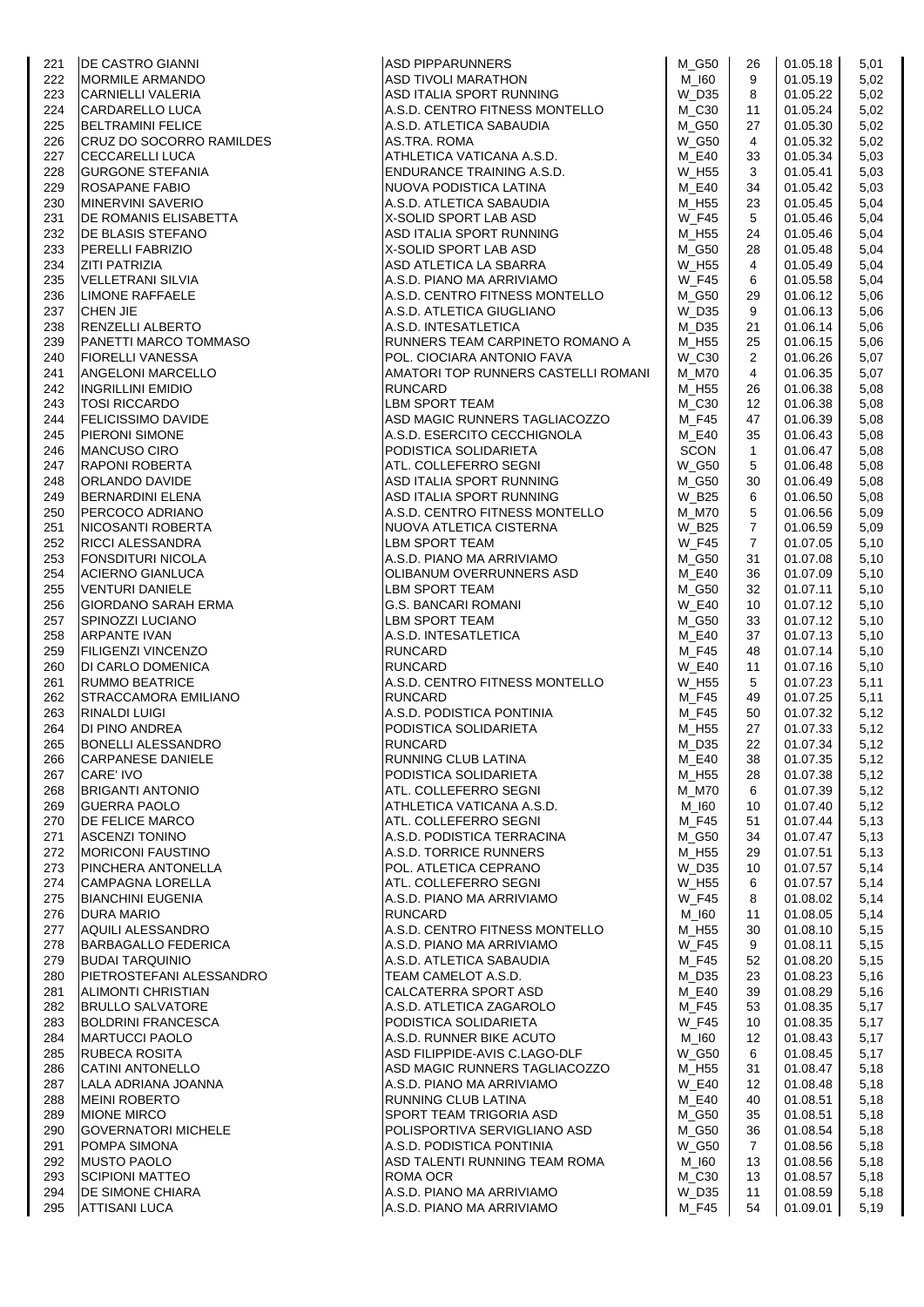|     | LANZETTA RITA<br>PAGANI ROBERTA<br>SARANDREA FRANCESCO<br>MAURO UGO<br>DOMENIGHETTI ALINE<br>COCURULLO SALVATORE<br>CICCARELLI MARCELLO |                                     |              |                |          |      |
|-----|-----------------------------------------------------------------------------------------------------------------------------------------|-------------------------------------|--------------|----------------|----------|------|
| 296 |                                                                                                                                         | RUNNING CLUB LATINA<br>RUNCARD      | <b>W E40</b> | 13             | 01.09.03 | 5,19 |
| 297 |                                                                                                                                         | <b>RUNCARD</b>                      | W H55        | $\overline{7}$ | 01.09.08 | 5,19 |
| 298 |                                                                                                                                         | <b>RUNCARD</b>                      | M D35        | 24             | 01.09.12 | 5,19 |
| 299 |                                                                                                                                         | A.S.D. VEGAN POWER TEAM             | M D35        | 25             | 01.09.22 | 5,20 |
| 300 |                                                                                                                                         |                                     |              |                |          |      |
|     |                                                                                                                                         | A.S.D. VEGAN POWER TEAM             | W D35        | 12             | 01.09.22 | 5,20 |
| 301 |                                                                                                                                         | A.S.D. CENTRO FITNESS MONTELLO      | $M_F45$      | 55             | 01.09.24 | 5,20 |
| 302 |                                                                                                                                         | <b>RUNCARD</b>                      | M_G50        | 37             | 01.09.29 | 5,21 |
| 303 | <b>RECINE ALESSANDRA</b>                                                                                                                | POLI GOLFO                          | W_D35        | 13             | 01.09.31 | 5,21 |
| 304 | <b>ROSATI SARA</b>                                                                                                                      | X-SOLID SPORT LAB ASD               | W_D35        | 14             | 01.09.33 | 5,21 |
|     |                                                                                                                                         | GENZANO MARATHON A.S.D.             |              |                |          |      |
| 305 | <b>BIANCHI PIER LUIGI</b>                                                                                                               |                                     | M G50        | 38             | 01.09.34 | 5,21 |
| 306 | <b>FERRAMI FABIO</b>                                                                                                                    | ASD ITALIA SPORT RUNNING            | M_G50        | 39             | 01.09.39 | 5,21 |
| 307 | PEVERATI SIMONE                                                                                                                         | A.S.D. PODISTICA PONTINIA           | M E40        | 41             | 01.09.40 | 5,22 |
| 308 | KIRAMARIOS GIOVANNI                                                                                                                     | RUNFOREVER APRILIA                  | M_H55        | 32             | 01.09.43 | 5,22 |
| 309 | DATTI ODOARDO                                                                                                                           | A.S.D. TORRICE RUNNERS              | M 160        | 14             | 01.09.44 | 5,22 |
|     |                                                                                                                                         |                                     |              |                |          |      |
| 310 | <b>PELLICANO EZIO</b>                                                                                                                   | RUNNERS TEAM CARPINETO ROMANO A     | M_F45        | 56             | 01.09.47 | 5,22 |
| 311 | MUSCEDERE MARCO                                                                                                                         | AMATORI TOP RUNNERS CASTELLI ROMANI | $M_G50$      | 40             | 01.09.49 | 5,22 |
| 312 | <b>FIORELLI TOMMASO</b>                                                                                                                 | POL. CIOCIARA ANTONIO FAVA          | M_I60        | 15             | 01.09.50 | 5,22 |
| 313 | <b>MILIOR CHIARA</b>                                                                                                                    | <b>RUNCARD</b>                      | W_C30        | 3              | 01.09.52 | 5,23 |
| 314 | BRUOGNOLO ALESSANDRO                                                                                                                    | <b>RUNCARD</b>                      | M E40        | 42             | 01.09.54 | 5,23 |
|     |                                                                                                                                         |                                     |              |                |          |      |
| 315 | <b>TONNETTI LAURA</b>                                                                                                                   | ATLETICOM ASD                       | $W_G50$      | 8              | 01.09.54 | 5,23 |
| 316 | DI TOSTO JOHANNA                                                                                                                        | A.S.D. PODISTICA VEIO               | W_C30        | $\overline{4}$ | 01.09.55 | 5,23 |
| 317 | ALIBARDI ROBERTO                                                                                                                        | A.S.D. CENTRO FITNESS MONTELLO      | M F45        | 57             | 01.09.55 | 5,23 |
| 318 | <b>AMATO DOMENICO</b>                                                                                                                   | <b>RUNCARD</b>                      | M_D35        | 26             | 01.10.00 | 5,23 |
|     |                                                                                                                                         |                                     | M_G50        |                |          |      |
| 319 | <b>FIORE GIOVANNI</b>                                                                                                                   | <b>RUNFOREVER APRILIA</b>           |              | 41             | 01.10.05 | 5,24 |
| 320 | <b>ISCACCIA GIANFRANCO</b>                                                                                                              | ENDURANCE TRAINING A.S.D.           | M L65        | 8              | 01.10.07 | 5,24 |
| 321 | <b>MENEGON ADRIANO</b>                                                                                                                  | <b>RUNCARD</b>                      | M F45        | 58             | 01.10.07 | 5,24 |
| 322 | <b>BARABUCCI NAZZARENO</b>                                                                                                              | A.S.D. PIANO MA ARRIVIAMO           | M_F45        | 59             | 01.10.10 | 5,24 |
| 323 | <b>SASSO MASSIMO</b>                                                                                                                    | A.S.D. CENTRO FITNESS MONTELLO      | M G50        | 42             | 01.10.10 | 5,24 |
|     |                                                                                                                                         |                                     |              |                |          |      |
| 324 | <b>D'ANIELLO ANNALISA</b>                                                                                                               | A.S.D. ATLETICA SABAUDIA            | <b>W_F45</b> | 11             | 01.10.12 | 5,24 |
| 325 | LONGO ERMENEGILDO                                                                                                                       | A.S.D. RUNNER BIKE ACUTO            | M_H55        | 33             | 01.10.27 | 5,25 |
| 326 | TONUCCI ALESSANDRA                                                                                                                      | A.S. AMATORI VILLA PAMPHILI         | W_H55        | 8              | 01.10.31 | 5,25 |
| 327 | <b>GARONNA MARCO</b>                                                                                                                    | A.S.D. PIANO MA ARRIVIAMO           | M_H55        | 34             | 01.10.32 | 5,26 |
| 328 | <b>CELI STEFANO</b>                                                                                                                     | PODISTICA SOLIDARIETA               | M_H55        | 35             | 01.10.34 | 5,26 |
|     |                                                                                                                                         |                                     |              |                |          |      |
| 329 | GIAMBARTOLOMEI PAOLO                                                                                                                    | A.S.D. PIANO MA ARRIVIAMO           | M_G50        | 43             | 01.10.47 | 5,27 |
| 330 | <b>CARAMANICA MOSE'</b>                                                                                                                 | POLI GOLFO                          | M_E40        | 43             | 01.10.56 | 5,27 |
| 331 | ANGELELLI GIANLUCA                                                                                                                      | <b>RUNCARD</b>                      | M_F45        | 60             | 01.10.57 | 5,28 |
| 332 | NICOLUSSI RAFFAELE                                                                                                                      | A.S.D. PIANO MA ARRIVIAMO           | M F45        | 61             | 01.11.02 | 5,28 |
|     |                                                                                                                                         |                                     |              |                |          |      |
| 333 | <b>GIUSTI VINCENT</b>                                                                                                                   | A.S.D. ATLETICA SABAUDIA            | M_G50        | 44             | 01.11.03 | 5,28 |
| 334 | <b>PANTANO ENRICO</b>                                                                                                                   | G.A.P. SARONNO                      | M_G50        | 45             | 01.11.04 | 5,28 |
| 335 | <b>MARCHETTI LAURA</b>                                                                                                                  | A.S.D. PIANO MA ARRIVIAMO           | <b>W G50</b> | 9              | 01.11.04 | 5,28 |
| 336 | PILUTTI BRUNO                                                                                                                           | A.S.D. ATLETICA SABAUDIA            | M_H55        | 36             | 01.11.06 | 5,28 |
| 337 | SCARDELLATO GIANLUCA                                                                                                                    | A.S.D. ATLETICA SABAUDIA            | M_G50        | 46             | 01.11.07 | 5,28 |
|     |                                                                                                                                         |                                     |              |                |          |      |
| 338 | <b>MARTIELLI ANTONIO</b>                                                                                                                | AMATORI ATL. ACQUAVIVA              | M_L65        | 9              | 01.11.13 | 5,29 |
| 339 | <b>NERONI MARTINA</b>                                                                                                                   | ASD PALESTRINA RUNNING<br>BUNGARD   | <b>W_E40</b> | 14             | 01.11.18 | 5,29 |
| 340 | PANICO SERGIO                                                                                                                           | <b>RUNCARD</b>                      | M_H55        | 37             | 01.11.19 | 5,29 |
| 341 | <b>COLUZZI ANDREA</b>                                                                                                                   | RUNNING CLUB LATINA                 | $M_{}$ C30   | 14             | 01.11.23 | 5,29 |
| 342 | <b>RUFFINI MARINA</b>                                                                                                                   | A.S.D. PIANO MA ARRIVIAMO           | <b>W_E40</b> | 15             | 01.11.32 | 5,30 |
|     |                                                                                                                                         |                                     |              |                |          |      |
| 343 | <b>BARBIERI GIANLUCA</b>                                                                                                                | PODISTICA SOLIDARIETA               | M_E40        | 44             | 01.11.38 | 5,31 |
| 344 | <b>FONTANA SIMONA</b>                                                                                                                   | ASD RUNNERS TEAM COLLEFERRO         | <b>W_F45</b> | 12             | 01.12.00 | 5,32 |
| 345 | <b>DI TUCCI GIOVANNI</b>                                                                                                                | POLI GOLFO                          | M_G50        | 47             | 01.12.17 | 5,34 |
| 346 | <b>TOLDO MARCO</b>                                                                                                                      | A.S.D. CENTRO FITNESS MONTELLO      | $M_F45$      | 62             | 01.12.18 | 5,34 |
| 347 | <b>FIORIN GIORGIO</b>                                                                                                                   | A.S.D. CENTRO FITNESS MONTELLO      | M_G50        | 48             | 01.12.18 | 5,34 |
|     |                                                                                                                                         |                                     |              |                |          |      |
| 348 | FERRARA DARIO                                                                                                                           | A.S.D. PIANO MA ARRIVIAMO           | M_G50        | 49             | 01.12.29 | 5,35 |
| 349 | GIANNANTONIO GIANCARLO                                                                                                                  | NUOVA PODISTICA LATINA              | M_I60        | 16             | 01.12.38 | 5,35 |
| 350 | <b>RIGGIONE ROBERTA</b>                                                                                                                 | A.S.D. PODISTICA PONTINIA           | <b>W_F45</b> | 13             | 01.12.41 | 5,36 |
| 351 | ZANELLATO ROBERTA                                                                                                                       | ASD PEDAGNALONGA                    | <b>W E40</b> | 16             | 01.12.49 | 5,36 |
| 352 | <b>D'AMICO MAURIZIO</b>                                                                                                                 | ATLETICA CECCANO                    | M_I60        | 17             | 01.12.51 | 5,36 |
|     |                                                                                                                                         |                                     |              |                |          |      |
| 353 | ORLANDI CRISTIAN                                                                                                                        | <b>GRUPPO MARCIATORI SIMBRUINI</b>  | M_F45        | 63             | 01.13.03 | 5,37 |
| 354 | <b>PROSPERI IRENE</b>                                                                                                                   | ASD MAGIC RUNNERS TAGLIACOZZO       | <b>W_F45</b> | 14             | 01.13.08 | 5,38 |
| 355 | <b>FELICISSIMO ANTHONY</b>                                                                                                              | ASD MAGIC RUNNERS TAGLIACOZZO       | M_F45        | 64             | 01.13.11 | 5,38 |
| 356 | <b>FERNANDEZ LUCIA</b>                                                                                                                  | <b>RUNCARD</b>                      | $W_C30$      | 5              | 01.13.48 | 5,41 |
| 357 | <b>FRANCI ALESSANDRA</b>                                                                                                                | <b>RUNCARD</b>                      | W_B25        | 8              | 01.13.48 | 5,41 |
|     |                                                                                                                                         |                                     |              |                |          |      |
| 358 | PASSARETTI LOREDANA                                                                                                                     | A.S.D. CENTRO FITNESS MONTELLO      | <b>W_F45</b> | 15             | 01.13.52 | 5,41 |
| 359 | <b>CARUCCI ANTONIO</b>                                                                                                                  | A.S.D. MARATHON MASSAFRA            | M_I60        | 18             | 01.14.04 | 5,42 |
| 360 | LAMBERTI CINZIA                                                                                                                         | A.S.D. PODISTICA PONTINIA           | <b>W_E40</b> | 17             | 01.14.06 | 5,42 |
| 361 | CORENO PAOLA                                                                                                                            | RUNNERS TEAM FERENTINO ASD          | <b>W_G50</b> | 10             | 01.14.06 | 5,42 |
|     |                                                                                                                                         |                                     |              |                |          |      |
| 362 | DI POCE MARIA GRAZIA                                                                                                                    | A.S.D. PIANO MA ARRIVIAMO           | W G50        | 11             | 01.14.06 | 5,42 |
| 363 | <b>CASTELLANI MARTA</b>                                                                                                                 | LBM SPORT TEAM                      | W_H55        | 9              | 01.14.07 | 5,42 |
| 364 | ROCCARINA ANTONELLA                                                                                                                     | A.S.D. PODISTICA PONTINIA           | W_H55        | 10             | 01.14.07 | 5,42 |
| 365 | ROCCARINA LOREDANA                                                                                                                      | A.S.D. PODISTICA PONTINIA           | <b>W F45</b> | 16             | 01.14.07 | 5,42 |
| 366 | <b>CIRCELLI VANIA</b>                                                                                                                   | X-SOLID SPORT LAB ASD               | <b>W_F45</b> | 17             | 01.14.16 | 5,43 |
|     |                                                                                                                                         |                                     |              |                |          |      |
| 367 | DE PUCCHIO HUMBERTO                                                                                                                     | A.S.D. PODISTICA PONTINIA           | M_G50        | 50             | 01.14.29 | 5,44 |
| 368 | CARDARELLI VALERIA                                                                                                                      | ATLETICA PEGASO                     | W_D35        | 15             | 01.14.38 | 5,44 |
| 369 | <b>MARTIGNANI MARILENA</b>                                                                                                              | ENDURANCE TRAINING A.S.D.           | W_I60        | $\overline{2}$ | 01.14.42 | 5,45 |
| 370 | CALO' FULVIO                                                                                                                            | A.S.D. ATLETICA SABAUDIA            | M_G50        | 51             | 01.14.42 | 5,45 |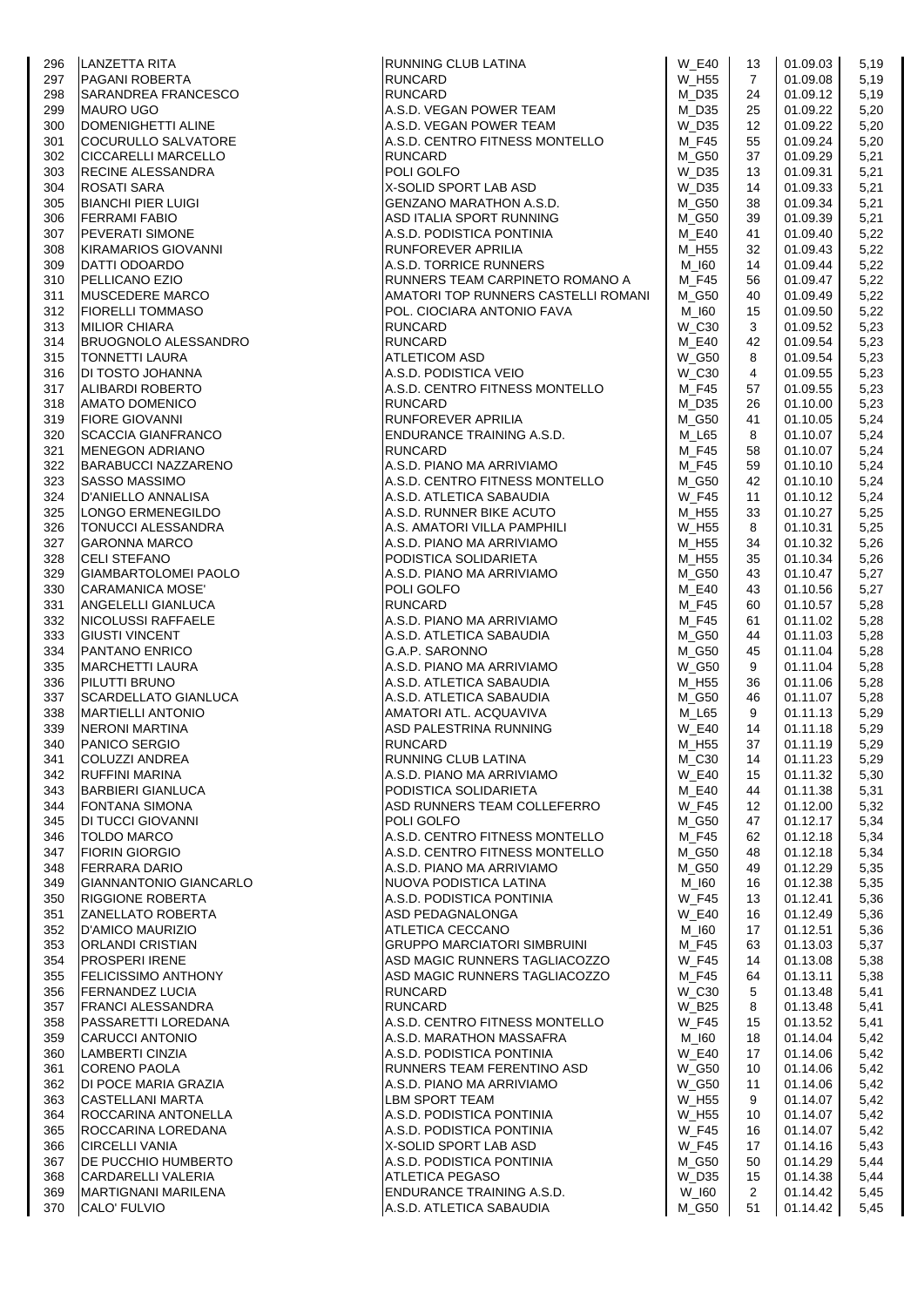| 372<br>RUNNING CLUB LATINA<br>A.S.D. PODISTICA VEIO<br>ATL. COLLEFERRO SEGNI<br>18<br>01.15.01<br>RONCHETTI VALENTINA<br><b>W_E40</b><br>01.15.02<br>373<br>18<br>01.15.06<br>374<br><b>SACCO MARCO</b><br>M_H55<br>38<br><b>CARTURAN GIULIANO</b><br>RUNNING CLUB LATINA<br>375<br>M_E40<br>45<br>01.15.10<br><b>VIGLIALORO GIUSEPPE</b><br>ASD INGEGNERI LATINA<br>$M_H55$<br>01.15.11<br>376<br>39<br><b>MELE MARCO</b><br>UISP COMITATO TERR.LE LATINA<br>M_G50<br>01.15.17<br>377<br>52<br><b>SPOLETINI VERONICA</b><br><b>GRUPPO MARCIATORI SIMBRUINI</b><br>$W_C30$<br>01.15.25<br>378<br>6<br>379<br><b>CURZI SIMONE</b><br>A.S.D. PIANO MA ARRIVIAMO<br>$M_{C}30$<br>15<br>01.15.26<br>RAGUZZINI PAOLO<br>A.S.D. PODISTICA VEIO<br>01.15.31<br>380<br>M_I60<br>19<br>RAZZINO GENNARO<br>RUNNING CLUB LATINA<br>381<br>M_E40<br>46<br>01.15.33<br>382<br>DI GRAZIA DANIELE<br>A.S.D. PIANO MA ARRIVIAMO<br>$M_E40$<br>01.15.37<br>47<br>5,49<br><b>SANTUCCI JOHN</b><br>A.S.D. INTESATLETICA<br>01.15.45<br>383<br>M_G50<br>53<br>5,50<br><b>CANALI DANILO</b><br>A.S.D. CENTRO FITNESS MONTELLO<br>01.15.49<br>384<br>M_G50<br>54<br>A.S.D. CENTRO FITNESS MONTELLO<br><b>W_F45</b><br>01.15.49<br>385<br>LUZI EMANUELA<br>19<br>DE SANTIS SALVATORE<br>ASD RUNNERS ELITE CECCANO<br>01.15.55<br>386<br>M_H55<br>40<br><b>GRECO ONOFRIO</b><br><b>ASD TIVOLI MARATHON</b><br>01.16.29<br>387<br>M_I60<br>20<br><b>ANTONACCI MARCO</b><br>A.S.D. PI8 RUNNING<br>01.16.32<br>388<br>M_D35<br>27<br><b>BELLADONNA AGOSTINO</b><br><b>ATL. SALERNO</b><br>01.16.33<br>389<br>M_L65<br>10<br>A.S.D. ATLETICA GIUGLIANO<br><b>CASAVOLA EMILIA</b><br>$W_G50$<br>01.16.53<br>390<br>12<br>MALAGGESE ROSSELLA<br>A.S.D. TOP TRAIL<br><b>W_E40</b><br>01.16.59<br>391<br>19<br>MALAGGESE MARINELLA<br>A.S.D. TOP TRAIL<br>01.17.00<br>392<br>W_E40<br>20<br>393<br><b>DE LUME NOEMI</b><br>LBM SPORT TEAM<br>$W_C30$<br>$\overline{7}$<br>01.17.00<br><b>CORDA GIANLUCA</b><br>LBM SPORT TEAM<br>M_F45<br>01.17.00<br>394<br>65<br>PASQUARIELLO RACHELE<br>A.S.D. PIANO MA ARRIVIAMO<br><b>W_E40</b><br>21<br>01.17.04<br>395<br><b>CAISSUTTI SELENA</b><br>A.S.D. PODISTICA PONTINIA<br><b>W_E40</b><br>22<br>01.17.08<br>396<br>ANTONUCCI BARBARA<br><b>RUNFOREVER APRILIA</b><br><b>W_G50</b><br>01.17.09<br>397<br>13<br>NONINO OLGA<br><b>ASD TIVOLI MARATHON</b><br><b>W_G50</b><br>01.17.10<br>398<br>14<br>ZORZO ROBERTO<br>A.S.D. CENTRO FITNESS MONTELLO<br>01.17.10<br>399<br>M_G50<br>55<br><b>CRISPICIANI TIZIANA</b><br>ASD TIVOLI MARATHON<br><b>W_G50</b><br>01.17.11<br>400<br>15<br><b>BIONDI NAZZARENO</b><br>A.S.D. CAFFARELLA RUNNERS<br>01.17.11<br>M_F45<br>66<br>401<br><b>MENICHELLI LUCA</b><br>A.S.D. CENTRO FITNESS MONTELLO<br>01.17.14<br>402<br>M_B25<br>16<br>RAIMONDI ALESSANDRO<br>A.S.D. AMSES<br><b>M_F45</b><br>67<br>01.17.24<br>403<br><b>MIRABELLA LUIGI</b><br>A.S.D. ATLETICA SABAUDIA<br>01.17.39<br>M_L65<br>11<br>404<br><b>BETTI RICCARDO</b><br>A.S.D. CENTRO FITNESS MONTELLO<br>M_H55<br>01.17.41<br>405<br>41<br>S.S. LAZIO ATLETICA LEGGERA<br>W_D35<br>01.17.54<br>406<br>PICCININ ANTONELLA<br>16<br><b>BRUNI CLAUDIA</b><br><b>RUNCARD</b><br>W_D35<br>01.18.01<br>17<br>407<br>A.S.D. PIANO MA ARRIVIAMO<br><b>W_G50</b><br>01.18.04<br><b>BIAGINI FEDERICA</b><br>16<br>6,00<br>408<br><b>FAGIOLI SILVIA</b><br>U.S. ROMA 83<br>W_H55<br>01.18.05<br>409<br>11<br><b>NINCHI LILIANA</b><br><b>X-SOLID SPORT LAB ASD</b><br><b>W_E40</b><br>01.18.09<br>23<br>6,01<br>410<br><b>BARBACINI COSTANZA</b><br>A.S.D. PIANO MA ARRIVIAMO<br><b>W_G50</b><br>01.18.11<br>411<br>17<br><b>LBM SPORT TEAM</b><br><b>TIMBALA OLIMPIA</b><br>W_D35<br>01.18.35<br>412<br>18<br>RUNFOREVER APRILIA<br>A.S.D. VEGAN POWER TEAM<br><b>MARTINELLI CANIO</b><br>M_I60<br>21<br>01.18.50<br>413<br>SERMONETA ALESSANDRA<br>W_I60<br>3<br>01.18.56<br>414<br>A.S.D. PIANO MA ARRIVIAMO<br>LION CRISTINA<br><b>W_G50</b><br>18<br>01.19.01<br>415<br>A.S.D. NAPOLI NORD MARATHON<br>$W_F45$<br>20<br>01.19.21<br>416<br>LANZUISE ROSA<br>LIZZIO VALENTINA<br>A.S.D. INTESATLETICA<br>W_D35<br>01.19.21<br>417<br>19<br><b>SERONE GIAMMAURO</b><br>NUOVA ATLETICA CISTERNA<br>$M_{}$ C30<br>01.19.25<br>16<br>418<br>A.S.D. ATLETICA SABAUDIA<br>LIZZIO LEONARDO<br>M M70<br>01.19.44<br>419<br>8<br><b>FALASCA MARIAROSARIA</b><br>A.S.D. ATLETICA SABAUDIA<br><b>W_F45</b><br>01.19.45<br>420<br>21<br><b>CIRILLO NUNZIATO</b><br>A.S.D. PODISTICA VEIO<br>M_I60<br>01.19.57<br>421<br>22<br><b>BANDINU IGNAZIO</b><br>A.S.D. PODISTICA VEIO<br>M_I60<br>23<br>01.19.57<br>422<br><b>VIRGILI PATRIZIO</b><br>A.S.D. PODISTICA VEIO<br>M_F45<br>01.19.57<br>423<br>68<br><b>FALCONE IOLANDA</b><br>A.S.D. PIANO MA ARRIVIAMO<br><b>W E40</b><br>01.19.59<br>424<br>24<br><b>CANGIANO STEFANIA</b><br><b>RUNCARD</b><br><b>W_E40</b><br>25<br>01.20.11<br>425<br>ATL. COLLEFERRO SEGNI<br>01.20.14<br><b>IANNUCCI PINA</b><br><b>W_F45</b><br>22<br>426<br><b>PETRUCCI FELICE</b><br>A.S.D. ATLETICA SABAUDIA<br>01.20.19<br>M_I60<br>24<br>427<br><b>RANELLI SONIA</b><br>A.S. AMATORI VILLA PAMPHILI<br>01.20.28<br>W_H55<br>12<br>428<br>D'URSO ROBERTA<br>X-SOLID SPORT LAB ASD<br>$W_B25$<br>01.20.29<br>429<br>9<br>CARDARELLO CLAUDIO MARIA<br>RUNNING CLUB LATINA<br>01.20.39<br>M G50<br>430<br>56<br><b>GUERRA VIOLA</b><br><b>RUNCARD</b><br><b>W F45</b><br>01.21.29<br>23<br>6,16<br>431<br><b>BARONE PAOLA</b><br>A.S.D. PIANO MA ARRIVIAMO<br>W_H55<br>01.21.41<br>432<br>13<br>6,17<br>A.S.D. PODISTICA PONTINIA<br><b>BOLOGNESI GIANNI</b><br>M E40<br>01.22.06<br>433<br>48<br>6,19<br><b>DEL VECCHIO ALFONSO</b><br>ASD DYNAMIKA SPORT E FITNESS<br>$M_{}$ C30<br>01.22.17<br>434<br>17<br>MOLLICA MARIA ANNA GRAZIA<br>ASD DYNAMIKA SPORT E FITNESS<br>W_C30<br>01.22.17<br>435<br>8<br><b>SACCO MARIO</b><br>ASD PEDAGNALONGA<br>M_E40<br>01.22.33<br>436<br>49<br><b>VITALE GIOVANNI</b><br>GENZANO MARATHON A.S.D.<br><b>M_M70</b><br>01.22.41<br>437<br>9<br><b>FERRARI VANESSA</b><br><b>RUNCARD</b><br>W_G50<br>01.22.45<br>438<br>19<br>POL. ATLETICA CEPRANO<br>01.22.46<br><b>SCAPPATICCI ELEONORA</b><br>W_D35<br>20<br>439<br>S.S. LAZIO ATLETICA LEGGERA<br><b>BOVE VALENTINA</b><br><b>W_F45</b><br>01.22.50<br>24<br>440<br><b>ANTONINI GIANFRANCO</b><br><b>RUN &amp; SMILE ASD</b><br>M_H55<br>01.23.05<br>441<br>42<br><b>SICONOLFI ANNA</b><br>A.S.D. PIANO MA ARRIVIAMO<br>W_I60<br>01.23.08<br>4<br>442<br><b>MELONI MARIA ESTER</b><br><b>RUN &amp; SMILE ASD</b><br><b>W_G50</b><br>01.23.28<br>20<br>443.<br><b>CEREA FRANCESCA</b><br>TEAM CAMELOT A.S.D.<br><b>W_E40</b><br>01.23.41<br>444<br>26<br><b>FAZIO NICOLINO</b><br>A.S.D. INTESATLETICA<br>M_L65<br>01.24.32<br>12<br>445 | 371 | <b>PUNZETTI ARMANDO</b> | A.S.D. PODISTICA PONTINIA | M_M70        | 7 | 01.14.48 | 5,45 |
|-----------------------------------------------------------------------------------------------------------------------------------------------------------------------------------------------------------------------------------------------------------------------------------------------------------------------------------------------------------------------------------------------------------------------------------------------------------------------------------------------------------------------------------------------------------------------------------------------------------------------------------------------------------------------------------------------------------------------------------------------------------------------------------------------------------------------------------------------------------------------------------------------------------------------------------------------------------------------------------------------------------------------------------------------------------------------------------------------------------------------------------------------------------------------------------------------------------------------------------------------------------------------------------------------------------------------------------------------------------------------------------------------------------------------------------------------------------------------------------------------------------------------------------------------------------------------------------------------------------------------------------------------------------------------------------------------------------------------------------------------------------------------------------------------------------------------------------------------------------------------------------------------------------------------------------------------------------------------------------------------------------------------------------------------------------------------------------------------------------------------------------------------------------------------------------------------------------------------------------------------------------------------------------------------------------------------------------------------------------------------------------------------------------------------------------------------------------------------------------------------------------------------------------------------------------------------------------------------------------------------------------------------------------------------------------------------------------------------------------------------------------------------------------------------------------------------------------------------------------------------------------------------------------------------------------------------------------------------------------------------------------------------------------------------------------------------------------------------------------------------------------------------------------------------------------------------------------------------------------------------------------------------------------------------------------------------------------------------------------------------------------------------------------------------------------------------------------------------------------------------------------------------------------------------------------------------------------------------------------------------------------------------------------------------------------------------------------------------------------------------------------------------------------------------------------------------------------------------------------------------------------------------------------------------------------------------------------------------------------------------------------------------------------------------------------------------------------------------------------------------------------------------------------------------------------------------------------------------------------------------------------------------------------------------------------------------------------------------------------------------------------------------------------------------------------------------------------------------------------------------------------------------------------------------------------------------------------------------------------------------------------------------------------------------------------------------------------------------------------------------------------------------------------------------------------------------------------------------------------------------------------------------------------------------------------------------------------------------------------------------------------------------------------------------------------------------------------------------------------------------------------------------------------------------------------------------------------------------------------------------------------------------------------------------------------------------------------------------------------------------------------------------------------------------------------------------------------------------------------------------------------------------------------------------------------------------------------------------------------------------------------------------------------------------------------------------------------------------------------------------------------------------------------------------------------------------------------------------------------------------------------------------------------------------------------------------------------------------------------------------------------------------------------------------------------------------------------------------------------------------------------------------------------------------------------------------------------------------------------------------------------------------------------------------------------------------------------------------------------------------------------------------------------------------------------------------------------------------------------------------------------------------------------------------------------------------------------------------------------------------------------------------------------------------------------------------------------------------------------------------------------------------|-----|-------------------------|---------------------------|--------------|---|----------|------|
|                                                                                                                                                                                                                                                                                                                                                                                                                                                                                                                                                                                                                                                                                                                                                                                                                                                                                                                                                                                                                                                                                                                                                                                                                                                                                                                                                                                                                                                                                                                                                                                                                                                                                                                                                                                                                                                                                                                                                                                                                                                                                                                                                                                                                                                                                                                                                                                                                                                                                                                                                                                                                                                                                                                                                                                                                                                                                                                                                                                                                                                                                                                                                                                                                                                                                                                                                                                                                                                                                                                                                                                                                                                                                                                                                                                                                                                                                                                                                                                                                                                                                                                                                                                                                                                                                                                                                                                                                                                                                                                                                                                                                                                                                                                                                                                                                                                                                                                                                                                                                                                                                                                                                                                                                                                                                                                                                                                                                                                                                                                                                                                                                                                                                                                                                                                                                                                                                                                                                                                                                                                                                                                                                                                                                                                                                                                                                                                                                                                                                                                                                                                                                                                                                                                                                                       |     | <b>CUCCARO MARIA</b>    |                           | <b>W_F45</b> |   |          | 5,46 |
|                                                                                                                                                                                                                                                                                                                                                                                                                                                                                                                                                                                                                                                                                                                                                                                                                                                                                                                                                                                                                                                                                                                                                                                                                                                                                                                                                                                                                                                                                                                                                                                                                                                                                                                                                                                                                                                                                                                                                                                                                                                                                                                                                                                                                                                                                                                                                                                                                                                                                                                                                                                                                                                                                                                                                                                                                                                                                                                                                                                                                                                                                                                                                                                                                                                                                                                                                                                                                                                                                                                                                                                                                                                                                                                                                                                                                                                                                                                                                                                                                                                                                                                                                                                                                                                                                                                                                                                                                                                                                                                                                                                                                                                                                                                                                                                                                                                                                                                                                                                                                                                                                                                                                                                                                                                                                                                                                                                                                                                                                                                                                                                                                                                                                                                                                                                                                                                                                                                                                                                                                                                                                                                                                                                                                                                                                                                                                                                                                                                                                                                                                                                                                                                                                                                                                                       |     |                         |                           |              |   |          | 5,46 |
|                                                                                                                                                                                                                                                                                                                                                                                                                                                                                                                                                                                                                                                                                                                                                                                                                                                                                                                                                                                                                                                                                                                                                                                                                                                                                                                                                                                                                                                                                                                                                                                                                                                                                                                                                                                                                                                                                                                                                                                                                                                                                                                                                                                                                                                                                                                                                                                                                                                                                                                                                                                                                                                                                                                                                                                                                                                                                                                                                                                                                                                                                                                                                                                                                                                                                                                                                                                                                                                                                                                                                                                                                                                                                                                                                                                                                                                                                                                                                                                                                                                                                                                                                                                                                                                                                                                                                                                                                                                                                                                                                                                                                                                                                                                                                                                                                                                                                                                                                                                                                                                                                                                                                                                                                                                                                                                                                                                                                                                                                                                                                                                                                                                                                                                                                                                                                                                                                                                                                                                                                                                                                                                                                                                                                                                                                                                                                                                                                                                                                                                                                                                                                                                                                                                                                                       |     |                         |                           |              |   |          | 5,47 |
|                                                                                                                                                                                                                                                                                                                                                                                                                                                                                                                                                                                                                                                                                                                                                                                                                                                                                                                                                                                                                                                                                                                                                                                                                                                                                                                                                                                                                                                                                                                                                                                                                                                                                                                                                                                                                                                                                                                                                                                                                                                                                                                                                                                                                                                                                                                                                                                                                                                                                                                                                                                                                                                                                                                                                                                                                                                                                                                                                                                                                                                                                                                                                                                                                                                                                                                                                                                                                                                                                                                                                                                                                                                                                                                                                                                                                                                                                                                                                                                                                                                                                                                                                                                                                                                                                                                                                                                                                                                                                                                                                                                                                                                                                                                                                                                                                                                                                                                                                                                                                                                                                                                                                                                                                                                                                                                                                                                                                                                                                                                                                                                                                                                                                                                                                                                                                                                                                                                                                                                                                                                                                                                                                                                                                                                                                                                                                                                                                                                                                                                                                                                                                                                                                                                                                                       |     |                         |                           |              |   |          | 5,47 |
|                                                                                                                                                                                                                                                                                                                                                                                                                                                                                                                                                                                                                                                                                                                                                                                                                                                                                                                                                                                                                                                                                                                                                                                                                                                                                                                                                                                                                                                                                                                                                                                                                                                                                                                                                                                                                                                                                                                                                                                                                                                                                                                                                                                                                                                                                                                                                                                                                                                                                                                                                                                                                                                                                                                                                                                                                                                                                                                                                                                                                                                                                                                                                                                                                                                                                                                                                                                                                                                                                                                                                                                                                                                                                                                                                                                                                                                                                                                                                                                                                                                                                                                                                                                                                                                                                                                                                                                                                                                                                                                                                                                                                                                                                                                                                                                                                                                                                                                                                                                                                                                                                                                                                                                                                                                                                                                                                                                                                                                                                                                                                                                                                                                                                                                                                                                                                                                                                                                                                                                                                                                                                                                                                                                                                                                                                                                                                                                                                                                                                                                                                                                                                                                                                                                                                                       |     |                         |                           |              |   |          | 5,47 |
|                                                                                                                                                                                                                                                                                                                                                                                                                                                                                                                                                                                                                                                                                                                                                                                                                                                                                                                                                                                                                                                                                                                                                                                                                                                                                                                                                                                                                                                                                                                                                                                                                                                                                                                                                                                                                                                                                                                                                                                                                                                                                                                                                                                                                                                                                                                                                                                                                                                                                                                                                                                                                                                                                                                                                                                                                                                                                                                                                                                                                                                                                                                                                                                                                                                                                                                                                                                                                                                                                                                                                                                                                                                                                                                                                                                                                                                                                                                                                                                                                                                                                                                                                                                                                                                                                                                                                                                                                                                                                                                                                                                                                                                                                                                                                                                                                                                                                                                                                                                                                                                                                                                                                                                                                                                                                                                                                                                                                                                                                                                                                                                                                                                                                                                                                                                                                                                                                                                                                                                                                                                                                                                                                                                                                                                                                                                                                                                                                                                                                                                                                                                                                                                                                                                                                                       |     |                         |                           |              |   |          | 5,47 |
|                                                                                                                                                                                                                                                                                                                                                                                                                                                                                                                                                                                                                                                                                                                                                                                                                                                                                                                                                                                                                                                                                                                                                                                                                                                                                                                                                                                                                                                                                                                                                                                                                                                                                                                                                                                                                                                                                                                                                                                                                                                                                                                                                                                                                                                                                                                                                                                                                                                                                                                                                                                                                                                                                                                                                                                                                                                                                                                                                                                                                                                                                                                                                                                                                                                                                                                                                                                                                                                                                                                                                                                                                                                                                                                                                                                                                                                                                                                                                                                                                                                                                                                                                                                                                                                                                                                                                                                                                                                                                                                                                                                                                                                                                                                                                                                                                                                                                                                                                                                                                                                                                                                                                                                                                                                                                                                                                                                                                                                                                                                                                                                                                                                                                                                                                                                                                                                                                                                                                                                                                                                                                                                                                                                                                                                                                                                                                                                                                                                                                                                                                                                                                                                                                                                                                                       |     |                         |                           |              |   |          | 5,48 |
|                                                                                                                                                                                                                                                                                                                                                                                                                                                                                                                                                                                                                                                                                                                                                                                                                                                                                                                                                                                                                                                                                                                                                                                                                                                                                                                                                                                                                                                                                                                                                                                                                                                                                                                                                                                                                                                                                                                                                                                                                                                                                                                                                                                                                                                                                                                                                                                                                                                                                                                                                                                                                                                                                                                                                                                                                                                                                                                                                                                                                                                                                                                                                                                                                                                                                                                                                                                                                                                                                                                                                                                                                                                                                                                                                                                                                                                                                                                                                                                                                                                                                                                                                                                                                                                                                                                                                                                                                                                                                                                                                                                                                                                                                                                                                                                                                                                                                                                                                                                                                                                                                                                                                                                                                                                                                                                                                                                                                                                                                                                                                                                                                                                                                                                                                                                                                                                                                                                                                                                                                                                                                                                                                                                                                                                                                                                                                                                                                                                                                                                                                                                                                                                                                                                                                                       |     |                         |                           |              |   |          | 5,48 |
|                                                                                                                                                                                                                                                                                                                                                                                                                                                                                                                                                                                                                                                                                                                                                                                                                                                                                                                                                                                                                                                                                                                                                                                                                                                                                                                                                                                                                                                                                                                                                                                                                                                                                                                                                                                                                                                                                                                                                                                                                                                                                                                                                                                                                                                                                                                                                                                                                                                                                                                                                                                                                                                                                                                                                                                                                                                                                                                                                                                                                                                                                                                                                                                                                                                                                                                                                                                                                                                                                                                                                                                                                                                                                                                                                                                                                                                                                                                                                                                                                                                                                                                                                                                                                                                                                                                                                                                                                                                                                                                                                                                                                                                                                                                                                                                                                                                                                                                                                                                                                                                                                                                                                                                                                                                                                                                                                                                                                                                                                                                                                                                                                                                                                                                                                                                                                                                                                                                                                                                                                                                                                                                                                                                                                                                                                                                                                                                                                                                                                                                                                                                                                                                                                                                                                                       |     |                         |                           |              |   |          | 5,49 |
|                                                                                                                                                                                                                                                                                                                                                                                                                                                                                                                                                                                                                                                                                                                                                                                                                                                                                                                                                                                                                                                                                                                                                                                                                                                                                                                                                                                                                                                                                                                                                                                                                                                                                                                                                                                                                                                                                                                                                                                                                                                                                                                                                                                                                                                                                                                                                                                                                                                                                                                                                                                                                                                                                                                                                                                                                                                                                                                                                                                                                                                                                                                                                                                                                                                                                                                                                                                                                                                                                                                                                                                                                                                                                                                                                                                                                                                                                                                                                                                                                                                                                                                                                                                                                                                                                                                                                                                                                                                                                                                                                                                                                                                                                                                                                                                                                                                                                                                                                                                                                                                                                                                                                                                                                                                                                                                                                                                                                                                                                                                                                                                                                                                                                                                                                                                                                                                                                                                                                                                                                                                                                                                                                                                                                                                                                                                                                                                                                                                                                                                                                                                                                                                                                                                                                                       |     |                         |                           |              |   |          | 5,49 |
|                                                                                                                                                                                                                                                                                                                                                                                                                                                                                                                                                                                                                                                                                                                                                                                                                                                                                                                                                                                                                                                                                                                                                                                                                                                                                                                                                                                                                                                                                                                                                                                                                                                                                                                                                                                                                                                                                                                                                                                                                                                                                                                                                                                                                                                                                                                                                                                                                                                                                                                                                                                                                                                                                                                                                                                                                                                                                                                                                                                                                                                                                                                                                                                                                                                                                                                                                                                                                                                                                                                                                                                                                                                                                                                                                                                                                                                                                                                                                                                                                                                                                                                                                                                                                                                                                                                                                                                                                                                                                                                                                                                                                                                                                                                                                                                                                                                                                                                                                                                                                                                                                                                                                                                                                                                                                                                                                                                                                                                                                                                                                                                                                                                                                                                                                                                                                                                                                                                                                                                                                                                                                                                                                                                                                                                                                                                                                                                                                                                                                                                                                                                                                                                                                                                                                                       |     |                         |                           |              |   |          |      |
|                                                                                                                                                                                                                                                                                                                                                                                                                                                                                                                                                                                                                                                                                                                                                                                                                                                                                                                                                                                                                                                                                                                                                                                                                                                                                                                                                                                                                                                                                                                                                                                                                                                                                                                                                                                                                                                                                                                                                                                                                                                                                                                                                                                                                                                                                                                                                                                                                                                                                                                                                                                                                                                                                                                                                                                                                                                                                                                                                                                                                                                                                                                                                                                                                                                                                                                                                                                                                                                                                                                                                                                                                                                                                                                                                                                                                                                                                                                                                                                                                                                                                                                                                                                                                                                                                                                                                                                                                                                                                                                                                                                                                                                                                                                                                                                                                                                                                                                                                                                                                                                                                                                                                                                                                                                                                                                                                                                                                                                                                                                                                                                                                                                                                                                                                                                                                                                                                                                                                                                                                                                                                                                                                                                                                                                                                                                                                                                                                                                                                                                                                                                                                                                                                                                                                                       |     |                         |                           |              |   |          | 5,50 |
|                                                                                                                                                                                                                                                                                                                                                                                                                                                                                                                                                                                                                                                                                                                                                                                                                                                                                                                                                                                                                                                                                                                                                                                                                                                                                                                                                                                                                                                                                                                                                                                                                                                                                                                                                                                                                                                                                                                                                                                                                                                                                                                                                                                                                                                                                                                                                                                                                                                                                                                                                                                                                                                                                                                                                                                                                                                                                                                                                                                                                                                                                                                                                                                                                                                                                                                                                                                                                                                                                                                                                                                                                                                                                                                                                                                                                                                                                                                                                                                                                                                                                                                                                                                                                                                                                                                                                                                                                                                                                                                                                                                                                                                                                                                                                                                                                                                                                                                                                                                                                                                                                                                                                                                                                                                                                                                                                                                                                                                                                                                                                                                                                                                                                                                                                                                                                                                                                                                                                                                                                                                                                                                                                                                                                                                                                                                                                                                                                                                                                                                                                                                                                                                                                                                                                                       |     |                         |                           |              |   |          | 5,50 |
|                                                                                                                                                                                                                                                                                                                                                                                                                                                                                                                                                                                                                                                                                                                                                                                                                                                                                                                                                                                                                                                                                                                                                                                                                                                                                                                                                                                                                                                                                                                                                                                                                                                                                                                                                                                                                                                                                                                                                                                                                                                                                                                                                                                                                                                                                                                                                                                                                                                                                                                                                                                                                                                                                                                                                                                                                                                                                                                                                                                                                                                                                                                                                                                                                                                                                                                                                                                                                                                                                                                                                                                                                                                                                                                                                                                                                                                                                                                                                                                                                                                                                                                                                                                                                                                                                                                                                                                                                                                                                                                                                                                                                                                                                                                                                                                                                                                                                                                                                                                                                                                                                                                                                                                                                                                                                                                                                                                                                                                                                                                                                                                                                                                                                                                                                                                                                                                                                                                                                                                                                                                                                                                                                                                                                                                                                                                                                                                                                                                                                                                                                                                                                                                                                                                                                                       |     |                         |                           |              |   |          | 5,50 |
|                                                                                                                                                                                                                                                                                                                                                                                                                                                                                                                                                                                                                                                                                                                                                                                                                                                                                                                                                                                                                                                                                                                                                                                                                                                                                                                                                                                                                                                                                                                                                                                                                                                                                                                                                                                                                                                                                                                                                                                                                                                                                                                                                                                                                                                                                                                                                                                                                                                                                                                                                                                                                                                                                                                                                                                                                                                                                                                                                                                                                                                                                                                                                                                                                                                                                                                                                                                                                                                                                                                                                                                                                                                                                                                                                                                                                                                                                                                                                                                                                                                                                                                                                                                                                                                                                                                                                                                                                                                                                                                                                                                                                                                                                                                                                                                                                                                                                                                                                                                                                                                                                                                                                                                                                                                                                                                                                                                                                                                                                                                                                                                                                                                                                                                                                                                                                                                                                                                                                                                                                                                                                                                                                                                                                                                                                                                                                                                                                                                                                                                                                                                                                                                                                                                                                                       |     |                         |                           |              |   |          | 5,53 |
|                                                                                                                                                                                                                                                                                                                                                                                                                                                                                                                                                                                                                                                                                                                                                                                                                                                                                                                                                                                                                                                                                                                                                                                                                                                                                                                                                                                                                                                                                                                                                                                                                                                                                                                                                                                                                                                                                                                                                                                                                                                                                                                                                                                                                                                                                                                                                                                                                                                                                                                                                                                                                                                                                                                                                                                                                                                                                                                                                                                                                                                                                                                                                                                                                                                                                                                                                                                                                                                                                                                                                                                                                                                                                                                                                                                                                                                                                                                                                                                                                                                                                                                                                                                                                                                                                                                                                                                                                                                                                                                                                                                                                                                                                                                                                                                                                                                                                                                                                                                                                                                                                                                                                                                                                                                                                                                                                                                                                                                                                                                                                                                                                                                                                                                                                                                                                                                                                                                                                                                                                                                                                                                                                                                                                                                                                                                                                                                                                                                                                                                                                                                                                                                                                                                                                                       |     |                         |                           |              |   |          | 5,53 |
|                                                                                                                                                                                                                                                                                                                                                                                                                                                                                                                                                                                                                                                                                                                                                                                                                                                                                                                                                                                                                                                                                                                                                                                                                                                                                                                                                                                                                                                                                                                                                                                                                                                                                                                                                                                                                                                                                                                                                                                                                                                                                                                                                                                                                                                                                                                                                                                                                                                                                                                                                                                                                                                                                                                                                                                                                                                                                                                                                                                                                                                                                                                                                                                                                                                                                                                                                                                                                                                                                                                                                                                                                                                                                                                                                                                                                                                                                                                                                                                                                                                                                                                                                                                                                                                                                                                                                                                                                                                                                                                                                                                                                                                                                                                                                                                                                                                                                                                                                                                                                                                                                                                                                                                                                                                                                                                                                                                                                                                                                                                                                                                                                                                                                                                                                                                                                                                                                                                                                                                                                                                                                                                                                                                                                                                                                                                                                                                                                                                                                                                                                                                                                                                                                                                                                                       |     |                         |                           |              |   |          | 5,53 |
|                                                                                                                                                                                                                                                                                                                                                                                                                                                                                                                                                                                                                                                                                                                                                                                                                                                                                                                                                                                                                                                                                                                                                                                                                                                                                                                                                                                                                                                                                                                                                                                                                                                                                                                                                                                                                                                                                                                                                                                                                                                                                                                                                                                                                                                                                                                                                                                                                                                                                                                                                                                                                                                                                                                                                                                                                                                                                                                                                                                                                                                                                                                                                                                                                                                                                                                                                                                                                                                                                                                                                                                                                                                                                                                                                                                                                                                                                                                                                                                                                                                                                                                                                                                                                                                                                                                                                                                                                                                                                                                                                                                                                                                                                                                                                                                                                                                                                                                                                                                                                                                                                                                                                                                                                                                                                                                                                                                                                                                                                                                                                                                                                                                                                                                                                                                                                                                                                                                                                                                                                                                                                                                                                                                                                                                                                                                                                                                                                                                                                                                                                                                                                                                                                                                                                                       |     |                         |                           |              |   |          | 5,55 |
|                                                                                                                                                                                                                                                                                                                                                                                                                                                                                                                                                                                                                                                                                                                                                                                                                                                                                                                                                                                                                                                                                                                                                                                                                                                                                                                                                                                                                                                                                                                                                                                                                                                                                                                                                                                                                                                                                                                                                                                                                                                                                                                                                                                                                                                                                                                                                                                                                                                                                                                                                                                                                                                                                                                                                                                                                                                                                                                                                                                                                                                                                                                                                                                                                                                                                                                                                                                                                                                                                                                                                                                                                                                                                                                                                                                                                                                                                                                                                                                                                                                                                                                                                                                                                                                                                                                                                                                                                                                                                                                                                                                                                                                                                                                                                                                                                                                                                                                                                                                                                                                                                                                                                                                                                                                                                                                                                                                                                                                                                                                                                                                                                                                                                                                                                                                                                                                                                                                                                                                                                                                                                                                                                                                                                                                                                                                                                                                                                                                                                                                                                                                                                                                                                                                                                                       |     |                         |                           |              |   |          | 5,55 |
|                                                                                                                                                                                                                                                                                                                                                                                                                                                                                                                                                                                                                                                                                                                                                                                                                                                                                                                                                                                                                                                                                                                                                                                                                                                                                                                                                                                                                                                                                                                                                                                                                                                                                                                                                                                                                                                                                                                                                                                                                                                                                                                                                                                                                                                                                                                                                                                                                                                                                                                                                                                                                                                                                                                                                                                                                                                                                                                                                                                                                                                                                                                                                                                                                                                                                                                                                                                                                                                                                                                                                                                                                                                                                                                                                                                                                                                                                                                                                                                                                                                                                                                                                                                                                                                                                                                                                                                                                                                                                                                                                                                                                                                                                                                                                                                                                                                                                                                                                                                                                                                                                                                                                                                                                                                                                                                                                                                                                                                                                                                                                                                                                                                                                                                                                                                                                                                                                                                                                                                                                                                                                                                                                                                                                                                                                                                                                                                                                                                                                                                                                                                                                                                                                                                                                                       |     |                         |                           |              |   |          | 5,55 |
|                                                                                                                                                                                                                                                                                                                                                                                                                                                                                                                                                                                                                                                                                                                                                                                                                                                                                                                                                                                                                                                                                                                                                                                                                                                                                                                                                                                                                                                                                                                                                                                                                                                                                                                                                                                                                                                                                                                                                                                                                                                                                                                                                                                                                                                                                                                                                                                                                                                                                                                                                                                                                                                                                                                                                                                                                                                                                                                                                                                                                                                                                                                                                                                                                                                                                                                                                                                                                                                                                                                                                                                                                                                                                                                                                                                                                                                                                                                                                                                                                                                                                                                                                                                                                                                                                                                                                                                                                                                                                                                                                                                                                                                                                                                                                                                                                                                                                                                                                                                                                                                                                                                                                                                                                                                                                                                                                                                                                                                                                                                                                                                                                                                                                                                                                                                                                                                                                                                                                                                                                                                                                                                                                                                                                                                                                                                                                                                                                                                                                                                                                                                                                                                                                                                                                                       |     |                         |                           |              |   |          | 5,55 |
|                                                                                                                                                                                                                                                                                                                                                                                                                                                                                                                                                                                                                                                                                                                                                                                                                                                                                                                                                                                                                                                                                                                                                                                                                                                                                                                                                                                                                                                                                                                                                                                                                                                                                                                                                                                                                                                                                                                                                                                                                                                                                                                                                                                                                                                                                                                                                                                                                                                                                                                                                                                                                                                                                                                                                                                                                                                                                                                                                                                                                                                                                                                                                                                                                                                                                                                                                                                                                                                                                                                                                                                                                                                                                                                                                                                                                                                                                                                                                                                                                                                                                                                                                                                                                                                                                                                                                                                                                                                                                                                                                                                                                                                                                                                                                                                                                                                                                                                                                                                                                                                                                                                                                                                                                                                                                                                                                                                                                                                                                                                                                                                                                                                                                                                                                                                                                                                                                                                                                                                                                                                                                                                                                                                                                                                                                                                                                                                                                                                                                                                                                                                                                                                                                                                                                                       |     |                         |                           |              |   |          | 5,55 |
|                                                                                                                                                                                                                                                                                                                                                                                                                                                                                                                                                                                                                                                                                                                                                                                                                                                                                                                                                                                                                                                                                                                                                                                                                                                                                                                                                                                                                                                                                                                                                                                                                                                                                                                                                                                                                                                                                                                                                                                                                                                                                                                                                                                                                                                                                                                                                                                                                                                                                                                                                                                                                                                                                                                                                                                                                                                                                                                                                                                                                                                                                                                                                                                                                                                                                                                                                                                                                                                                                                                                                                                                                                                                                                                                                                                                                                                                                                                                                                                                                                                                                                                                                                                                                                                                                                                                                                                                                                                                                                                                                                                                                                                                                                                                                                                                                                                                                                                                                                                                                                                                                                                                                                                                                                                                                                                                                                                                                                                                                                                                                                                                                                                                                                                                                                                                                                                                                                                                                                                                                                                                                                                                                                                                                                                                                                                                                                                                                                                                                                                                                                                                                                                                                                                                                                       |     |                         |                           |              |   |          | 5,56 |
|                                                                                                                                                                                                                                                                                                                                                                                                                                                                                                                                                                                                                                                                                                                                                                                                                                                                                                                                                                                                                                                                                                                                                                                                                                                                                                                                                                                                                                                                                                                                                                                                                                                                                                                                                                                                                                                                                                                                                                                                                                                                                                                                                                                                                                                                                                                                                                                                                                                                                                                                                                                                                                                                                                                                                                                                                                                                                                                                                                                                                                                                                                                                                                                                                                                                                                                                                                                                                                                                                                                                                                                                                                                                                                                                                                                                                                                                                                                                                                                                                                                                                                                                                                                                                                                                                                                                                                                                                                                                                                                                                                                                                                                                                                                                                                                                                                                                                                                                                                                                                                                                                                                                                                                                                                                                                                                                                                                                                                                                                                                                                                                                                                                                                                                                                                                                                                                                                                                                                                                                                                                                                                                                                                                                                                                                                                                                                                                                                                                                                                                                                                                                                                                                                                                                                                       |     |                         |                           |              |   |          | 5,56 |
|                                                                                                                                                                                                                                                                                                                                                                                                                                                                                                                                                                                                                                                                                                                                                                                                                                                                                                                                                                                                                                                                                                                                                                                                                                                                                                                                                                                                                                                                                                                                                                                                                                                                                                                                                                                                                                                                                                                                                                                                                                                                                                                                                                                                                                                                                                                                                                                                                                                                                                                                                                                                                                                                                                                                                                                                                                                                                                                                                                                                                                                                                                                                                                                                                                                                                                                                                                                                                                                                                                                                                                                                                                                                                                                                                                                                                                                                                                                                                                                                                                                                                                                                                                                                                                                                                                                                                                                                                                                                                                                                                                                                                                                                                                                                                                                                                                                                                                                                                                                                                                                                                                                                                                                                                                                                                                                                                                                                                                                                                                                                                                                                                                                                                                                                                                                                                                                                                                                                                                                                                                                                                                                                                                                                                                                                                                                                                                                                                                                                                                                                                                                                                                                                                                                                                                       |     |                         |                           |              |   |          | 5,56 |
|                                                                                                                                                                                                                                                                                                                                                                                                                                                                                                                                                                                                                                                                                                                                                                                                                                                                                                                                                                                                                                                                                                                                                                                                                                                                                                                                                                                                                                                                                                                                                                                                                                                                                                                                                                                                                                                                                                                                                                                                                                                                                                                                                                                                                                                                                                                                                                                                                                                                                                                                                                                                                                                                                                                                                                                                                                                                                                                                                                                                                                                                                                                                                                                                                                                                                                                                                                                                                                                                                                                                                                                                                                                                                                                                                                                                                                                                                                                                                                                                                                                                                                                                                                                                                                                                                                                                                                                                                                                                                                                                                                                                                                                                                                                                                                                                                                                                                                                                                                                                                                                                                                                                                                                                                                                                                                                                                                                                                                                                                                                                                                                                                                                                                                                                                                                                                                                                                                                                                                                                                                                                                                                                                                                                                                                                                                                                                                                                                                                                                                                                                                                                                                                                                                                                                                       |     |                         |                           |              |   |          | 5,56 |
|                                                                                                                                                                                                                                                                                                                                                                                                                                                                                                                                                                                                                                                                                                                                                                                                                                                                                                                                                                                                                                                                                                                                                                                                                                                                                                                                                                                                                                                                                                                                                                                                                                                                                                                                                                                                                                                                                                                                                                                                                                                                                                                                                                                                                                                                                                                                                                                                                                                                                                                                                                                                                                                                                                                                                                                                                                                                                                                                                                                                                                                                                                                                                                                                                                                                                                                                                                                                                                                                                                                                                                                                                                                                                                                                                                                                                                                                                                                                                                                                                                                                                                                                                                                                                                                                                                                                                                                                                                                                                                                                                                                                                                                                                                                                                                                                                                                                                                                                                                                                                                                                                                                                                                                                                                                                                                                                                                                                                                                                                                                                                                                                                                                                                                                                                                                                                                                                                                                                                                                                                                                                                                                                                                                                                                                                                                                                                                                                                                                                                                                                                                                                                                                                                                                                                                       |     |                         |                           |              |   |          | 5,56 |
|                                                                                                                                                                                                                                                                                                                                                                                                                                                                                                                                                                                                                                                                                                                                                                                                                                                                                                                                                                                                                                                                                                                                                                                                                                                                                                                                                                                                                                                                                                                                                                                                                                                                                                                                                                                                                                                                                                                                                                                                                                                                                                                                                                                                                                                                                                                                                                                                                                                                                                                                                                                                                                                                                                                                                                                                                                                                                                                                                                                                                                                                                                                                                                                                                                                                                                                                                                                                                                                                                                                                                                                                                                                                                                                                                                                                                                                                                                                                                                                                                                                                                                                                                                                                                                                                                                                                                                                                                                                                                                                                                                                                                                                                                                                                                                                                                                                                                                                                                                                                                                                                                                                                                                                                                                                                                                                                                                                                                                                                                                                                                                                                                                                                                                                                                                                                                                                                                                                                                                                                                                                                                                                                                                                                                                                                                                                                                                                                                                                                                                                                                                                                                                                                                                                                                                       |     |                         |                           |              |   |          | 5,56 |
|                                                                                                                                                                                                                                                                                                                                                                                                                                                                                                                                                                                                                                                                                                                                                                                                                                                                                                                                                                                                                                                                                                                                                                                                                                                                                                                                                                                                                                                                                                                                                                                                                                                                                                                                                                                                                                                                                                                                                                                                                                                                                                                                                                                                                                                                                                                                                                                                                                                                                                                                                                                                                                                                                                                                                                                                                                                                                                                                                                                                                                                                                                                                                                                                                                                                                                                                                                                                                                                                                                                                                                                                                                                                                                                                                                                                                                                                                                                                                                                                                                                                                                                                                                                                                                                                                                                                                                                                                                                                                                                                                                                                                                                                                                                                                                                                                                                                                                                                                                                                                                                                                                                                                                                                                                                                                                                                                                                                                                                                                                                                                                                                                                                                                                                                                                                                                                                                                                                                                                                                                                                                                                                                                                                                                                                                                                                                                                                                                                                                                                                                                                                                                                                                                                                                                                       |     |                         |                           |              |   |          | 5,56 |
|                                                                                                                                                                                                                                                                                                                                                                                                                                                                                                                                                                                                                                                                                                                                                                                                                                                                                                                                                                                                                                                                                                                                                                                                                                                                                                                                                                                                                                                                                                                                                                                                                                                                                                                                                                                                                                                                                                                                                                                                                                                                                                                                                                                                                                                                                                                                                                                                                                                                                                                                                                                                                                                                                                                                                                                                                                                                                                                                                                                                                                                                                                                                                                                                                                                                                                                                                                                                                                                                                                                                                                                                                                                                                                                                                                                                                                                                                                                                                                                                                                                                                                                                                                                                                                                                                                                                                                                                                                                                                                                                                                                                                                                                                                                                                                                                                                                                                                                                                                                                                                                                                                                                                                                                                                                                                                                                                                                                                                                                                                                                                                                                                                                                                                                                                                                                                                                                                                                                                                                                                                                                                                                                                                                                                                                                                                                                                                                                                                                                                                                                                                                                                                                                                                                                                                       |     |                         |                           |              |   |          | 5,56 |
|                                                                                                                                                                                                                                                                                                                                                                                                                                                                                                                                                                                                                                                                                                                                                                                                                                                                                                                                                                                                                                                                                                                                                                                                                                                                                                                                                                                                                                                                                                                                                                                                                                                                                                                                                                                                                                                                                                                                                                                                                                                                                                                                                                                                                                                                                                                                                                                                                                                                                                                                                                                                                                                                                                                                                                                                                                                                                                                                                                                                                                                                                                                                                                                                                                                                                                                                                                                                                                                                                                                                                                                                                                                                                                                                                                                                                                                                                                                                                                                                                                                                                                                                                                                                                                                                                                                                                                                                                                                                                                                                                                                                                                                                                                                                                                                                                                                                                                                                                                                                                                                                                                                                                                                                                                                                                                                                                                                                                                                                                                                                                                                                                                                                                                                                                                                                                                                                                                                                                                                                                                                                                                                                                                                                                                                                                                                                                                                                                                                                                                                                                                                                                                                                                                                                                                       |     |                         |                           |              |   |          | 5,57 |
|                                                                                                                                                                                                                                                                                                                                                                                                                                                                                                                                                                                                                                                                                                                                                                                                                                                                                                                                                                                                                                                                                                                                                                                                                                                                                                                                                                                                                                                                                                                                                                                                                                                                                                                                                                                                                                                                                                                                                                                                                                                                                                                                                                                                                                                                                                                                                                                                                                                                                                                                                                                                                                                                                                                                                                                                                                                                                                                                                                                                                                                                                                                                                                                                                                                                                                                                                                                                                                                                                                                                                                                                                                                                                                                                                                                                                                                                                                                                                                                                                                                                                                                                                                                                                                                                                                                                                                                                                                                                                                                                                                                                                                                                                                                                                                                                                                                                                                                                                                                                                                                                                                                                                                                                                                                                                                                                                                                                                                                                                                                                                                                                                                                                                                                                                                                                                                                                                                                                                                                                                                                                                                                                                                                                                                                                                                                                                                                                                                                                                                                                                                                                                                                                                                                                                                       |     |                         |                           |              |   |          | 5,58 |
|                                                                                                                                                                                                                                                                                                                                                                                                                                                                                                                                                                                                                                                                                                                                                                                                                                                                                                                                                                                                                                                                                                                                                                                                                                                                                                                                                                                                                                                                                                                                                                                                                                                                                                                                                                                                                                                                                                                                                                                                                                                                                                                                                                                                                                                                                                                                                                                                                                                                                                                                                                                                                                                                                                                                                                                                                                                                                                                                                                                                                                                                                                                                                                                                                                                                                                                                                                                                                                                                                                                                                                                                                                                                                                                                                                                                                                                                                                                                                                                                                                                                                                                                                                                                                                                                                                                                                                                                                                                                                                                                                                                                                                                                                                                                                                                                                                                                                                                                                                                                                                                                                                                                                                                                                                                                                                                                                                                                                                                                                                                                                                                                                                                                                                                                                                                                                                                                                                                                                                                                                                                                                                                                                                                                                                                                                                                                                                                                                                                                                                                                                                                                                                                                                                                                                                       |     |                         |                           |              |   |          | 5,59 |
|                                                                                                                                                                                                                                                                                                                                                                                                                                                                                                                                                                                                                                                                                                                                                                                                                                                                                                                                                                                                                                                                                                                                                                                                                                                                                                                                                                                                                                                                                                                                                                                                                                                                                                                                                                                                                                                                                                                                                                                                                                                                                                                                                                                                                                                                                                                                                                                                                                                                                                                                                                                                                                                                                                                                                                                                                                                                                                                                                                                                                                                                                                                                                                                                                                                                                                                                                                                                                                                                                                                                                                                                                                                                                                                                                                                                                                                                                                                                                                                                                                                                                                                                                                                                                                                                                                                                                                                                                                                                                                                                                                                                                                                                                                                                                                                                                                                                                                                                                                                                                                                                                                                                                                                                                                                                                                                                                                                                                                                                                                                                                                                                                                                                                                                                                                                                                                                                                                                                                                                                                                                                                                                                                                                                                                                                                                                                                                                                                                                                                                                                                                                                                                                                                                                                                                       |     |                         |                           |              |   |          | 5,59 |
|                                                                                                                                                                                                                                                                                                                                                                                                                                                                                                                                                                                                                                                                                                                                                                                                                                                                                                                                                                                                                                                                                                                                                                                                                                                                                                                                                                                                                                                                                                                                                                                                                                                                                                                                                                                                                                                                                                                                                                                                                                                                                                                                                                                                                                                                                                                                                                                                                                                                                                                                                                                                                                                                                                                                                                                                                                                                                                                                                                                                                                                                                                                                                                                                                                                                                                                                                                                                                                                                                                                                                                                                                                                                                                                                                                                                                                                                                                                                                                                                                                                                                                                                                                                                                                                                                                                                                                                                                                                                                                                                                                                                                                                                                                                                                                                                                                                                                                                                                                                                                                                                                                                                                                                                                                                                                                                                                                                                                                                                                                                                                                                                                                                                                                                                                                                                                                                                                                                                                                                                                                                                                                                                                                                                                                                                                                                                                                                                                                                                                                                                                                                                                                                                                                                                                                       |     |                         |                           |              |   |          | 6,00 |
|                                                                                                                                                                                                                                                                                                                                                                                                                                                                                                                                                                                                                                                                                                                                                                                                                                                                                                                                                                                                                                                                                                                                                                                                                                                                                                                                                                                                                                                                                                                                                                                                                                                                                                                                                                                                                                                                                                                                                                                                                                                                                                                                                                                                                                                                                                                                                                                                                                                                                                                                                                                                                                                                                                                                                                                                                                                                                                                                                                                                                                                                                                                                                                                                                                                                                                                                                                                                                                                                                                                                                                                                                                                                                                                                                                                                                                                                                                                                                                                                                                                                                                                                                                                                                                                                                                                                                                                                                                                                                                                                                                                                                                                                                                                                                                                                                                                                                                                                                                                                                                                                                                                                                                                                                                                                                                                                                                                                                                                                                                                                                                                                                                                                                                                                                                                                                                                                                                                                                                                                                                                                                                                                                                                                                                                                                                                                                                                                                                                                                                                                                                                                                                                                                                                                                                       |     |                         |                           |              |   |          | 6,00 |
|                                                                                                                                                                                                                                                                                                                                                                                                                                                                                                                                                                                                                                                                                                                                                                                                                                                                                                                                                                                                                                                                                                                                                                                                                                                                                                                                                                                                                                                                                                                                                                                                                                                                                                                                                                                                                                                                                                                                                                                                                                                                                                                                                                                                                                                                                                                                                                                                                                                                                                                                                                                                                                                                                                                                                                                                                                                                                                                                                                                                                                                                                                                                                                                                                                                                                                                                                                                                                                                                                                                                                                                                                                                                                                                                                                                                                                                                                                                                                                                                                                                                                                                                                                                                                                                                                                                                                                                                                                                                                                                                                                                                                                                                                                                                                                                                                                                                                                                                                                                                                                                                                                                                                                                                                                                                                                                                                                                                                                                                                                                                                                                                                                                                                                                                                                                                                                                                                                                                                                                                                                                                                                                                                                                                                                                                                                                                                                                                                                                                                                                                                                                                                                                                                                                                                                       |     |                         |                           |              |   |          |      |
|                                                                                                                                                                                                                                                                                                                                                                                                                                                                                                                                                                                                                                                                                                                                                                                                                                                                                                                                                                                                                                                                                                                                                                                                                                                                                                                                                                                                                                                                                                                                                                                                                                                                                                                                                                                                                                                                                                                                                                                                                                                                                                                                                                                                                                                                                                                                                                                                                                                                                                                                                                                                                                                                                                                                                                                                                                                                                                                                                                                                                                                                                                                                                                                                                                                                                                                                                                                                                                                                                                                                                                                                                                                                                                                                                                                                                                                                                                                                                                                                                                                                                                                                                                                                                                                                                                                                                                                                                                                                                                                                                                                                                                                                                                                                                                                                                                                                                                                                                                                                                                                                                                                                                                                                                                                                                                                                                                                                                                                                                                                                                                                                                                                                                                                                                                                                                                                                                                                                                                                                                                                                                                                                                                                                                                                                                                                                                                                                                                                                                                                                                                                                                                                                                                                                                                       |     |                         |                           |              |   |          | 6,01 |
|                                                                                                                                                                                                                                                                                                                                                                                                                                                                                                                                                                                                                                                                                                                                                                                                                                                                                                                                                                                                                                                                                                                                                                                                                                                                                                                                                                                                                                                                                                                                                                                                                                                                                                                                                                                                                                                                                                                                                                                                                                                                                                                                                                                                                                                                                                                                                                                                                                                                                                                                                                                                                                                                                                                                                                                                                                                                                                                                                                                                                                                                                                                                                                                                                                                                                                                                                                                                                                                                                                                                                                                                                                                                                                                                                                                                                                                                                                                                                                                                                                                                                                                                                                                                                                                                                                                                                                                                                                                                                                                                                                                                                                                                                                                                                                                                                                                                                                                                                                                                                                                                                                                                                                                                                                                                                                                                                                                                                                                                                                                                                                                                                                                                                                                                                                                                                                                                                                                                                                                                                                                                                                                                                                                                                                                                                                                                                                                                                                                                                                                                                                                                                                                                                                                                                                       |     |                         |                           |              |   |          | 6,03 |
|                                                                                                                                                                                                                                                                                                                                                                                                                                                                                                                                                                                                                                                                                                                                                                                                                                                                                                                                                                                                                                                                                                                                                                                                                                                                                                                                                                                                                                                                                                                                                                                                                                                                                                                                                                                                                                                                                                                                                                                                                                                                                                                                                                                                                                                                                                                                                                                                                                                                                                                                                                                                                                                                                                                                                                                                                                                                                                                                                                                                                                                                                                                                                                                                                                                                                                                                                                                                                                                                                                                                                                                                                                                                                                                                                                                                                                                                                                                                                                                                                                                                                                                                                                                                                                                                                                                                                                                                                                                                                                                                                                                                                                                                                                                                                                                                                                                                                                                                                                                                                                                                                                                                                                                                                                                                                                                                                                                                                                                                                                                                                                                                                                                                                                                                                                                                                                                                                                                                                                                                                                                                                                                                                                                                                                                                                                                                                                                                                                                                                                                                                                                                                                                                                                                                                                       |     |                         |                           |              |   |          | 6,04 |
|                                                                                                                                                                                                                                                                                                                                                                                                                                                                                                                                                                                                                                                                                                                                                                                                                                                                                                                                                                                                                                                                                                                                                                                                                                                                                                                                                                                                                                                                                                                                                                                                                                                                                                                                                                                                                                                                                                                                                                                                                                                                                                                                                                                                                                                                                                                                                                                                                                                                                                                                                                                                                                                                                                                                                                                                                                                                                                                                                                                                                                                                                                                                                                                                                                                                                                                                                                                                                                                                                                                                                                                                                                                                                                                                                                                                                                                                                                                                                                                                                                                                                                                                                                                                                                                                                                                                                                                                                                                                                                                                                                                                                                                                                                                                                                                                                                                                                                                                                                                                                                                                                                                                                                                                                                                                                                                                                                                                                                                                                                                                                                                                                                                                                                                                                                                                                                                                                                                                                                                                                                                                                                                                                                                                                                                                                                                                                                                                                                                                                                                                                                                                                                                                                                                                                                       |     |                         |                           |              |   |          | 6,04 |
|                                                                                                                                                                                                                                                                                                                                                                                                                                                                                                                                                                                                                                                                                                                                                                                                                                                                                                                                                                                                                                                                                                                                                                                                                                                                                                                                                                                                                                                                                                                                                                                                                                                                                                                                                                                                                                                                                                                                                                                                                                                                                                                                                                                                                                                                                                                                                                                                                                                                                                                                                                                                                                                                                                                                                                                                                                                                                                                                                                                                                                                                                                                                                                                                                                                                                                                                                                                                                                                                                                                                                                                                                                                                                                                                                                                                                                                                                                                                                                                                                                                                                                                                                                                                                                                                                                                                                                                                                                                                                                                                                                                                                                                                                                                                                                                                                                                                                                                                                                                                                                                                                                                                                                                                                                                                                                                                                                                                                                                                                                                                                                                                                                                                                                                                                                                                                                                                                                                                                                                                                                                                                                                                                                                                                                                                                                                                                                                                                                                                                                                                                                                                                                                                                                                                                                       |     |                         |                           |              |   |          | 6,05 |
|                                                                                                                                                                                                                                                                                                                                                                                                                                                                                                                                                                                                                                                                                                                                                                                                                                                                                                                                                                                                                                                                                                                                                                                                                                                                                                                                                                                                                                                                                                                                                                                                                                                                                                                                                                                                                                                                                                                                                                                                                                                                                                                                                                                                                                                                                                                                                                                                                                                                                                                                                                                                                                                                                                                                                                                                                                                                                                                                                                                                                                                                                                                                                                                                                                                                                                                                                                                                                                                                                                                                                                                                                                                                                                                                                                                                                                                                                                                                                                                                                                                                                                                                                                                                                                                                                                                                                                                                                                                                                                                                                                                                                                                                                                                                                                                                                                                                                                                                                                                                                                                                                                                                                                                                                                                                                                                                                                                                                                                                                                                                                                                                                                                                                                                                                                                                                                                                                                                                                                                                                                                                                                                                                                                                                                                                                                                                                                                                                                                                                                                                                                                                                                                                                                                                                                       |     |                         |                           |              |   |          | 6,06 |
|                                                                                                                                                                                                                                                                                                                                                                                                                                                                                                                                                                                                                                                                                                                                                                                                                                                                                                                                                                                                                                                                                                                                                                                                                                                                                                                                                                                                                                                                                                                                                                                                                                                                                                                                                                                                                                                                                                                                                                                                                                                                                                                                                                                                                                                                                                                                                                                                                                                                                                                                                                                                                                                                                                                                                                                                                                                                                                                                                                                                                                                                                                                                                                                                                                                                                                                                                                                                                                                                                                                                                                                                                                                                                                                                                                                                                                                                                                                                                                                                                                                                                                                                                                                                                                                                                                                                                                                                                                                                                                                                                                                                                                                                                                                                                                                                                                                                                                                                                                                                                                                                                                                                                                                                                                                                                                                                                                                                                                                                                                                                                                                                                                                                                                                                                                                                                                                                                                                                                                                                                                                                                                                                                                                                                                                                                                                                                                                                                                                                                                                                                                                                                                                                                                                                                                       |     |                         |                           |              |   |          | 6,06 |
|                                                                                                                                                                                                                                                                                                                                                                                                                                                                                                                                                                                                                                                                                                                                                                                                                                                                                                                                                                                                                                                                                                                                                                                                                                                                                                                                                                                                                                                                                                                                                                                                                                                                                                                                                                                                                                                                                                                                                                                                                                                                                                                                                                                                                                                                                                                                                                                                                                                                                                                                                                                                                                                                                                                                                                                                                                                                                                                                                                                                                                                                                                                                                                                                                                                                                                                                                                                                                                                                                                                                                                                                                                                                                                                                                                                                                                                                                                                                                                                                                                                                                                                                                                                                                                                                                                                                                                                                                                                                                                                                                                                                                                                                                                                                                                                                                                                                                                                                                                                                                                                                                                                                                                                                                                                                                                                                                                                                                                                                                                                                                                                                                                                                                                                                                                                                                                                                                                                                                                                                                                                                                                                                                                                                                                                                                                                                                                                                                                                                                                                                                                                                                                                                                                                                                                       |     |                         |                           |              |   |          | 6,07 |
|                                                                                                                                                                                                                                                                                                                                                                                                                                                                                                                                                                                                                                                                                                                                                                                                                                                                                                                                                                                                                                                                                                                                                                                                                                                                                                                                                                                                                                                                                                                                                                                                                                                                                                                                                                                                                                                                                                                                                                                                                                                                                                                                                                                                                                                                                                                                                                                                                                                                                                                                                                                                                                                                                                                                                                                                                                                                                                                                                                                                                                                                                                                                                                                                                                                                                                                                                                                                                                                                                                                                                                                                                                                                                                                                                                                                                                                                                                                                                                                                                                                                                                                                                                                                                                                                                                                                                                                                                                                                                                                                                                                                                                                                                                                                                                                                                                                                                                                                                                                                                                                                                                                                                                                                                                                                                                                                                                                                                                                                                                                                                                                                                                                                                                                                                                                                                                                                                                                                                                                                                                                                                                                                                                                                                                                                                                                                                                                                                                                                                                                                                                                                                                                                                                                                                                       |     |                         |                           |              |   |          | 6,08 |
|                                                                                                                                                                                                                                                                                                                                                                                                                                                                                                                                                                                                                                                                                                                                                                                                                                                                                                                                                                                                                                                                                                                                                                                                                                                                                                                                                                                                                                                                                                                                                                                                                                                                                                                                                                                                                                                                                                                                                                                                                                                                                                                                                                                                                                                                                                                                                                                                                                                                                                                                                                                                                                                                                                                                                                                                                                                                                                                                                                                                                                                                                                                                                                                                                                                                                                                                                                                                                                                                                                                                                                                                                                                                                                                                                                                                                                                                                                                                                                                                                                                                                                                                                                                                                                                                                                                                                                                                                                                                                                                                                                                                                                                                                                                                                                                                                                                                                                                                                                                                                                                                                                                                                                                                                                                                                                                                                                                                                                                                                                                                                                                                                                                                                                                                                                                                                                                                                                                                                                                                                                                                                                                                                                                                                                                                                                                                                                                                                                                                                                                                                                                                                                                                                                                                                                       |     |                         |                           |              |   |          | 6,08 |
|                                                                                                                                                                                                                                                                                                                                                                                                                                                                                                                                                                                                                                                                                                                                                                                                                                                                                                                                                                                                                                                                                                                                                                                                                                                                                                                                                                                                                                                                                                                                                                                                                                                                                                                                                                                                                                                                                                                                                                                                                                                                                                                                                                                                                                                                                                                                                                                                                                                                                                                                                                                                                                                                                                                                                                                                                                                                                                                                                                                                                                                                                                                                                                                                                                                                                                                                                                                                                                                                                                                                                                                                                                                                                                                                                                                                                                                                                                                                                                                                                                                                                                                                                                                                                                                                                                                                                                                                                                                                                                                                                                                                                                                                                                                                                                                                                                                                                                                                                                                                                                                                                                                                                                                                                                                                                                                                                                                                                                                                                                                                                                                                                                                                                                                                                                                                                                                                                                                                                                                                                                                                                                                                                                                                                                                                                                                                                                                                                                                                                                                                                                                                                                                                                                                                                                       |     |                         |                           |              |   |          | 6,09 |
|                                                                                                                                                                                                                                                                                                                                                                                                                                                                                                                                                                                                                                                                                                                                                                                                                                                                                                                                                                                                                                                                                                                                                                                                                                                                                                                                                                                                                                                                                                                                                                                                                                                                                                                                                                                                                                                                                                                                                                                                                                                                                                                                                                                                                                                                                                                                                                                                                                                                                                                                                                                                                                                                                                                                                                                                                                                                                                                                                                                                                                                                                                                                                                                                                                                                                                                                                                                                                                                                                                                                                                                                                                                                                                                                                                                                                                                                                                                                                                                                                                                                                                                                                                                                                                                                                                                                                                                                                                                                                                                                                                                                                                                                                                                                                                                                                                                                                                                                                                                                                                                                                                                                                                                                                                                                                                                                                                                                                                                                                                                                                                                                                                                                                                                                                                                                                                                                                                                                                                                                                                                                                                                                                                                                                                                                                                                                                                                                                                                                                                                                                                                                                                                                                                                                                                       |     |                         |                           |              |   |          | 6,09 |
|                                                                                                                                                                                                                                                                                                                                                                                                                                                                                                                                                                                                                                                                                                                                                                                                                                                                                                                                                                                                                                                                                                                                                                                                                                                                                                                                                                                                                                                                                                                                                                                                                                                                                                                                                                                                                                                                                                                                                                                                                                                                                                                                                                                                                                                                                                                                                                                                                                                                                                                                                                                                                                                                                                                                                                                                                                                                                                                                                                                                                                                                                                                                                                                                                                                                                                                                                                                                                                                                                                                                                                                                                                                                                                                                                                                                                                                                                                                                                                                                                                                                                                                                                                                                                                                                                                                                                                                                                                                                                                                                                                                                                                                                                                                                                                                                                                                                                                                                                                                                                                                                                                                                                                                                                                                                                                                                                                                                                                                                                                                                                                                                                                                                                                                                                                                                                                                                                                                                                                                                                                                                                                                                                                                                                                                                                                                                                                                                                                                                                                                                                                                                                                                                                                                                                                       |     |                         |                           |              |   |          | 6,09 |
|                                                                                                                                                                                                                                                                                                                                                                                                                                                                                                                                                                                                                                                                                                                                                                                                                                                                                                                                                                                                                                                                                                                                                                                                                                                                                                                                                                                                                                                                                                                                                                                                                                                                                                                                                                                                                                                                                                                                                                                                                                                                                                                                                                                                                                                                                                                                                                                                                                                                                                                                                                                                                                                                                                                                                                                                                                                                                                                                                                                                                                                                                                                                                                                                                                                                                                                                                                                                                                                                                                                                                                                                                                                                                                                                                                                                                                                                                                                                                                                                                                                                                                                                                                                                                                                                                                                                                                                                                                                                                                                                                                                                                                                                                                                                                                                                                                                                                                                                                                                                                                                                                                                                                                                                                                                                                                                                                                                                                                                                                                                                                                                                                                                                                                                                                                                                                                                                                                                                                                                                                                                                                                                                                                                                                                                                                                                                                                                                                                                                                                                                                                                                                                                                                                                                                                       |     |                         |                           |              |   |          | 6,09 |
|                                                                                                                                                                                                                                                                                                                                                                                                                                                                                                                                                                                                                                                                                                                                                                                                                                                                                                                                                                                                                                                                                                                                                                                                                                                                                                                                                                                                                                                                                                                                                                                                                                                                                                                                                                                                                                                                                                                                                                                                                                                                                                                                                                                                                                                                                                                                                                                                                                                                                                                                                                                                                                                                                                                                                                                                                                                                                                                                                                                                                                                                                                                                                                                                                                                                                                                                                                                                                                                                                                                                                                                                                                                                                                                                                                                                                                                                                                                                                                                                                                                                                                                                                                                                                                                                                                                                                                                                                                                                                                                                                                                                                                                                                                                                                                                                                                                                                                                                                                                                                                                                                                                                                                                                                                                                                                                                                                                                                                                                                                                                                                                                                                                                                                                                                                                                                                                                                                                                                                                                                                                                                                                                                                                                                                                                                                                                                                                                                                                                                                                                                                                                                                                                                                                                                                       |     |                         |                           |              |   |          | 6,10 |
|                                                                                                                                                                                                                                                                                                                                                                                                                                                                                                                                                                                                                                                                                                                                                                                                                                                                                                                                                                                                                                                                                                                                                                                                                                                                                                                                                                                                                                                                                                                                                                                                                                                                                                                                                                                                                                                                                                                                                                                                                                                                                                                                                                                                                                                                                                                                                                                                                                                                                                                                                                                                                                                                                                                                                                                                                                                                                                                                                                                                                                                                                                                                                                                                                                                                                                                                                                                                                                                                                                                                                                                                                                                                                                                                                                                                                                                                                                                                                                                                                                                                                                                                                                                                                                                                                                                                                                                                                                                                                                                                                                                                                                                                                                                                                                                                                                                                                                                                                                                                                                                                                                                                                                                                                                                                                                                                                                                                                                                                                                                                                                                                                                                                                                                                                                                                                                                                                                                                                                                                                                                                                                                                                                                                                                                                                                                                                                                                                                                                                                                                                                                                                                                                                                                                                                       |     |                         |                           |              |   |          | 6,10 |
|                                                                                                                                                                                                                                                                                                                                                                                                                                                                                                                                                                                                                                                                                                                                                                                                                                                                                                                                                                                                                                                                                                                                                                                                                                                                                                                                                                                                                                                                                                                                                                                                                                                                                                                                                                                                                                                                                                                                                                                                                                                                                                                                                                                                                                                                                                                                                                                                                                                                                                                                                                                                                                                                                                                                                                                                                                                                                                                                                                                                                                                                                                                                                                                                                                                                                                                                                                                                                                                                                                                                                                                                                                                                                                                                                                                                                                                                                                                                                                                                                                                                                                                                                                                                                                                                                                                                                                                                                                                                                                                                                                                                                                                                                                                                                                                                                                                                                                                                                                                                                                                                                                                                                                                                                                                                                                                                                                                                                                                                                                                                                                                                                                                                                                                                                                                                                                                                                                                                                                                                                                                                                                                                                                                                                                                                                                                                                                                                                                                                                                                                                                                                                                                                                                                                                                       |     |                         |                           |              |   |          | 6,11 |
|                                                                                                                                                                                                                                                                                                                                                                                                                                                                                                                                                                                                                                                                                                                                                                                                                                                                                                                                                                                                                                                                                                                                                                                                                                                                                                                                                                                                                                                                                                                                                                                                                                                                                                                                                                                                                                                                                                                                                                                                                                                                                                                                                                                                                                                                                                                                                                                                                                                                                                                                                                                                                                                                                                                                                                                                                                                                                                                                                                                                                                                                                                                                                                                                                                                                                                                                                                                                                                                                                                                                                                                                                                                                                                                                                                                                                                                                                                                                                                                                                                                                                                                                                                                                                                                                                                                                                                                                                                                                                                                                                                                                                                                                                                                                                                                                                                                                                                                                                                                                                                                                                                                                                                                                                                                                                                                                                                                                                                                                                                                                                                                                                                                                                                                                                                                                                                                                                                                                                                                                                                                                                                                                                                                                                                                                                                                                                                                                                                                                                                                                                                                                                                                                                                                                                                       |     |                         |                           |              |   |          | 6,11 |
|                                                                                                                                                                                                                                                                                                                                                                                                                                                                                                                                                                                                                                                                                                                                                                                                                                                                                                                                                                                                                                                                                                                                                                                                                                                                                                                                                                                                                                                                                                                                                                                                                                                                                                                                                                                                                                                                                                                                                                                                                                                                                                                                                                                                                                                                                                                                                                                                                                                                                                                                                                                                                                                                                                                                                                                                                                                                                                                                                                                                                                                                                                                                                                                                                                                                                                                                                                                                                                                                                                                                                                                                                                                                                                                                                                                                                                                                                                                                                                                                                                                                                                                                                                                                                                                                                                                                                                                                                                                                                                                                                                                                                                                                                                                                                                                                                                                                                                                                                                                                                                                                                                                                                                                                                                                                                                                                                                                                                                                                                                                                                                                                                                                                                                                                                                                                                                                                                                                                                                                                                                                                                                                                                                                                                                                                                                                                                                                                                                                                                                                                                                                                                                                                                                                                                                       |     |                         |                           |              |   |          | 6,11 |
|                                                                                                                                                                                                                                                                                                                                                                                                                                                                                                                                                                                                                                                                                                                                                                                                                                                                                                                                                                                                                                                                                                                                                                                                                                                                                                                                                                                                                                                                                                                                                                                                                                                                                                                                                                                                                                                                                                                                                                                                                                                                                                                                                                                                                                                                                                                                                                                                                                                                                                                                                                                                                                                                                                                                                                                                                                                                                                                                                                                                                                                                                                                                                                                                                                                                                                                                                                                                                                                                                                                                                                                                                                                                                                                                                                                                                                                                                                                                                                                                                                                                                                                                                                                                                                                                                                                                                                                                                                                                                                                                                                                                                                                                                                                                                                                                                                                                                                                                                                                                                                                                                                                                                                                                                                                                                                                                                                                                                                                                                                                                                                                                                                                                                                                                                                                                                                                                                                                                                                                                                                                                                                                                                                                                                                                                                                                                                                                                                                                                                                                                                                                                                                                                                                                                                                       |     |                         |                           |              |   |          | 6,12 |
|                                                                                                                                                                                                                                                                                                                                                                                                                                                                                                                                                                                                                                                                                                                                                                                                                                                                                                                                                                                                                                                                                                                                                                                                                                                                                                                                                                                                                                                                                                                                                                                                                                                                                                                                                                                                                                                                                                                                                                                                                                                                                                                                                                                                                                                                                                                                                                                                                                                                                                                                                                                                                                                                                                                                                                                                                                                                                                                                                                                                                                                                                                                                                                                                                                                                                                                                                                                                                                                                                                                                                                                                                                                                                                                                                                                                                                                                                                                                                                                                                                                                                                                                                                                                                                                                                                                                                                                                                                                                                                                                                                                                                                                                                                                                                                                                                                                                                                                                                                                                                                                                                                                                                                                                                                                                                                                                                                                                                                                                                                                                                                                                                                                                                                                                                                                                                                                                                                                                                                                                                                                                                                                                                                                                                                                                                                                                                                                                                                                                                                                                                                                                                                                                                                                                                                       |     |                         |                           |              |   |          |      |
|                                                                                                                                                                                                                                                                                                                                                                                                                                                                                                                                                                                                                                                                                                                                                                                                                                                                                                                                                                                                                                                                                                                                                                                                                                                                                                                                                                                                                                                                                                                                                                                                                                                                                                                                                                                                                                                                                                                                                                                                                                                                                                                                                                                                                                                                                                                                                                                                                                                                                                                                                                                                                                                                                                                                                                                                                                                                                                                                                                                                                                                                                                                                                                                                                                                                                                                                                                                                                                                                                                                                                                                                                                                                                                                                                                                                                                                                                                                                                                                                                                                                                                                                                                                                                                                                                                                                                                                                                                                                                                                                                                                                                                                                                                                                                                                                                                                                                                                                                                                                                                                                                                                                                                                                                                                                                                                                                                                                                                                                                                                                                                                                                                                                                                                                                                                                                                                                                                                                                                                                                                                                                                                                                                                                                                                                                                                                                                                                                                                                                                                                                                                                                                                                                                                                                                       |     |                         |                           |              |   |          |      |
|                                                                                                                                                                                                                                                                                                                                                                                                                                                                                                                                                                                                                                                                                                                                                                                                                                                                                                                                                                                                                                                                                                                                                                                                                                                                                                                                                                                                                                                                                                                                                                                                                                                                                                                                                                                                                                                                                                                                                                                                                                                                                                                                                                                                                                                                                                                                                                                                                                                                                                                                                                                                                                                                                                                                                                                                                                                                                                                                                                                                                                                                                                                                                                                                                                                                                                                                                                                                                                                                                                                                                                                                                                                                                                                                                                                                                                                                                                                                                                                                                                                                                                                                                                                                                                                                                                                                                                                                                                                                                                                                                                                                                                                                                                                                                                                                                                                                                                                                                                                                                                                                                                                                                                                                                                                                                                                                                                                                                                                                                                                                                                                                                                                                                                                                                                                                                                                                                                                                                                                                                                                                                                                                                                                                                                                                                                                                                                                                                                                                                                                                                                                                                                                                                                                                                                       |     |                         |                           |              |   |          | 6,20 |
|                                                                                                                                                                                                                                                                                                                                                                                                                                                                                                                                                                                                                                                                                                                                                                                                                                                                                                                                                                                                                                                                                                                                                                                                                                                                                                                                                                                                                                                                                                                                                                                                                                                                                                                                                                                                                                                                                                                                                                                                                                                                                                                                                                                                                                                                                                                                                                                                                                                                                                                                                                                                                                                                                                                                                                                                                                                                                                                                                                                                                                                                                                                                                                                                                                                                                                                                                                                                                                                                                                                                                                                                                                                                                                                                                                                                                                                                                                                                                                                                                                                                                                                                                                                                                                                                                                                                                                                                                                                                                                                                                                                                                                                                                                                                                                                                                                                                                                                                                                                                                                                                                                                                                                                                                                                                                                                                                                                                                                                                                                                                                                                                                                                                                                                                                                                                                                                                                                                                                                                                                                                                                                                                                                                                                                                                                                                                                                                                                                                                                                                                                                                                                                                                                                                                                                       |     |                         |                           |              |   |          | 6,20 |
|                                                                                                                                                                                                                                                                                                                                                                                                                                                                                                                                                                                                                                                                                                                                                                                                                                                                                                                                                                                                                                                                                                                                                                                                                                                                                                                                                                                                                                                                                                                                                                                                                                                                                                                                                                                                                                                                                                                                                                                                                                                                                                                                                                                                                                                                                                                                                                                                                                                                                                                                                                                                                                                                                                                                                                                                                                                                                                                                                                                                                                                                                                                                                                                                                                                                                                                                                                                                                                                                                                                                                                                                                                                                                                                                                                                                                                                                                                                                                                                                                                                                                                                                                                                                                                                                                                                                                                                                                                                                                                                                                                                                                                                                                                                                                                                                                                                                                                                                                                                                                                                                                                                                                                                                                                                                                                                                                                                                                                                                                                                                                                                                                                                                                                                                                                                                                                                                                                                                                                                                                                                                                                                                                                                                                                                                                                                                                                                                                                                                                                                                                                                                                                                                                                                                                                       |     |                         |                           |              |   |          | 6,21 |
|                                                                                                                                                                                                                                                                                                                                                                                                                                                                                                                                                                                                                                                                                                                                                                                                                                                                                                                                                                                                                                                                                                                                                                                                                                                                                                                                                                                                                                                                                                                                                                                                                                                                                                                                                                                                                                                                                                                                                                                                                                                                                                                                                                                                                                                                                                                                                                                                                                                                                                                                                                                                                                                                                                                                                                                                                                                                                                                                                                                                                                                                                                                                                                                                                                                                                                                                                                                                                                                                                                                                                                                                                                                                                                                                                                                                                                                                                                                                                                                                                                                                                                                                                                                                                                                                                                                                                                                                                                                                                                                                                                                                                                                                                                                                                                                                                                                                                                                                                                                                                                                                                                                                                                                                                                                                                                                                                                                                                                                                                                                                                                                                                                                                                                                                                                                                                                                                                                                                                                                                                                                                                                                                                                                                                                                                                                                                                                                                                                                                                                                                                                                                                                                                                                                                                                       |     |                         |                           |              |   |          | 6,22 |
|                                                                                                                                                                                                                                                                                                                                                                                                                                                                                                                                                                                                                                                                                                                                                                                                                                                                                                                                                                                                                                                                                                                                                                                                                                                                                                                                                                                                                                                                                                                                                                                                                                                                                                                                                                                                                                                                                                                                                                                                                                                                                                                                                                                                                                                                                                                                                                                                                                                                                                                                                                                                                                                                                                                                                                                                                                                                                                                                                                                                                                                                                                                                                                                                                                                                                                                                                                                                                                                                                                                                                                                                                                                                                                                                                                                                                                                                                                                                                                                                                                                                                                                                                                                                                                                                                                                                                                                                                                                                                                                                                                                                                                                                                                                                                                                                                                                                                                                                                                                                                                                                                                                                                                                                                                                                                                                                                                                                                                                                                                                                                                                                                                                                                                                                                                                                                                                                                                                                                                                                                                                                                                                                                                                                                                                                                                                                                                                                                                                                                                                                                                                                                                                                                                                                                                       |     |                         |                           |              |   |          | 6,22 |
|                                                                                                                                                                                                                                                                                                                                                                                                                                                                                                                                                                                                                                                                                                                                                                                                                                                                                                                                                                                                                                                                                                                                                                                                                                                                                                                                                                                                                                                                                                                                                                                                                                                                                                                                                                                                                                                                                                                                                                                                                                                                                                                                                                                                                                                                                                                                                                                                                                                                                                                                                                                                                                                                                                                                                                                                                                                                                                                                                                                                                                                                                                                                                                                                                                                                                                                                                                                                                                                                                                                                                                                                                                                                                                                                                                                                                                                                                                                                                                                                                                                                                                                                                                                                                                                                                                                                                                                                                                                                                                                                                                                                                                                                                                                                                                                                                                                                                                                                                                                                                                                                                                                                                                                                                                                                                                                                                                                                                                                                                                                                                                                                                                                                                                                                                                                                                                                                                                                                                                                                                                                                                                                                                                                                                                                                                                                                                                                                                                                                                                                                                                                                                                                                                                                                                                       |     |                         |                           |              |   |          | 6,22 |
|                                                                                                                                                                                                                                                                                                                                                                                                                                                                                                                                                                                                                                                                                                                                                                                                                                                                                                                                                                                                                                                                                                                                                                                                                                                                                                                                                                                                                                                                                                                                                                                                                                                                                                                                                                                                                                                                                                                                                                                                                                                                                                                                                                                                                                                                                                                                                                                                                                                                                                                                                                                                                                                                                                                                                                                                                                                                                                                                                                                                                                                                                                                                                                                                                                                                                                                                                                                                                                                                                                                                                                                                                                                                                                                                                                                                                                                                                                                                                                                                                                                                                                                                                                                                                                                                                                                                                                                                                                                                                                                                                                                                                                                                                                                                                                                                                                                                                                                                                                                                                                                                                                                                                                                                                                                                                                                                                                                                                                                                                                                                                                                                                                                                                                                                                                                                                                                                                                                                                                                                                                                                                                                                                                                                                                                                                                                                                                                                                                                                                                                                                                                                                                                                                                                                                                       |     |                         |                           |              |   |          | 6,22 |
|                                                                                                                                                                                                                                                                                                                                                                                                                                                                                                                                                                                                                                                                                                                                                                                                                                                                                                                                                                                                                                                                                                                                                                                                                                                                                                                                                                                                                                                                                                                                                                                                                                                                                                                                                                                                                                                                                                                                                                                                                                                                                                                                                                                                                                                                                                                                                                                                                                                                                                                                                                                                                                                                                                                                                                                                                                                                                                                                                                                                                                                                                                                                                                                                                                                                                                                                                                                                                                                                                                                                                                                                                                                                                                                                                                                                                                                                                                                                                                                                                                                                                                                                                                                                                                                                                                                                                                                                                                                                                                                                                                                                                                                                                                                                                                                                                                                                                                                                                                                                                                                                                                                                                                                                                                                                                                                                                                                                                                                                                                                                                                                                                                                                                                                                                                                                                                                                                                                                                                                                                                                                                                                                                                                                                                                                                                                                                                                                                                                                                                                                                                                                                                                                                                                                                                       |     |                         |                           |              |   |          | 6,23 |
|                                                                                                                                                                                                                                                                                                                                                                                                                                                                                                                                                                                                                                                                                                                                                                                                                                                                                                                                                                                                                                                                                                                                                                                                                                                                                                                                                                                                                                                                                                                                                                                                                                                                                                                                                                                                                                                                                                                                                                                                                                                                                                                                                                                                                                                                                                                                                                                                                                                                                                                                                                                                                                                                                                                                                                                                                                                                                                                                                                                                                                                                                                                                                                                                                                                                                                                                                                                                                                                                                                                                                                                                                                                                                                                                                                                                                                                                                                                                                                                                                                                                                                                                                                                                                                                                                                                                                                                                                                                                                                                                                                                                                                                                                                                                                                                                                                                                                                                                                                                                                                                                                                                                                                                                                                                                                                                                                                                                                                                                                                                                                                                                                                                                                                                                                                                                                                                                                                                                                                                                                                                                                                                                                                                                                                                                                                                                                                                                                                                                                                                                                                                                                                                                                                                                                                       |     |                         |                           |              |   |          | 6,24 |
|                                                                                                                                                                                                                                                                                                                                                                                                                                                                                                                                                                                                                                                                                                                                                                                                                                                                                                                                                                                                                                                                                                                                                                                                                                                                                                                                                                                                                                                                                                                                                                                                                                                                                                                                                                                                                                                                                                                                                                                                                                                                                                                                                                                                                                                                                                                                                                                                                                                                                                                                                                                                                                                                                                                                                                                                                                                                                                                                                                                                                                                                                                                                                                                                                                                                                                                                                                                                                                                                                                                                                                                                                                                                                                                                                                                                                                                                                                                                                                                                                                                                                                                                                                                                                                                                                                                                                                                                                                                                                                                                                                                                                                                                                                                                                                                                                                                                                                                                                                                                                                                                                                                                                                                                                                                                                                                                                                                                                                                                                                                                                                                                                                                                                                                                                                                                                                                                                                                                                                                                                                                                                                                                                                                                                                                                                                                                                                                                                                                                                                                                                                                                                                                                                                                                                                       |     |                         |                           |              |   |          | 6,25 |
|                                                                                                                                                                                                                                                                                                                                                                                                                                                                                                                                                                                                                                                                                                                                                                                                                                                                                                                                                                                                                                                                                                                                                                                                                                                                                                                                                                                                                                                                                                                                                                                                                                                                                                                                                                                                                                                                                                                                                                                                                                                                                                                                                                                                                                                                                                                                                                                                                                                                                                                                                                                                                                                                                                                                                                                                                                                                                                                                                                                                                                                                                                                                                                                                                                                                                                                                                                                                                                                                                                                                                                                                                                                                                                                                                                                                                                                                                                                                                                                                                                                                                                                                                                                                                                                                                                                                                                                                                                                                                                                                                                                                                                                                                                                                                                                                                                                                                                                                                                                                                                                                                                                                                                                                                                                                                                                                                                                                                                                                                                                                                                                                                                                                                                                                                                                                                                                                                                                                                                                                                                                                                                                                                                                                                                                                                                                                                                                                                                                                                                                                                                                                                                                                                                                                                                       |     |                         |                           |              |   |          | 6,26 |
|                                                                                                                                                                                                                                                                                                                                                                                                                                                                                                                                                                                                                                                                                                                                                                                                                                                                                                                                                                                                                                                                                                                                                                                                                                                                                                                                                                                                                                                                                                                                                                                                                                                                                                                                                                                                                                                                                                                                                                                                                                                                                                                                                                                                                                                                                                                                                                                                                                                                                                                                                                                                                                                                                                                                                                                                                                                                                                                                                                                                                                                                                                                                                                                                                                                                                                                                                                                                                                                                                                                                                                                                                                                                                                                                                                                                                                                                                                                                                                                                                                                                                                                                                                                                                                                                                                                                                                                                                                                                                                                                                                                                                                                                                                                                                                                                                                                                                                                                                                                                                                                                                                                                                                                                                                                                                                                                                                                                                                                                                                                                                                                                                                                                                                                                                                                                                                                                                                                                                                                                                                                                                                                                                                                                                                                                                                                                                                                                                                                                                                                                                                                                                                                                                                                                                                       |     |                         |                           |              |   |          | 6,30 |